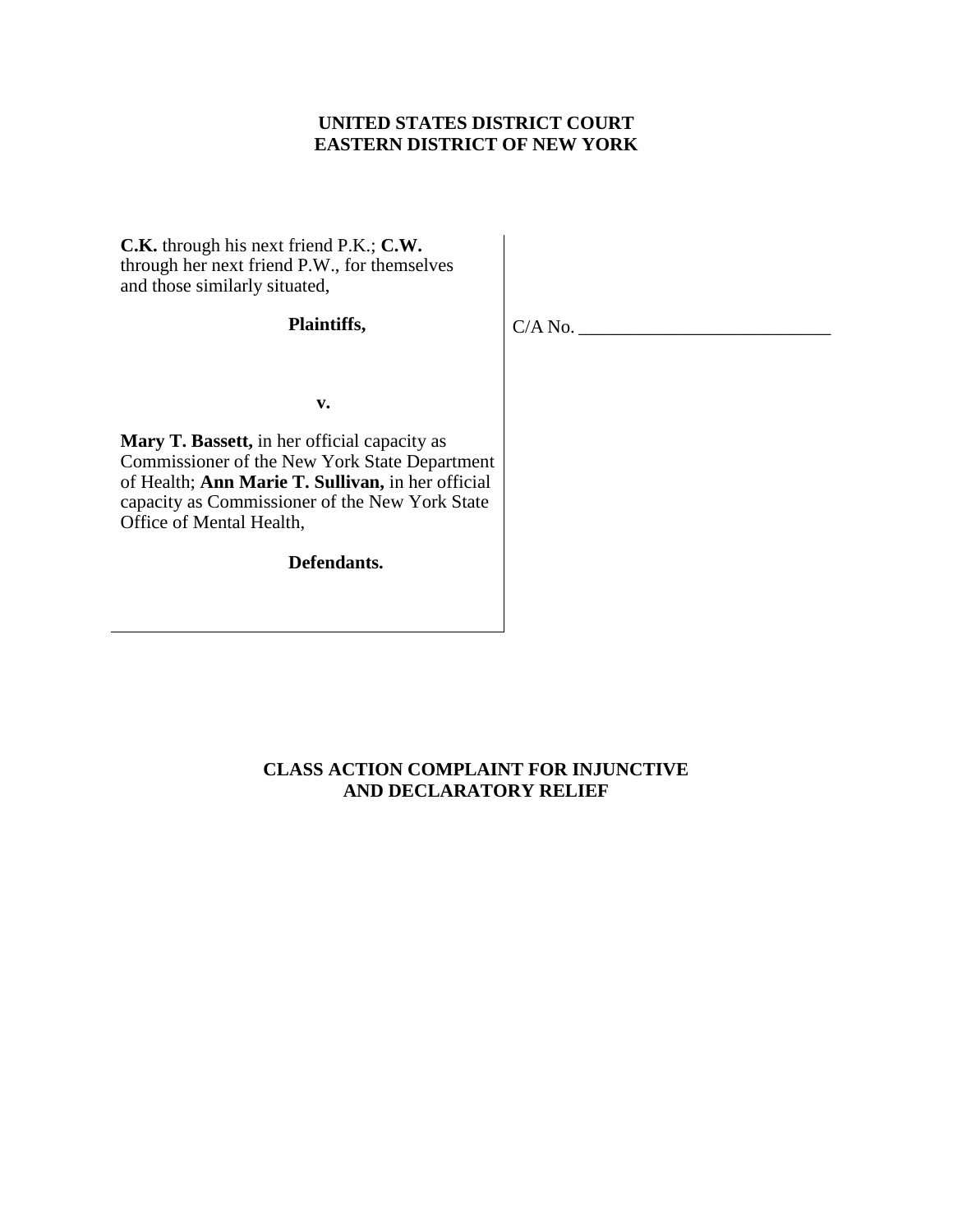# **TABLE OF CONTENTS**

| I.   |                                                                                                  |                                                                                                                                                                            |  |
|------|--------------------------------------------------------------------------------------------------|----------------------------------------------------------------------------------------------------------------------------------------------------------------------------|--|
| II.  |                                                                                                  |                                                                                                                                                                            |  |
|      |                                                                                                  |                                                                                                                                                                            |  |
| I.   |                                                                                                  |                                                                                                                                                                            |  |
|      | A.                                                                                               |                                                                                                                                                                            |  |
|      | <b>B.</b>                                                                                        | The ADA, Section 504, and the Integration Mandate  16                                                                                                                      |  |
| II.  | THE NEED FOR INTENSIVE HOME AND COMMUNITY-BASED<br><b>MENTAL HEALTH SERVICES IN NEW YORK  18</b> |                                                                                                                                                                            |  |
|      | A.                                                                                               | <b>Defendants' Longstanding Failure to Provide Medicaid-Eligible</b><br>Children with Adequate Mental Health Services  18                                                  |  |
|      | <b>B.</b>                                                                                        | The Limited Home and Community-Based Mental Health<br><b>Services Supposedly Available in New York Do Not Include</b>                                                      |  |
|      | 1.                                                                                               |                                                                                                                                                                            |  |
|      |                                                                                                  | a.                                                                                                                                                                         |  |
|      |                                                                                                  | <b>Intensive, Home-Based Behavioral Services  25</b><br>$\mathbf{b}$ .                                                                                                     |  |
|      |                                                                                                  | c.                                                                                                                                                                         |  |
|      | 2.                                                                                               |                                                                                                                                                                            |  |
| III. |                                                                                                  | <b>NEW YORK'S ONGOING FAILURE TO PROVIDE IHCB-EPSDT</b><br><b>SERVICES AND HCBS WAIVER SERVICES NECESSARY TO</b><br><b>MEET THE NEEDS OF MEDICAID-ELIGIBLE CHILDREN 28</b> |  |
|      | A.                                                                                               | <b>Defendants Fail to Provide Class Members with the IHCB-</b><br><b>EPSDT Services and HCBS Waiver Services They Need  29</b>                                             |  |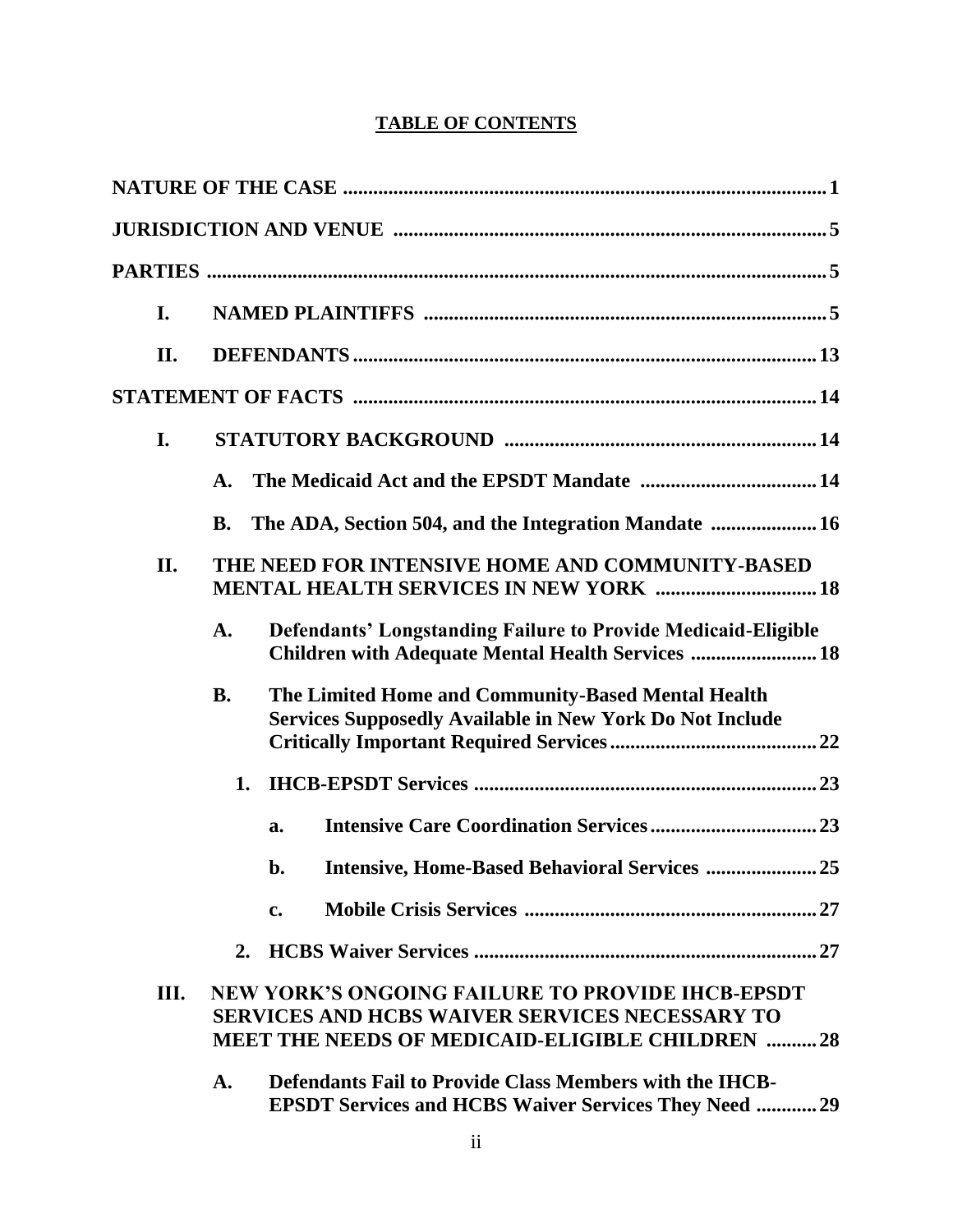|     | <b>Defendants Also Fail to Provide Class Members with These</b><br><b>B.</b>                                                                      |  |
|-----|---------------------------------------------------------------------------------------------------------------------------------------------------|--|
|     |                                                                                                                                                   |  |
| IV. | DEFENDANTS' CONDUCT RESULTS IN SEGREGATION,                                                                                                       |  |
|     | <b>INSTITUTIONALIZATION, AND SERIOUS RISK OF</b>                                                                                                  |  |
|     | <b>INSTITUTIONALIZATION FOR CLASS MEMBERS  35</b>                                                                                                 |  |
|     |                                                                                                                                                   |  |
|     |                                                                                                                                                   |  |
|     | FIRST CAUSE OF ACTION (Violations of the EPSDT Provisions of the<br>Medicaid Act, by Plaintiffs C.K., C.W., and the EPSDT Class)  44              |  |
|     | <b>SECOND CAUSE OF ACTION (Violations of the Reasonable Promptness)</b><br>Provision of the Medicaid Act, by Plaintiffs C.K., C.W., and the EPSDT |  |
|     | THIRD CAUSE OF ACTION (Violations of the ADA, by Plaintiffs C.K., C.W.,                                                                           |  |
|     | FOURTH CAUSE OF ACTION (Violations of Section 504, by Plaintiffs C.K.,                                                                            |  |
|     |                                                                                                                                                   |  |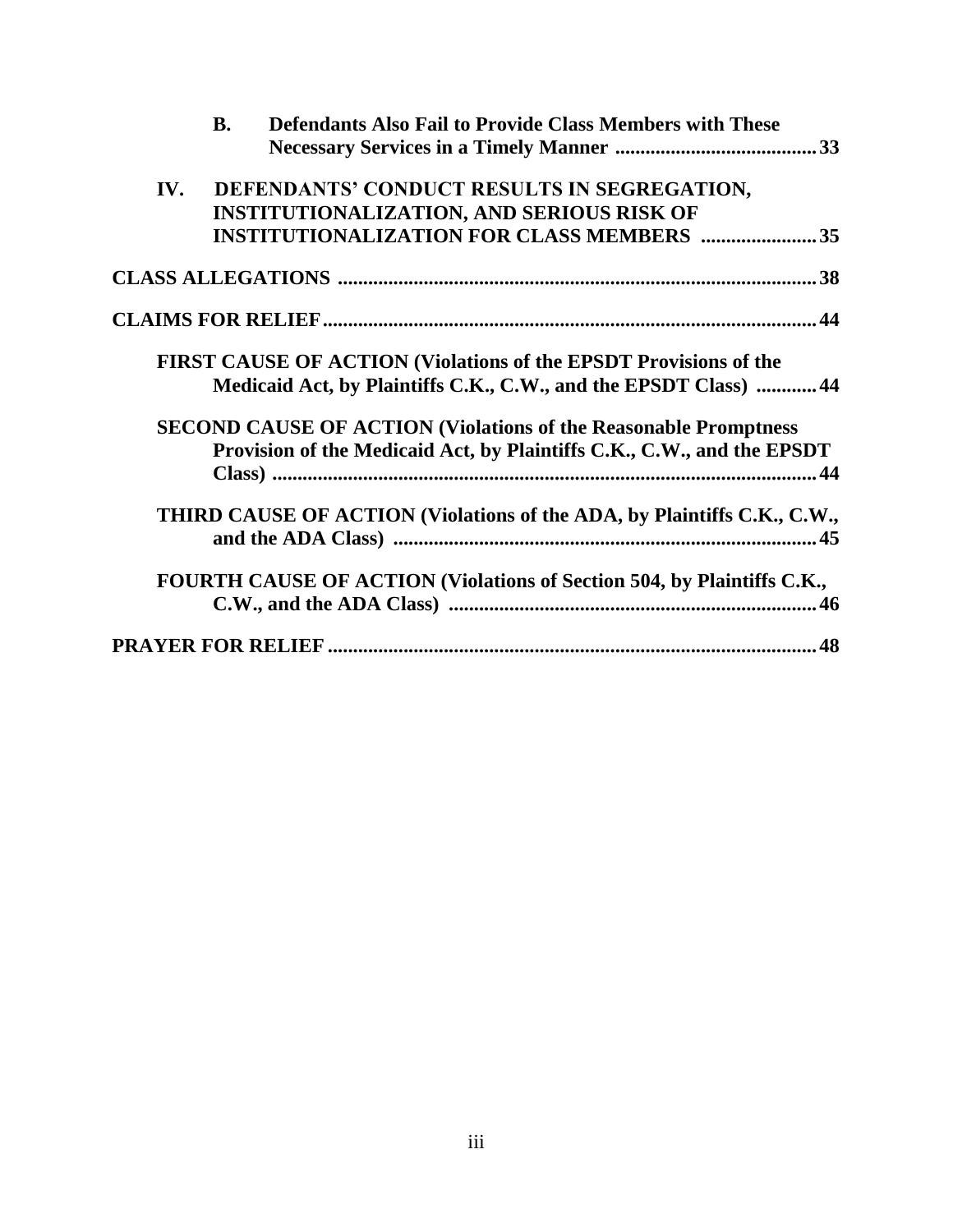#### **NATURE OF THE CASE**

<span id="page-3-0"></span>1. This action arises out of New York State's well-known and longstanding failure to provide Medicaid-eligible children with legally required mental health care.

2. The Named Plaintiffs are Medicaid-eligible children with mental health conditions who require intensive home and community-based mental health services in order to correct or ameliorate their conditions while remaining safely at home and in their communities. They bring this action on behalf of themselves and two classes of similarly-situated children against Defendants Mary T. Bassett, M.D., in her official capacity as Commissioner of the New York State Department of Health ("DOH"), and Ann Marie T. Sullivan, M.D., in her official capacity as Commissioner of the New York State Office of Mental Health ("OMH").

3. New York's most marginalized children are facing a mental health crisis. The State's mental health system for Medicaid-eligible children is languishing in a state of dysfunction, providing inadequate, inaccessible, and woefully underfunded mental health services.

4. While federal law requires Defendants to provide timely access to an array of intensive home and community-based mental and behavioral health services, the reality is that these critical services are either not being provided at all, not being provided in sufficient quantity, frequency, and duration, or not being provided in a timely manner. For thousands of children comprising the "EPSDT Class" (defined in ¶¶ 52, 168), these failures by the State violate the Medicaid Act. For thousands of children comprising the "ADA Class" (defined in ¶¶ 52, 169), Defendants' failures also violate Title II of the Americans with Disabilities Act (the "ADA") and Section 504 of the Rehabilitation Act ("Section 504").

5. Medicaid-eligible children have the right to receive medically necessary mental health services under the Early and Periodic Screening, Diagnostic, and Treatment Services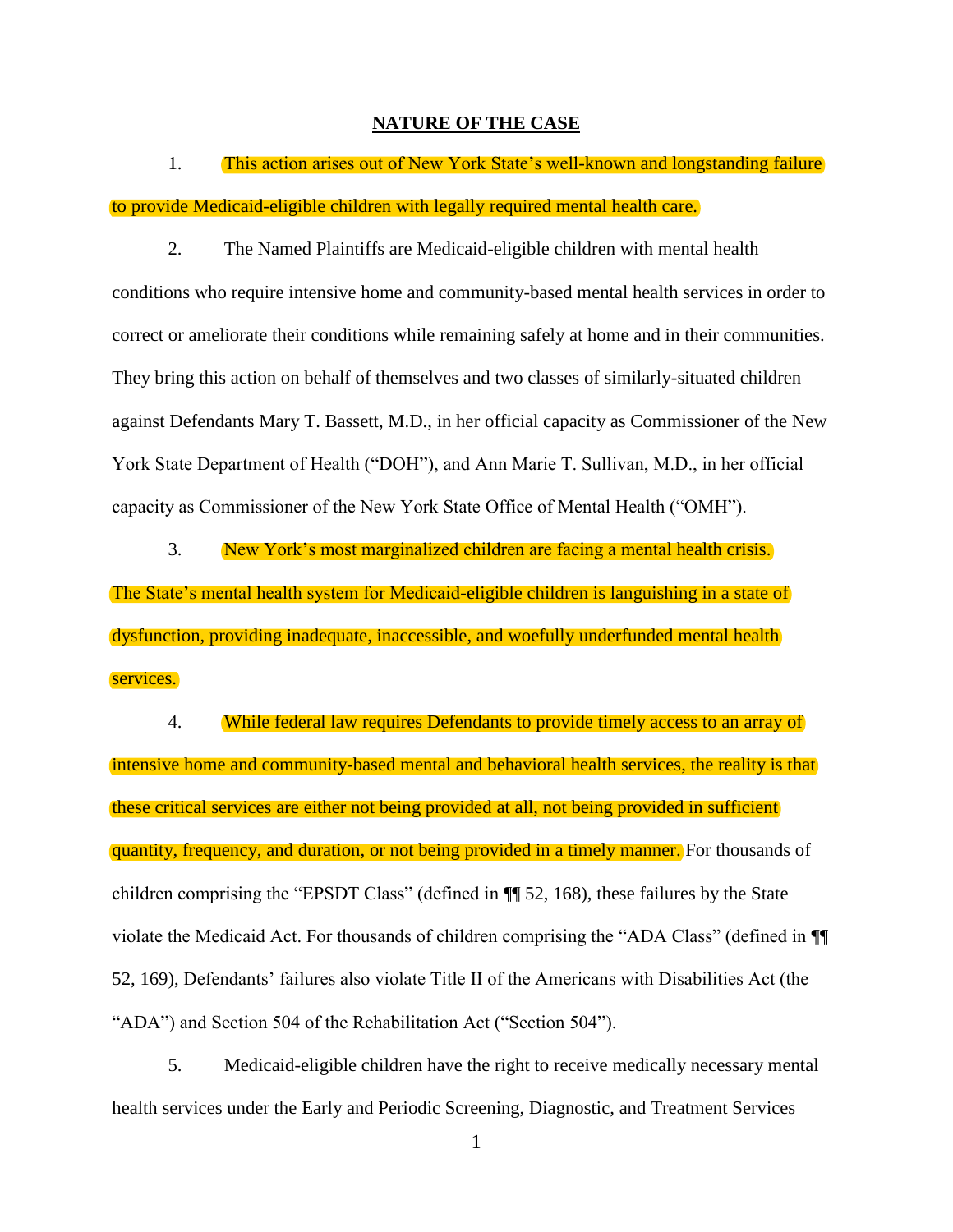("EPSDT") provisions of the Medicaid Act. 42 U.S.C.  $\S$  1396a(a)(10)(A); 42 U.S.C

§ 1396a(a)(43); 42 U.S.C. § 1396d(a)(4)(B); 42 U.S.C § 1396d(r). They also have the right to receive such medically necessary mental health services in a timely manner under the Reasonable Promptness provision of the Medicaid Act. 42 U.S.C. § 1396a(a)(8). Defendants' failure to provide or arrange for such mental health services for New York's Medicaid-eligible children, and their failure to make them available on a timely basis, violate the EPSDT and Reasonable Promptness provisions of the statute.

6. Specifically, under the EPSDT provisions of the Medicaid Act, Defendants are required to provide or arrange for certain intensive home and community-based mental health services ("IHCB-EPSDT Services") for Medicaid-eligible children for whom such services are a medical necessity. The required IHCB-EPSDT Services include:

- (a) **Intensive Care Coordination** an assessment and service planning process conducted through a child and family team that coordinates services across multiple systems that serve the child and family, and manages all the care and services they need. This includes assessment and service planning, assistance in accessing and arranging for mental health services (including mobile crisis services), coordinating multiple mental health services, advocating for the child and the child's family, monitoring the child's progress, and transition planning, as required under 42 U.S.C.  $\S$ § 1396d(a)(13), 1396d(a)(19), and 1396n(g)(2).
- (b) **Intensive, home-based behavioral services** intensive behavioral services and supports coverable as rehabilitation services as required under 42 U.S.C. § 1396d(a)(13), including individualized therapeutic interventions, provided on a frequent and consistent basis, that are designed to improve behavior and are delivered to children and families in the child's home or any setting where the child is naturally located.
- (c) **Mobile Crisis Services** intervention services that can respond to a child's acute mental health emergency quickly and wherever needed coverable as rehabilitative services and targeted case management as required under 42 U.S.C. §§ 1396d(a)(13),  $1396d(a)(19)$ , and  $1396n(g)(2)$ .
- 7. New York State purports to include certain IHCB-EPSDT Services as part of a

package of services called Children and Family Treatment and Support Services, but these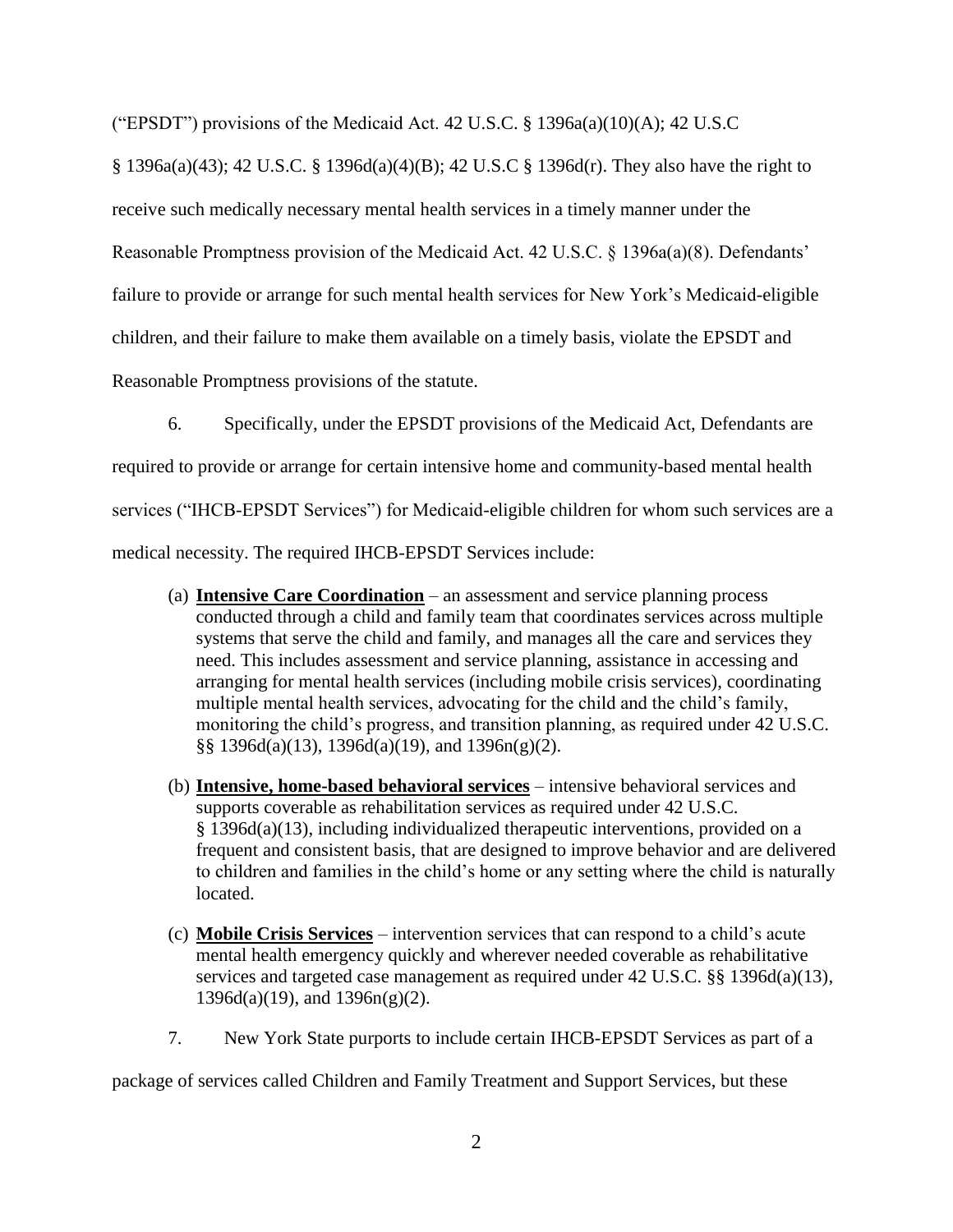services do not comprise all of the required IHCB-EPSDT Services, and in any event are not actually provided to all eligible children for whom they are medically necessary. New York does not have sufficient numbers of practitioners available to provide the required services to the class members who are entitled to them, and to provide these services in sufficient quantity, frequency, and duration, and in a timely manner. Defendants also fail to maintain processes for monitoring the extent to which children are unable to obtain these required services and identifying the need for corrective action.

8. State officials have known about these gaps in care for years, but have failed to address them.

9. Without access to the services they need to remain in their homes, children with mental health disabilities also are unnecessarily segregated in residential treatment facilities, residential treatment centers, psychiatric centers, and other segregated settings, or are at serious risk of institutionalization. Defendants thus fail to provide mental health services to these children in the "most integrated" setting, which would enable them to interact with their communities to the fullest extent possible, as required by the ADA and Section 504. *See* 42 U.S.C. § 12132 *et seq.*; 29 U.S.C. § 794; *Olmstead v. L.C. ex rel. Zimring*, 527 U.S. 581, 600 (1999).

10. Plaintiffs' ADA and Section 504 claims are based on Defendants' failure to provide Medicaid-eligible children with the IHCB-EPSDT Services listed above, as well as additional services defined by DOH as "Home and Community-Based Services," which are services that the State agreed to fund under a federal waiver of certain Medicaid-related funding restrictions (the "HCBS Waiver Services"). The HCBS Waiver Services are specifically designed to prevent children from being unnecessarily institutionalized and allow them to remain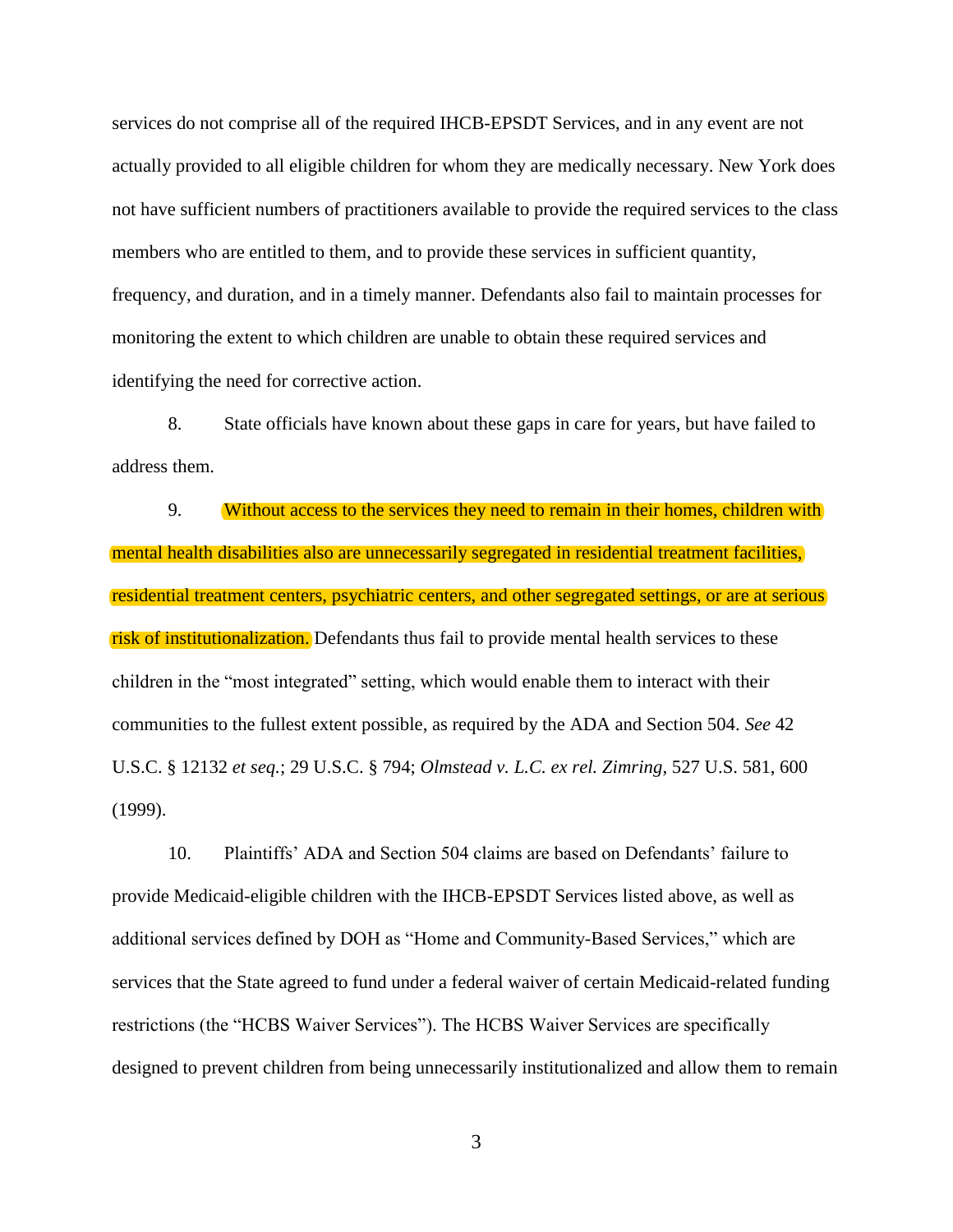in their homes and communities. But here again, Defendants have failed to implement these HCBS Waiver Services in any meaningful way, and these services are not actually available to the children who are eligible for them.

11. The impact of these statutory violations on Medicaid-eligible children is devastating. In the absence of the intensive home and community-based mental health services they need, and to which they are legally entitled, their mental health conditions continue to deteriorate, causing disruption and harm to the children, their education, their families and relationships, their future adulthood, and their very lives. Without adequate services, families in crisis often have no alternative but to rely on hospital emergency rooms to provide short-term care that fails to address the child's underlying conditions. Children also are unnecessarily placed in psychiatric hospitals and similar institutions for extended periods, where they are separated from their families and communities and fail to thrive. Too many children are stuck in a vicious cycle of repeated emergency room visits and repeated institutionalization, without receiving the intensive home and community-based services they actually need for their conditions to improve.

12. Defendants' violations disproportionately affect LGBTQIA+ youth, youth from low-income families, and people of color who already face myriad struggles that harm their mental and behavioral health, including discrimination in all its manifestations.

13. As but one example, without intensive home and community-based mental health services, children experiencing mental health crises are often confronted by law enforcement as the only available emergency responders, a situation fraught with danger, particularly for youth of color.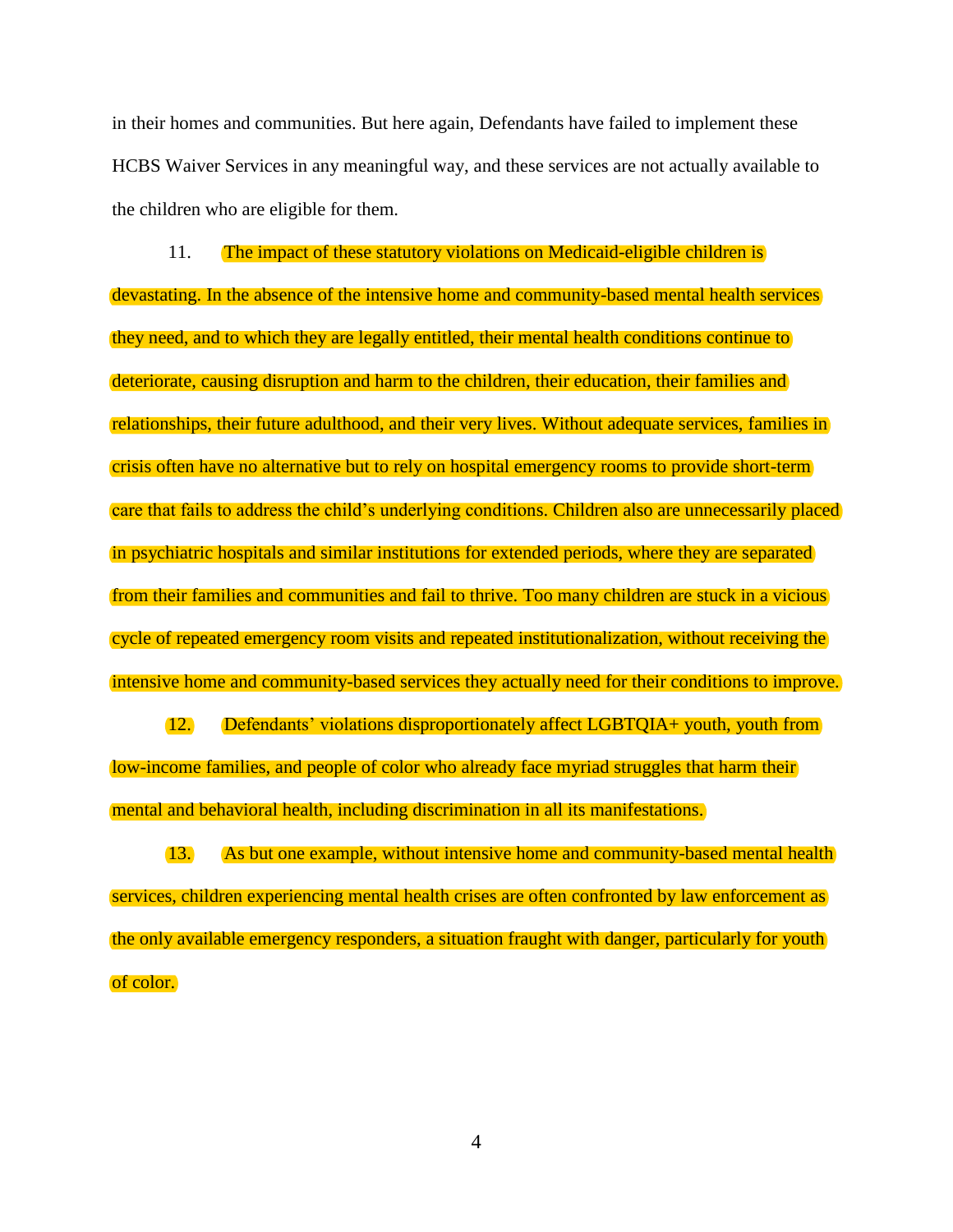14. Plaintiffs seek declaratory and injunctive relief to enforce the Medicaid Act, the ADA, and Section 504, and to require Defendants to undertake the steps necessary to cure the violations of these statutes described more particularly in this Complaint.

### **JURISDICTION AND VENUE**

<span id="page-7-0"></span>15. This action is brought under 42 U.S.C. § 1983 because Defendants, and each of them, acting under color of state law, have deprived the Named Plaintiffs, and the class members they represent, of rights secured by federal statutory law.

16. This action arises under the Medicaid Act, Title II of the ADA, and Section 504. Accordingly, this Court has jurisdiction over the subject matter of this action under 28 U.S.C. § 1331 (federal question jurisdiction) and 28 U.S.C. § 1343 (civil rights jurisdiction).

17. Venue is proper in this district pursuant to 28 U.S.C. § 1391(b) because Defendants are sued in their official capacity and perform their official duties by and through offices within the district and thus reside therein, and a substantial part of the events and omissions giving rise to the claims herein occurred in this district. One of the Named Plaintiffs resides in this District.

#### **PARTIES**

### <span id="page-7-2"></span><span id="page-7-1"></span>**I. NAMED PLAINTIFFS**

#### **A. Plaintiff C.K.**

18. Plaintiff C.K. is a biracial, 15-year-old Medicaid recipient from Suffolk County, New York, who has been diagnosed with multiple mental and behavioral conditions. He brings this action through his mother, P.K.

19. C.K. loves working with animals, visiting animal shelters, listening to music, playing video games, and watching football.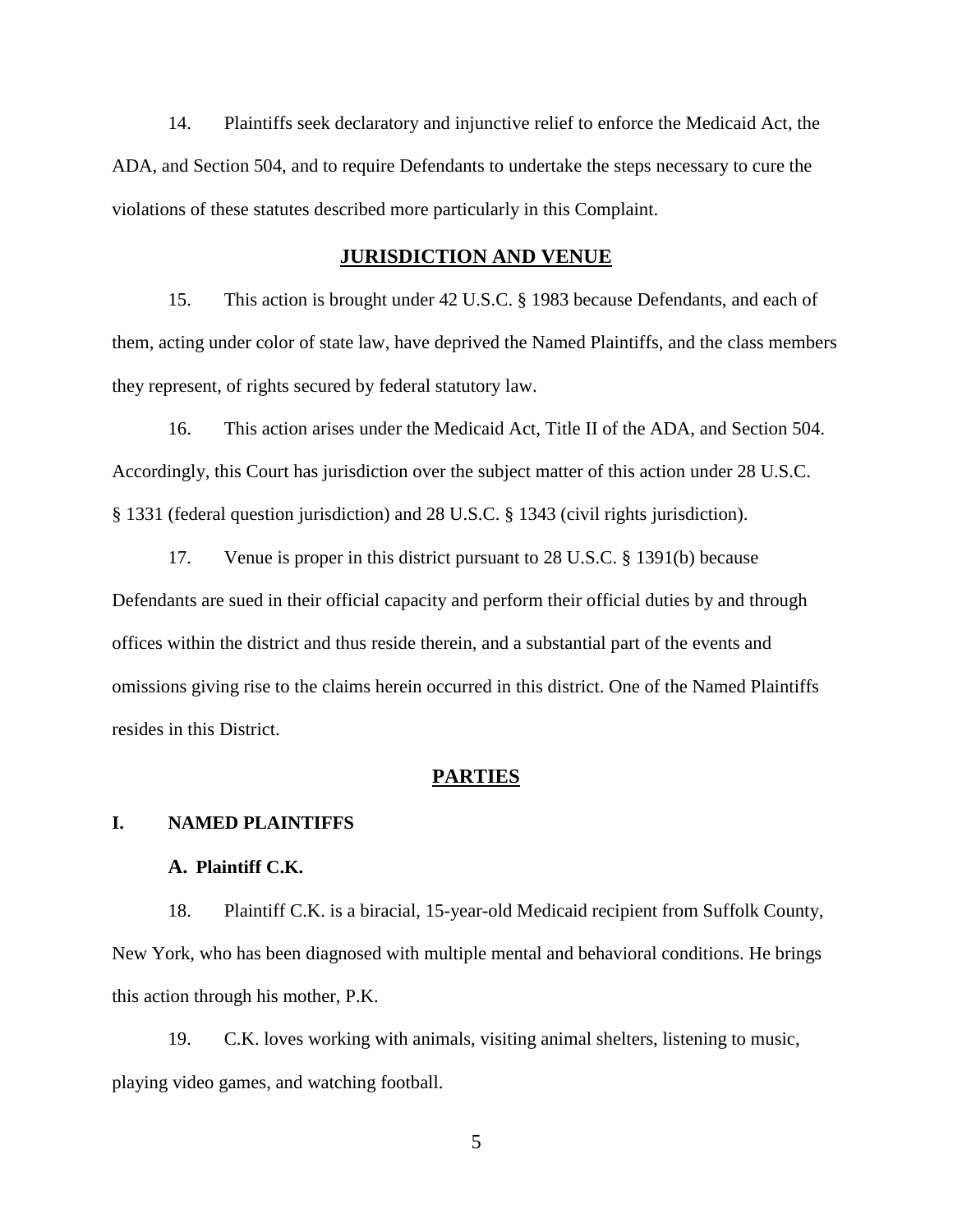20. C.K.'s mental and behavioral health conditions first became evident when he was a young child. At three years old, he was diagnosed with Attention Deficit Hyperactivity Disorder ("ADHD"). C.K. has since been diagnosed with the following additional conditions: Bipolar Disorder, Depression, Anxiety, Intermittent Explosive Disorder, Oppositional Defiant Disorder, and Avoidant/Restrictive Food Intake Disorder.

21. C.K. has been prescribed medications, including psychotropic medications. He is currently receiving Concerta and Prozac. Over the years, he has also been prescribed Risperdal, Depakote, Zoloft, Abilify, Lithium, and Seroquel.

22. C.K.'s mental health has been negatively affected by Defendants' failure to provide IHCB-EPSDT Services, and to provide such services in a timely manner and in the quantity, frequency, and duration he needs and to which he is legally entitled.

23. Qualified professionals have determined that C.K.'s mental health conditions have substantially limited his ability to engage in major life activities, including his functioning in family, school, and community activities.

24. A licensed practitioner of the healing arts has recommended that C.K. receive IHCB-EPSDT Services, including community psychiatric supports and treatment, psychosocial rehabilitation, and family peer support services (*see* ¶ 111 below).

25. In addition, C.K. was determined eligible to receive HCBS Waiver Services, including community self-advocacy treatment and supports, pre-vocational services, and respite services (*see* ¶ 124 below). Respite services are intended to provide C.K. with short-term assistance, in either planned or crisis situations, to address his mother's need for temporary relief from her primary caregiver responsibilities.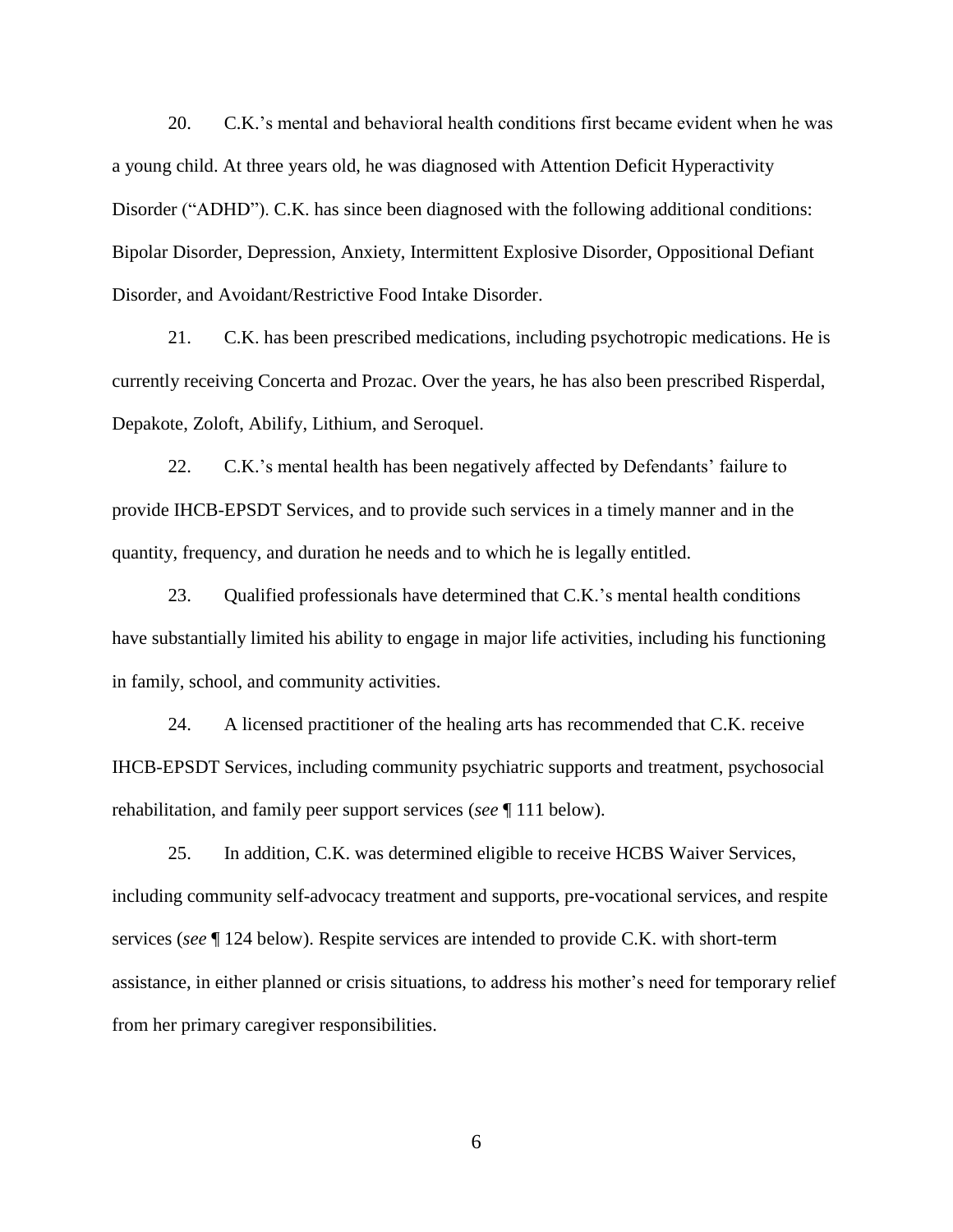26. C.K.'s mother, P.K., has repeatedly sought IHCB-EPSDT Services and HCBS Waiver Services in order to keep C.K. safely at home.

27. Since he was first hospitalized for mental health reasons at the age of four, C.K. has cycled in and out of hospitals, emergency rooms, and residential treatment centers. For example, by the time he was nine years old, C.K. had been sent to a community residence and soon thereafter to a residential treatment center. By the time he was 10 years old, C.K. had experienced approximately 16 hospital stays for mental health treatment. Between August 2017 and August 2019, when he was 10 to 12 years old, C.K. was again placed in a residential treatment center for his mental health conditions. Between July 2020 and January 2021, C.K. was hospitalized for psychiatric treatment on several occasions, and from April to June 2021, C.K. was again placed in a community residence for adolescents because of his mental health conditions and related behaviors. On July 20, 2021, C.K. was readmitted to a psychiatric hospital as an inpatient for two weeks. He was then placed in a partial hospitalization program for two more weeks where he was in a treatment program during the day at a psychiatric hospital and was sent home at night. The out-of-home placements in the past two years were typically the result of C.K.'s suicidality and suicidal ideation.

28. In the absence of IHCB-EPSDT Services and HCBS Waiver Services, C.K. has repeatedly engaged in self-harm and expressed suicidal thoughts both in the community and in residential settings.

29. For example, in September 2021, C.K. jumped out of a car he was riding in with P.K. and ran into traffic in an effort to be hit by another passing car. When brought to the emergency room, C.K. expressed that another round of hospitalizations would do him no good, and that what he needed were services to teach him coping skills.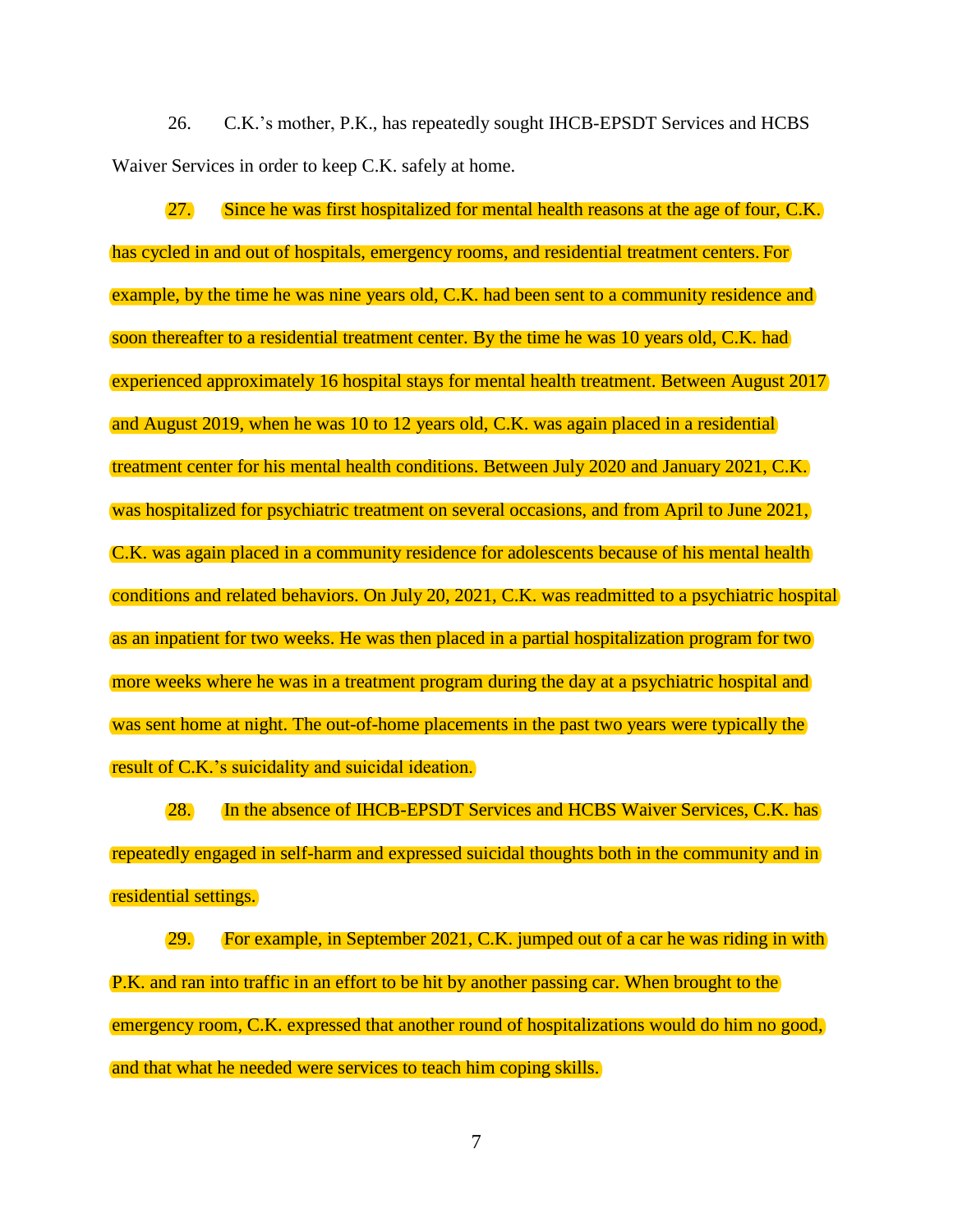30. C.K. has not received timely access to the IHCB-EPSDT Services and HCBS Waiver Services that he was recommended as needing two and a half years ago.

31. Upon his discharges from residential treatment centers and hospitals, C.K. has each time returned home without receiving the IHCB-EPSDT Services he needs to succeed in the community. In fact, services were either not provided at all or were delayed and sporadic. The IHCB-EPSDT Services that C.K. needs are simply not available.

32. For example, following his discharge from a residential treatment center in August 2019, C.K. waited six months to receive one of the IHCB-EPSDT Services determined medically necessary for him and nine months to receive another. C.K. did not receive other IHCB-EPSDT Services and the HCBS Waiver Services for which he was eligible. In light of C.K.'s mental health conditions and the urgency of his mental health needs, the long delay in providing C.K. any IHCB-EPSDT Services – along with the failure to provide C.K. with other IHCB-EPSDT services at all – was inappropriate and unreasonable, causing C.K. further harm.

33. Although C.K. has been assigned to various care managers through provider groups known as "Health Homes," C.K. has never been provided the intensive care coordination he needs and which is required under the Medicaid Act. The Health Homes have merely sent referrals for various uncoordinated IHCB-EPSDT Services and HCBS Waiver Services to mental health providers and reported back to C.K.'s mother.

34. Defendants have failed to provide or arrange for medically necessary IHCB-EPSDT Services for C.K. They have also failed to provide HCBS Waiver Services specifically designed to allow him to remain in his home. Although C.K. is now living at home, C.K.'s mental health has continued to deteriorate and he has been placed at serious risk of institutionalization. Without the IHCB-EPSDT Services and HCBS Waiver Services to which he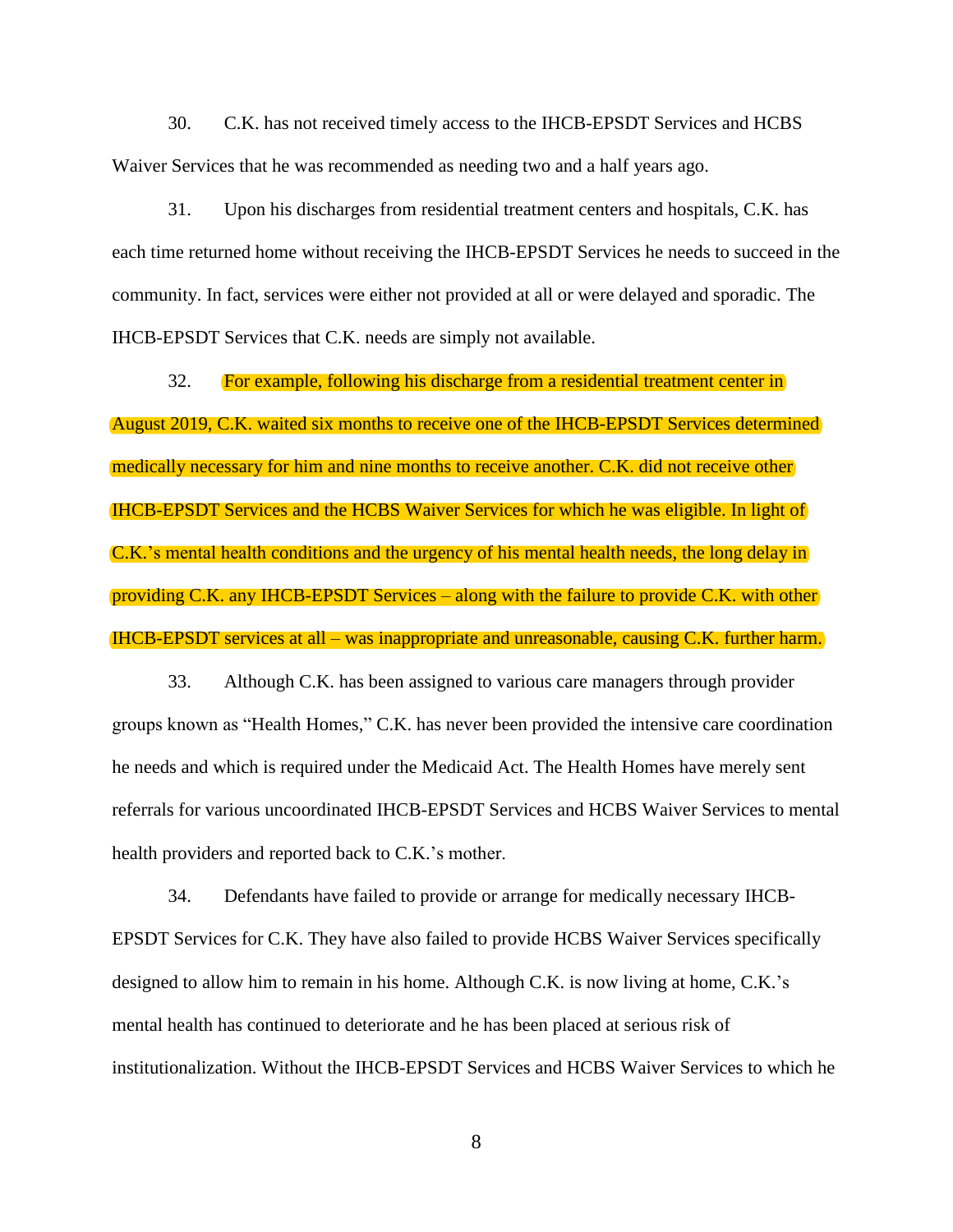is entitled, C.K. will continue to be at serious risk of becoming unnecessarily institutionalized and his condition will continue its downward spiral.

35. C.K. desires to receive intensive mental health services in his home and other community-based settings.

#### **B. Plaintiff C.W.**

36. Plaintiff C.W. is a Black, 13-year-old Medicaid recipient from Monroe County, New York, who has been diagnosed with multiple mental and behavioral conditions. She brings this action through her family member and guardian, P.W., with whom C.W. has lived since she was an infant, and who has been her primary caregiver.

37. C.W. is an active, engaging youngster who enjoys drawing, arts and craft activities, including building things, dance, and gymnastics. C.W. also likes participating in other sports, watching TV, and playing video games.

38. C.W.'s mental and behavioral health conditions first became evident when she was a young child; she was first diagnosed with ADHD nearly a decade ago, and C.W. has since been diagnosed with the following conditions: Psychotic Disorder – Unspecified Schizophrenia Spectrum and Other Psychotic Disorder; Reactive Attachment Disorder; ADHD; Generalized Anxiety Disorder; Intermittent Explosive Disorder; Trauma and Stressor-Related Disorder; Oppositional Defiant Behavior; Other Specified Anxiety Disorder; Chronic Stress Disorder; and Other Specified Persistent Mood Disorder.

39. C.W. has long been prescribed and has taken psychotropic medication. As a young child, C.W. was prescribed Clonidine to treat impulsivity. Since then, C.W. has had an extensive history of receiving multiple other psychiatric medications. For example, by June 2019, C.W. was taking Clonidine, Sertraline (Zoloft), Risperidone, and Adderall (to treat her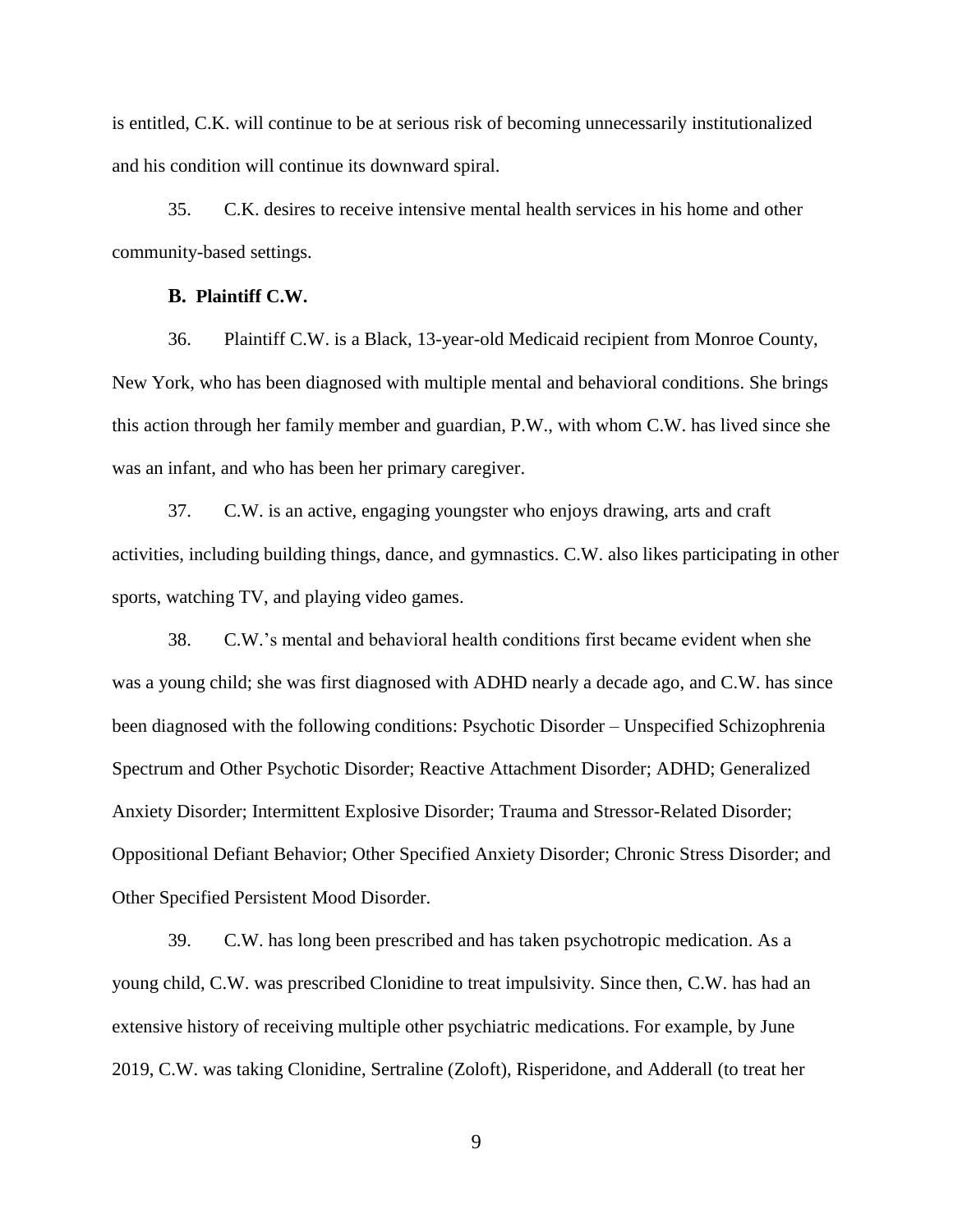ADHD). At any given time from February 2020 to November 2021, C.W. was taking three to five psychotropic medications concurrently. Most recently, C.W. has been prescribed Seroquel XR, Lithium Carbonate, and Intuniv.

40. C.W.'s mental health has been negatively affected by Defendants' failure to provide IHCB-EPSDT Services, and to provide such services in a timely manner and in the quantity, frequency, and duration she needs and to which she is legally entitled.

41. Qualified professionals have determined that C.W.'s mental health conditions have substantially limited her ability to engage in major life activities, including her functioning in family, school, and community activities.

42. A licensed practitioner of the healing arts has recommended that C.W. receive IHCB-EPSDT Services, including community psychiatric supports and treatment services (*see*  $\P$  111 below).

43. C.W.'s guardian P.W. has repeatedly sought intensive therapeutic interventions in order to keep C.W. safely at home.

44. In September and December 2018, P.W. was informed that C.W. was on a waiting list for home and community-based skill building mental health services. In January 2019, P.W. was informed that C.W. had been referred instead for psychosocial rehabilitation services under Children and Family Treatment and Support Services (*see* ¶ 111 below). Four months later, C.W. still had not received any services. As a result, C.W. cycled in and out of comprehensive psychiatric emergency programs ("CPEP") five times, often waiting many hours before seeing a doctor, only to be told to go home without receiving any treatment.

45. When one IHCB-EPSDT Service, community psychiatric supports and treatment, was finally provided in May 2019, C.W. received this service only sporadically – fewer than ten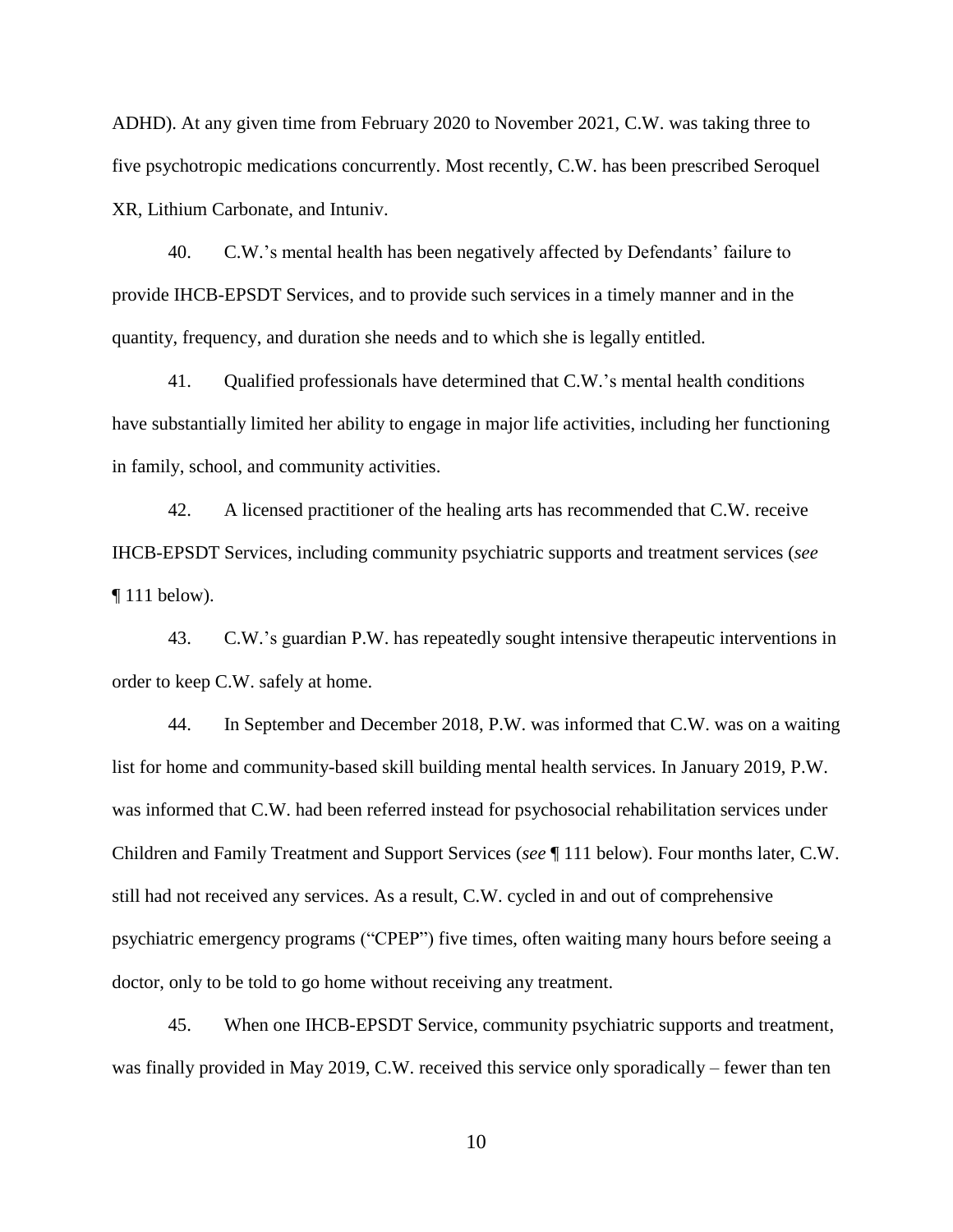times by September 2019 when the provider left her job and the services ceased. No provider has since provided C.W. the medically necessary IHCB-EPSDT Services she needs and is legally entitled to receive.

46. Given the nature of C.W.'s mental health conditions and the urgency of her mental health needs, Defendants' long delay in providing C.W. any IHCB-EPSDT Services and their failure to provide her with necessary IHCB-EPSDT services have caused C.W. harm.

47. In the absence of adequate treatment and services, C.W.'s mental health and behavioral conditions continued to deteriorate, resulting in her becoming verbally and physically aggressive. C.W. fought with her guardian and also experienced episodes of self-harm and suicidality. From March to April 2020, C.W. was admitted twice to an inpatient psychiatric unit, once for one week and once for two weeks. During her hospitalizations, staff placed her in seclusion, and restrained her with physical and chemical (medication) restraints.

48. Defendants have failed to provide or arrange for medically necessary IHCB-EPSDT Services for C.W. or provide her with HCBS Waiver Services, all of which would improve her condition and enable her to remain at home. Due to the lack of these services, C.W.'s stability and emotional state continued to decline. P.W. was advised to place C.W. in a residential treatment facility and to medicate her. The IHCB-EPSDT Services that C.W. needs are simply not available.

49. In April 2020, C.W. was admitted to a residential treatment facility. Staff members at the facility reported that C.W. struggled at night with anxiety, often requesting that someone sit outside her door so she could fall asleep. A psychological evaluation stated that:

"[C.W.] is easily upset, is sad, changes mood quickly, and often says 'I hate myself,' 'I can't do anything right,' and 'Nobody likes me.' . . . [S]he reported 'I don't like myself, how I am, I feel ugly and stupid, like a person who is not supposed to be."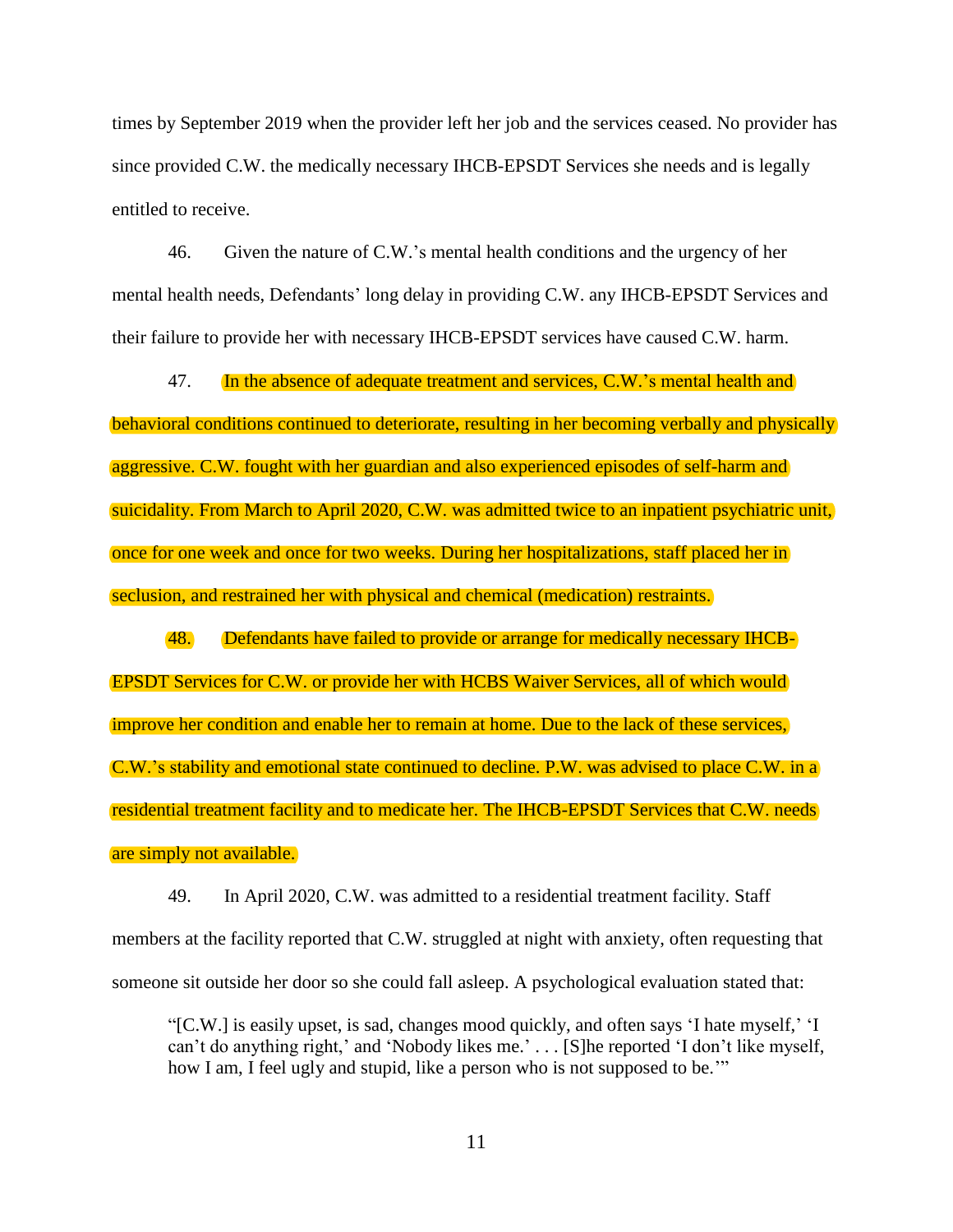50. On top of everything else, C.W.'s weight increased significantly after her admission to the facility. C.W.'s condition continued to deteriorate. In October 2021, C.W. was then moved to an intensive treatment unit, an even more restrictive inpatient setting. C.W. has now languished in residential care for almost two years. Without the medically necessary intensive home and community-based mental health services to which she is entitled, C.W. will continue to remain institutionalized and her condition will continue to get worse.

51. C.W. desires to receive mental health services in her home and other communitybased settings.

#### **C. The Proposed Classes**

52. Each Named Plaintiff is a member of and represents both of the following classes:

a. The EPSDT Class is defined as all current or future Medicaid-eligible children in New York State under the age of 21 (a) who have been diagnosed with a mental health or behavioral condition, not attributable to an intellectual or developmental disability, and (b) for whom a licensed practitioner of the healing arts has recommended IHCB-EPSDT Services to correct or ameliorate their conditions.

b. The ADA Class is defined as all current or future Medicaid-eligible children in New York State under the age of 21 (a) who have been diagnosed with a mental health or behavioral condition, not attributable to an intellectual or developmental disability, that substantially limits one or more major life activities, (b) for whom a licensed practitioner of the healing arts has recommended IHCB-EPSDT Services to correct or ameliorate their conditions or who have been determined eligible for HCBS Waiver Services, and (c) who are segregated, institutionalized, or at serious risk of becoming institutionalized.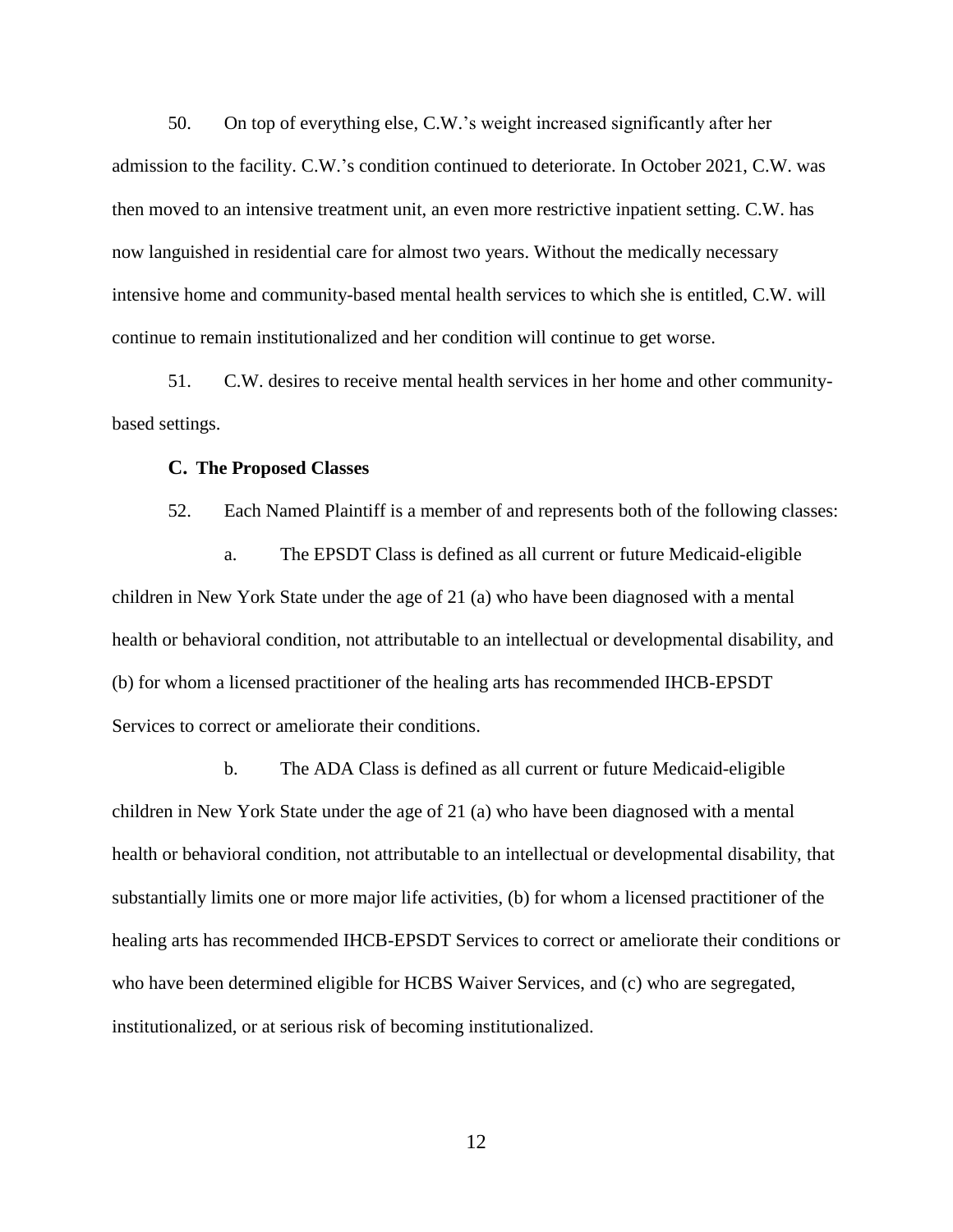### <span id="page-15-0"></span>**II. DEFENDANTS**

53. Defendant Mary T. Bassett, M.D., who is being sued only in her official capacity, is the Commissioner of DOH.

54. DOH is the "single state agency" responsible for oversight and implementation of the Medicaid program in New York and compliance with all federal requirements. *See* 42 U.S.C. § 1396a(a)(5); 42 C.F.R. § 431.10; N.Y. Soc. Serv. Law § 363-a(1)-(2).

55. As the state agency charged with administering the Medicaid program, DOH has "inherent authority to protect the quality and value of services rendered by providers" in that program. *See Matter of LeadingAge N.Y., Inc. v. Shah*, 32 N.Y.3d 249, 262 (2018)(citation omitted).

56. Defendant Bassett is responsible for overseeing the Medicaid program and all of its policies and practices, including its contracts with managed care plans to carry out the State's responsibility to provide Medicaid covered services, including IHCB-EPSDT services. N.Y. Soc. Serv. Law §§ 364(2), 364-j, 367-a. DOH is also responsible for regulating and setting Medicaid reimbursement rates for all Medicaid services.

57. The Commissioner of DOH also sets standards for "health home" services, New York's manner of ostensibly providing care coordination, including their structure and eligibility conditions. N.Y. Soc. Serv. Law § 365-l.

58. With regard to providing mental health services to Medicaid recipients, DOH delegates certain responsibilities to OMH pursuant to a cooperative agreement between the agencies, as required by state regulations. N.Y. Soc. Serv. Law §§ 364-a(2), 365-m.

59. Defendant Ann Marie T. Sullivan, M.D., who is being sued only in her official capacity, is the Commissioner of OMH.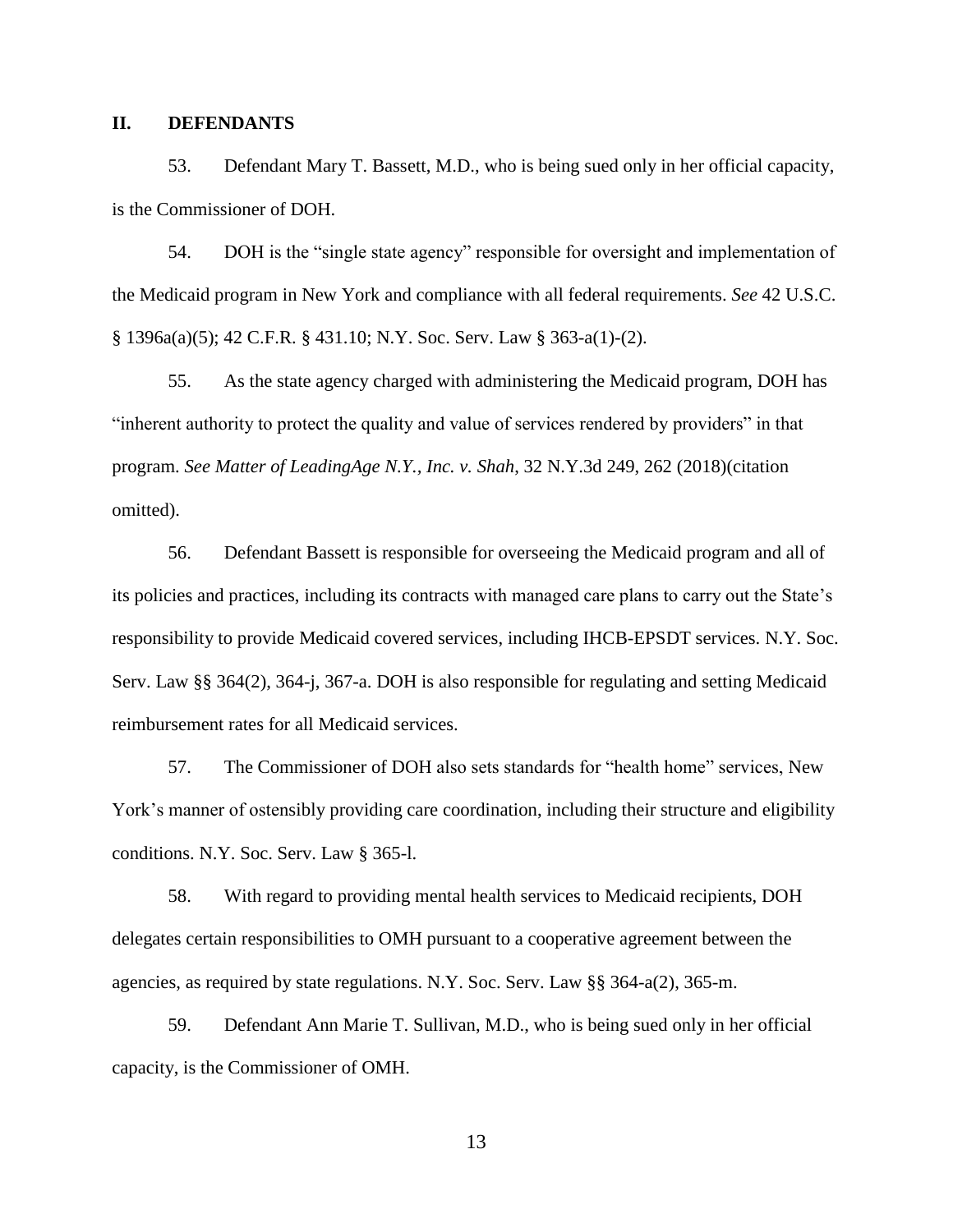60. OMH develops, licenses, and regulates Medicaid-funded programs serving individuals with mental illness. N.Y. Mental Hyg. Law §§ 7.07(a), 7.09, 7.15.

61. OMH is further charged with ensuring that the care and treatment of individuals with mental illness is of "high quality and effectiveness." N.Y. Mental Hyg. Law § 7.07(c).

62. Defendant Sullivan is responsible for ensuring that services for people with mental illness are periodically evaluated, "that departmental budget requests reflect such evaluations," and for creating rules and regulations regarding the evaluation criteria and methods used. N.Y. Mental Hyg. Law § 31.01. State law further entrusts Defendant Sullivan with the authority to adopt regulations to implement "any matter under [her] jurisdiction." N.Y. Mental Hyg. Law § 7.09(b).

63. Defendants Bassett and Sullivan are also responsible for promulgating rules and regulations for the operation and funding of programs that expand the existing home and community-based system of mental health services. N.Y. Mental Hyg. Law § 41.49.

#### **STATEMENT OF FACTS**

#### <span id="page-16-2"></span><span id="page-16-1"></span><span id="page-16-0"></span>**I. STATUTORY BACKGROUND**

#### **A. The Medicaid Act and the EPSDT Mandate**

64. Medicaid is a cooperative federal-state program that directs federal funding to states to assist them in providing medical assistance to low-income individuals. 42 U.S.C. § 1396(a). States that choose to accept federal funding and participate in the Medicaid program must adhere to the minimum federal requirements set forth in the Social Security Act and its implementing regulations. *See generally* 42 U.S.C. § 1396a(a); 42 C.F.R. § 431.1 *et seq.*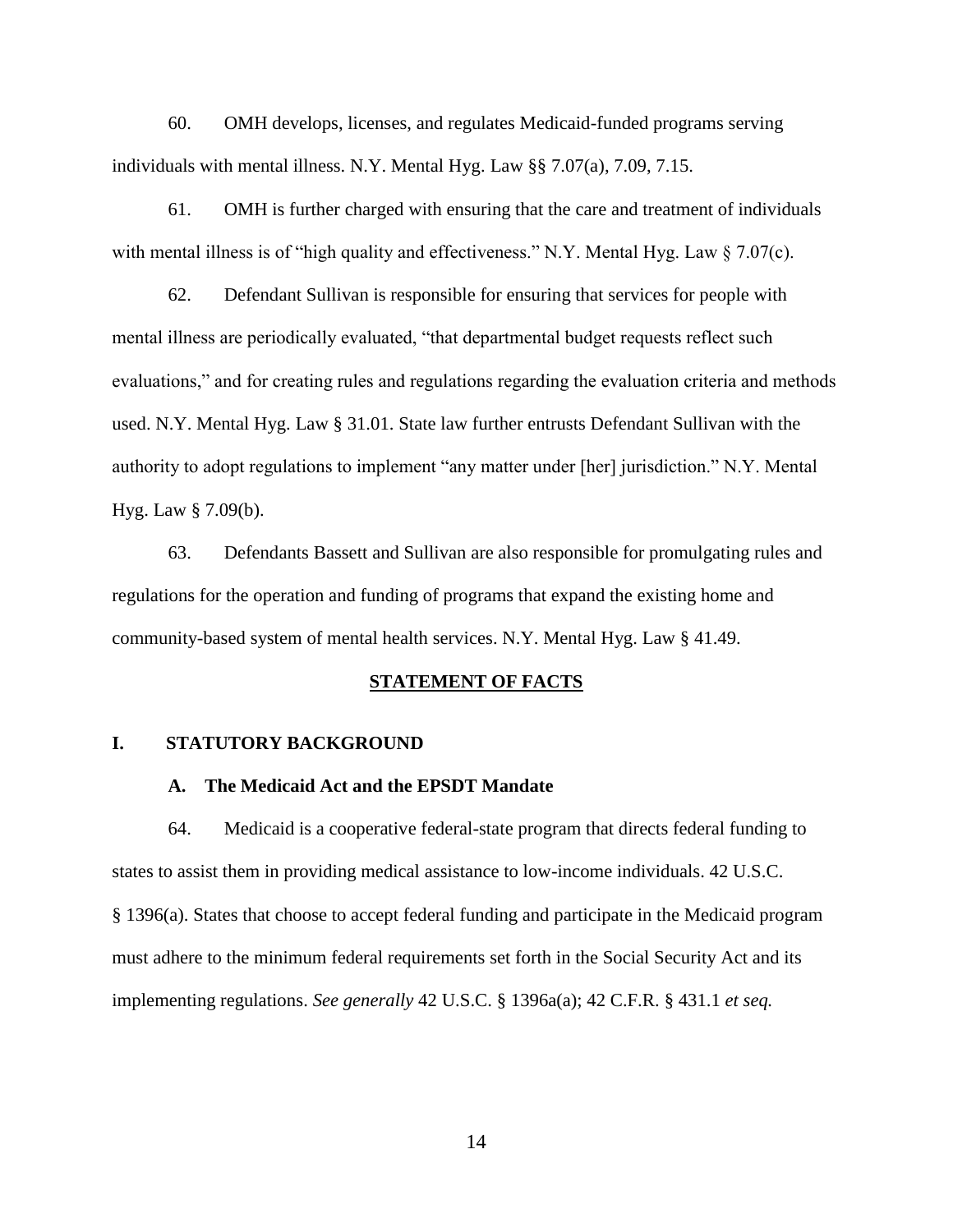65. To participate in Medicaid, a state must submit and have approved by the Secretary of Health and Human Services a state plan for medical assistance. 42 U.S.C. §§ 1396a,  $1396d(a)$ .

66. New York has chosen to participate in Medicaid.

67. The Social Security Act also requires states to provide services in a timely manner. Assistance must be "furnished with reasonable promptness to all eligible individuals." 42 U.S.C. § 1396a(a)(8); 42 C.F.R. § 435.930(a).

68. "[E]arly and periodic screening, diagnostic, and treatment services . . . for individuals who are eligible under the plan and are under the age of 21" are among the mandatory categories of medical assistance. 42 U.S.C. § 1396d(a)(4)(B). The EPSDT mandate requires states to provide or arrange for such health care, treatment, or other measures that are necessary to correct or ameliorate children's physical and mental impairments and conditions. 42 U.S.C. §§ 1396a(a)(10)(A), 1396d(a)(4)(B), 1396d(r)(5).

69. The Medicaid Act explicitly requires every participating state to implement an EPSDT program that:

- (a) provides or arranges for screening services "in all cases where they are requested," 42 U.S.C. § 1396a(a)(43)(B); and
- (b) provides or arranges for corrective treatment, the need for which is disclosed by such child health screening services, 42 U.S.C. § 1396a(a)(43)(C).

*Rosie D. v. Romney*, 410 F. Supp. 2d 18, 26 (D. Mass. 2006).

70. Under the EPSDT mandate, states must provide and arrange for all of the treatment services covered in 42 U.S.C. § 1396d(a) for Medicaid-eligible children when necessary to "correct or ameliorate . . . mental illnesses and conditions discovered by . . . screening services, whether or not such services are covered under the State plan." 42 U.S.C.  $§$  1396d(r)(5).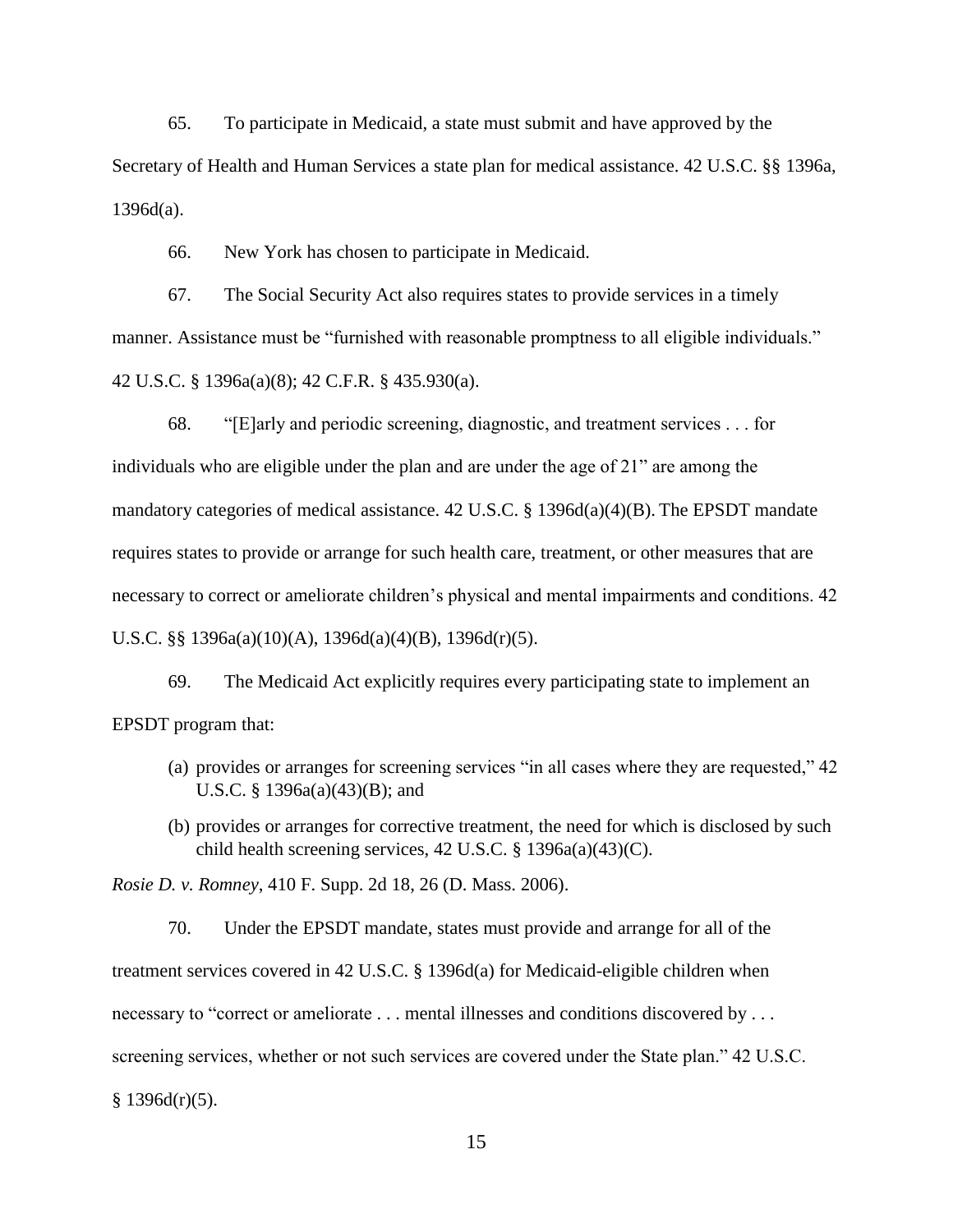71. Case management services (42 U.S.C. §§ 1396d(a)(19), 1396n(g)) and any "remedial services . . . recommended by a physician or other licensed practitioner of the healing arts . . . for the maximum reduction of physical or mental disability and restoration of an individual to the best possible functional level" (42 U.S.C. § 1396d(a)(13)(C)) are just some of the home and community-based services that states must provide.

72. Although states may contract with organizations, including managed care entities, to oversee the delivery of services, and may arrange services through provider networks, states retain responsibility for ensuring compliance with Medicaid requirements, including the EPSDT mandates. 42 U.S.C. §§ 1396a(a)(5), 1396a(a)(43), 1396u-2. States must ensure that managed care organizations have the capacity to offer "an appropriate range of services and access to preventive and primary care services" for all enrolled beneficiaries and to maintain "a sufficient number, mix, and geographic distribution" of service providers. 42 U.S.C. § 1396u-2(b)(5).

#### **B. The ADA, Section 504, and the Integration Mandate**

<span id="page-18-0"></span>73. Title II of the ADA, 42 U.S.C. § 12131 *et seq.*, prohibits public entities from discriminating against or excluding a "qualified individual with a disability" from participation in the "benefits of the services, programs, or activities of a public entity" "by reason of such disability." 42 U.S.C. § 12132; 28 C.F.R. § 35.130.

74. Implementing regulations for Title II of the ADA require public entities to "administer services, programs, and activities in the most integrated setting appropriate to the needs of qualified individuals with disabilities." 28 C.F.R. § 35.130(d).

75. New York State's mental health service system and Medicaid programs are public entities and, therefore, mental health services must be provided in the most integrated setting appropriate to an individual's needs.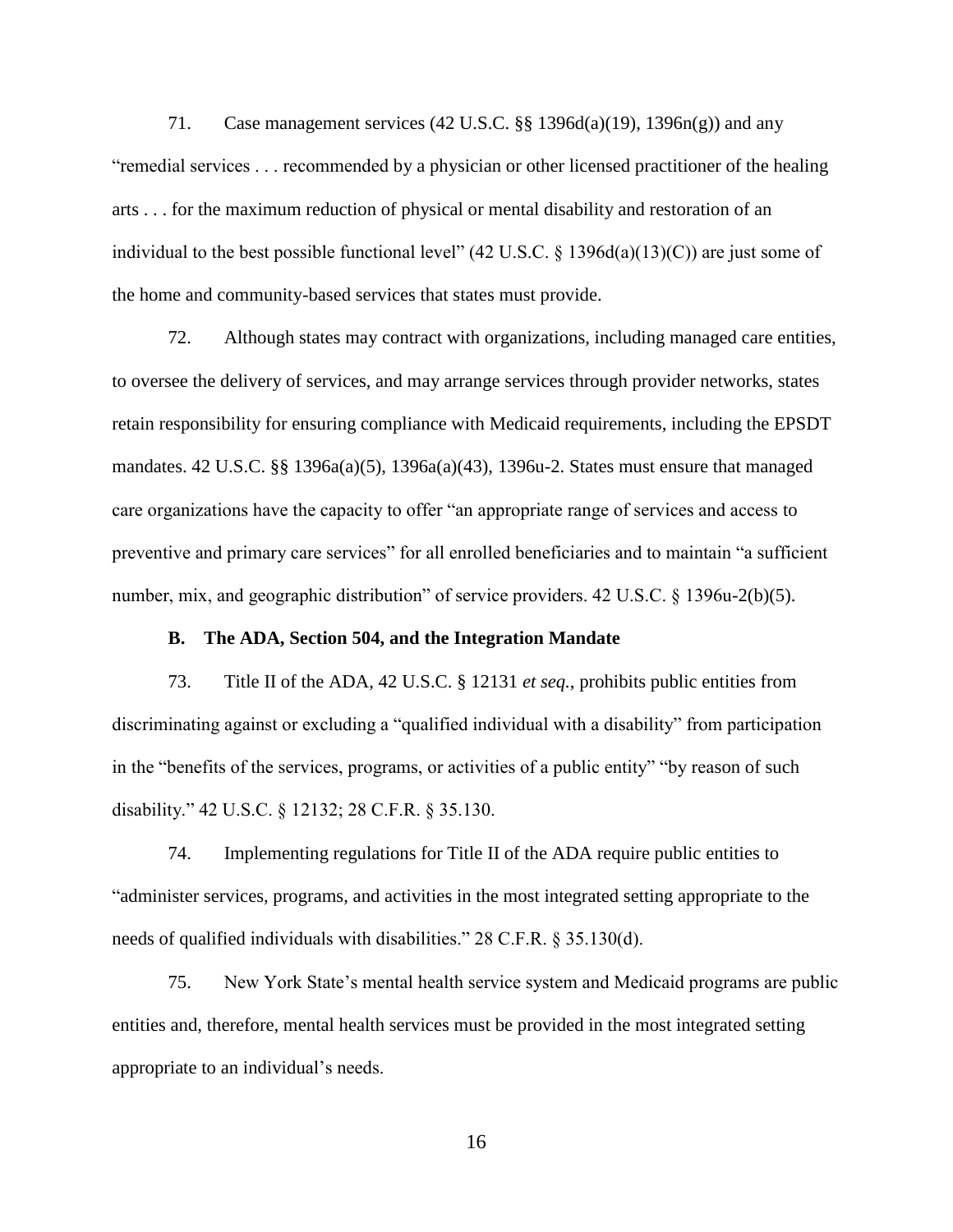76. The U.S. Supreme Court has held that "unjustified institutional isolation of persons with disabilities is a form of discrimination" and that the ADA requires states to "provide community-based treatment for persons with mental disabilities when treatment professionals determine that such placement is appropriate, the affected persons do not oppose such treatment, and the placement can be reasonably accommodated, taking into account the resources available to the State and the needs of others with mental disabilities." *Olmstead*, 527 U.S. at 600, 607.

77. Section 504, 29 U.S.C. § 794, imposes identical requirements on programs and activities that receive federal financial assistance. *See, e.g.*, 45 C.F.R. § 84.4(b)(2) ("most integrated setting" regulation).

78. This requirement of the ADA and Section 504 is often referred to as the "integration mandate."

79. An "integrated setting" is one that "enables individuals with disabilities to interact with nondisabled persons to the fullest extent possible." 28 C.F.R. part 35, App. B.

80. The Department of Justice has further defined "segregated settings" under *Olmstead* as having the "qualities of an institutional nature" and include, but are not limited to:

(1) congregate settings populated exclusively or primarily with individuals with disabilities; (2) congregate settings characterized by regimentation in daily activities, lack of privacy or autonomy, policies limiting visitors, or limits on individuals' ability to engage freely in community activities and to manage their own activities of daily living; or (3) settings that provide for daytime activities primarily with other individuals with disabilities.

81. Since *Olmstead*, courts have held that the ADA and Section 504 also prohibit states from placing people with mental illness "at serious risk of institutionalization or segregation," even if they reside in the community. *See, e.g.*, *Davis v. Shah*, 821 F.3d 231, 262-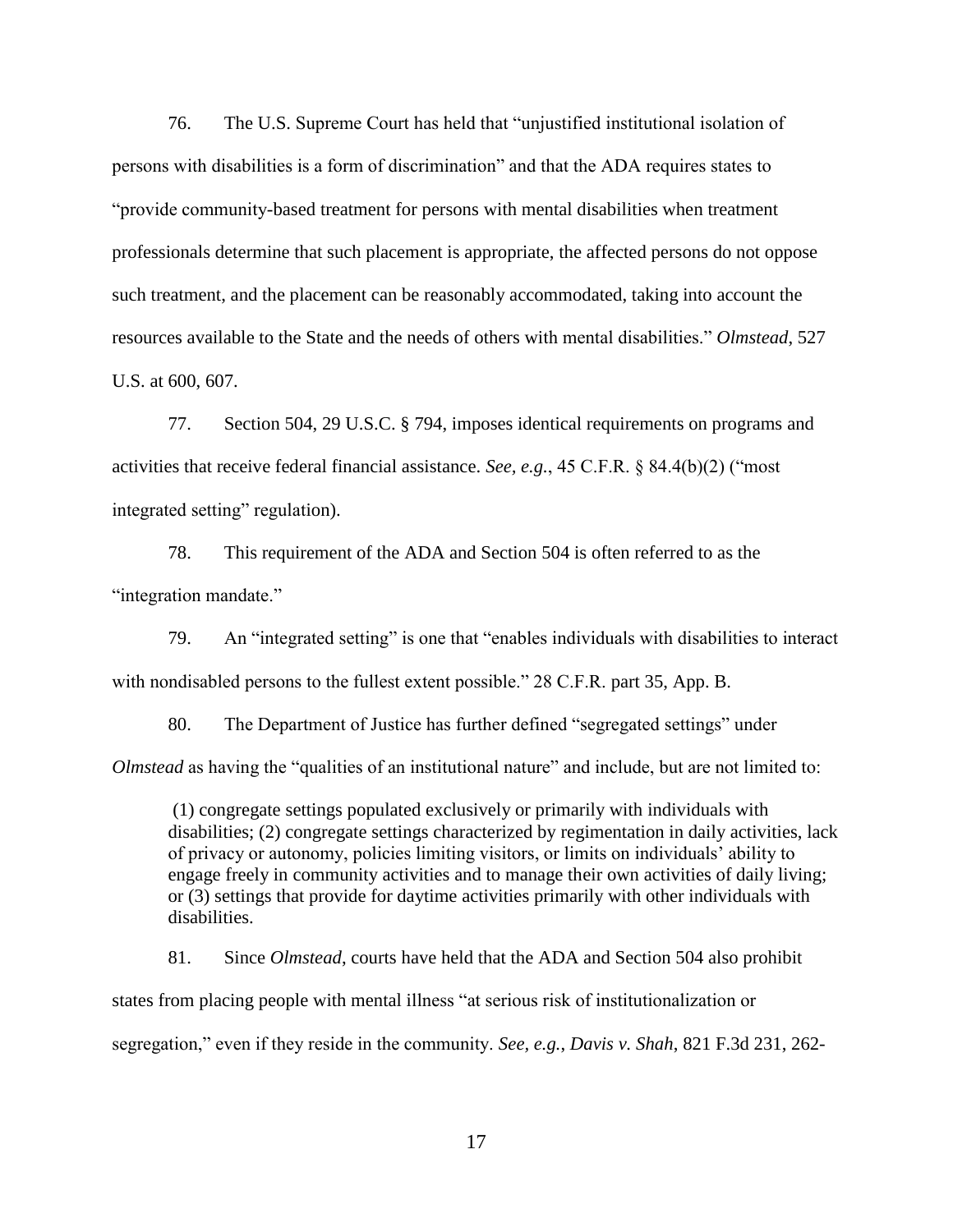263 (2d Cir. 2016); *United States v. Mississippi*, 400 F. Supp. 3d 546, 553 (S.D. Miss. 2019) (collecting decisions).

## <span id="page-20-1"></span><span id="page-20-0"></span>**II. THE NEED FOR INTENSIVE HOME AND COMMUNITY-BASED MENTAL HEALTH SERVICES IN NEW YORK**

### **A. Defendants' Longstanding Failure to Provide Medicaid-Eligible Children with Adequate Mental Health Services**

82. Defendants have long failed to provide adequate mental health services, including IHCB-EPSDT Services, and to provide such services in sufficient quantity, frequency, and duration, and in a timely manner, to meet the needs of New York's Medicaid-eligible children.

83. The federal government has recognized the importance of IHCB-EPSDT

Services. The Department of Justice has concluded that "[i]n-home and community-based services effectively support children with mental health conditions and can reduce reliance on segregated residential treatment," thereby "maintaining [children's] connection to their families and communities." The Centers for Medicare and Medicaid Services ("CMS") and the Substance Abuse and Mental Health Services Administration ("SAMHSA") have explained that home and community-based services have resulted in "[i]mproved clinical and functional outcomes" for children and "significant improvement in the quality of life for . . . children, youth, and family," including "[r]educed costs of care," "[i]mproved school attendance and performance," "[i]ncrease in behavioral and emotional strengths," "[m]ore stable living situations," "[r]educed suicide attempts," and "[d]ecreased contacts with law enforcement."

84. There are over 2,200,000 children and adolescents enrolled in Medicaid in New York State, tens of thousands of whom are eligible to receive IHCB-EPSDT Services.

85. The mental health treatment needs of New York's Medicaid-eligible youth have long been at crisis levels. More than one in ten teenagers in the State suffer a major depressive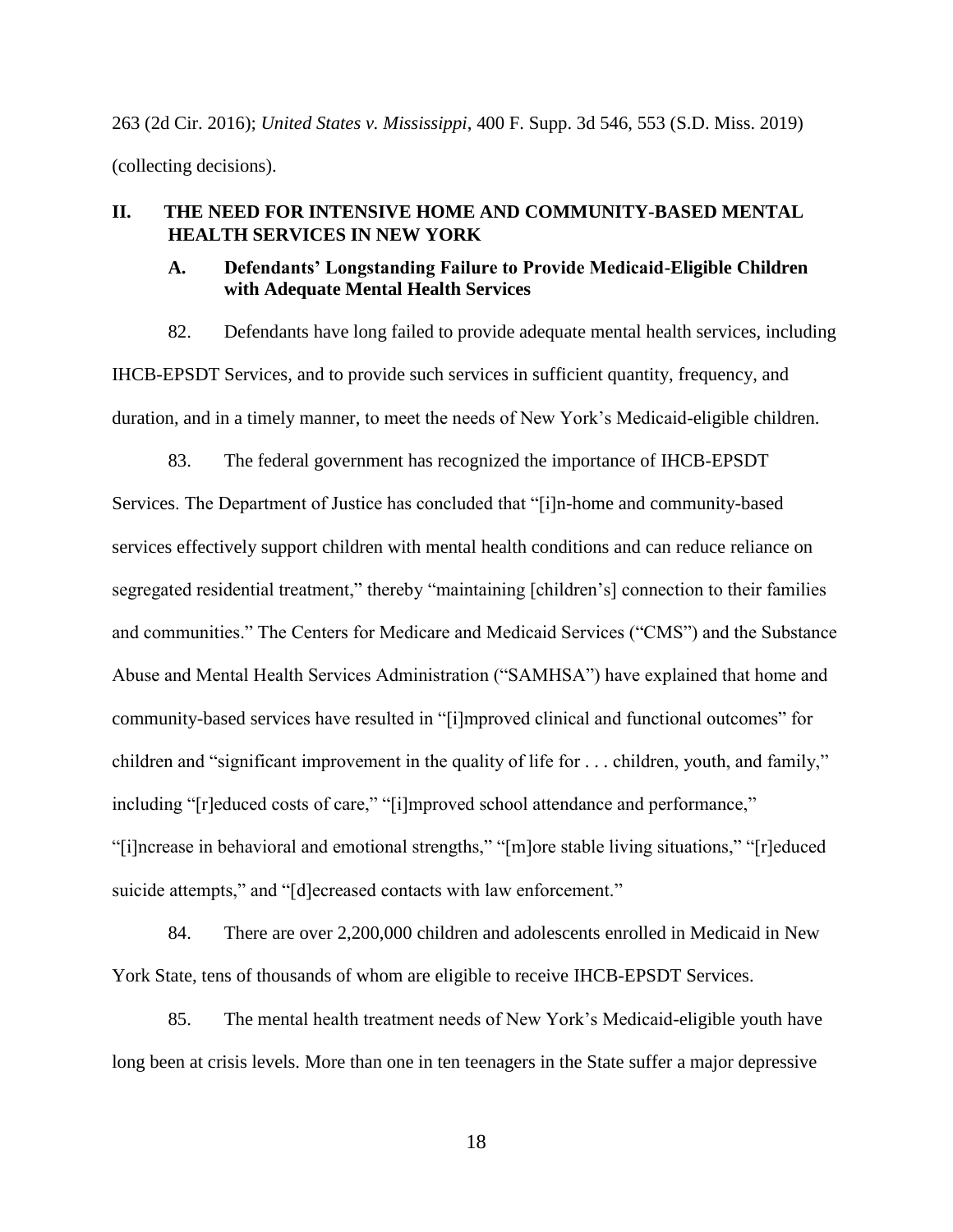episode, there are surges of youth visiting New York's emergency rooms due to mental health crises, and suicide has long been one of the leading causes of death for youth aged five to 19.

86. Certain groups of Medicaid-eligible children, including LGBTQIA+ youth, are disproportionately affected by New York's lack of adequate mental health services. For example, lesbian, gay, and bisexual youths consider suicide at three times the rate of their non-LGBTQIA+ peers.

87. Children of color also suffer disproportionately from inadequate mental health care, including disproportionate risks of suicide. In October 2020, the U.S. Department of Health and Human Services reported to Congress on "African American Youth Suicide" in response to a Congressional committee finding that "African American children aged 5 to 12 are dying by suicide at nearly twice the rate of their white counterparts." The report concluded, among other things, that "[l]ower rates of current or past mental health problems despite higher rates of past suicide attempts suggests that Black youth have limited access to and/or utilization of mental health services."

88. The Centers for Disease Control and Prevention found that Black high schoolers in New York State were nearly twice as likely as their white peers to have engaged in a suicide attempt that resulted in an injury, poisoning, or overdose.

89. Defendants are aware of the extent of the mental health crisis in New York. In a December 2019 report, OMH acknowledged that "1 in 10 youth have a serious emotional disturbance," (often referred to as "SED"), but only "20% of children with SED" receive the "specialty mental health treatment" that they need. OMH further stated that: "A majority of youth in juvenile justice settings and other 'cross system[s]' . . . have SED[s]"; "1 in 5 teens experience clinical depression"; and "[s]uicide is the 2[nd] leading cause of death for 15-24 year-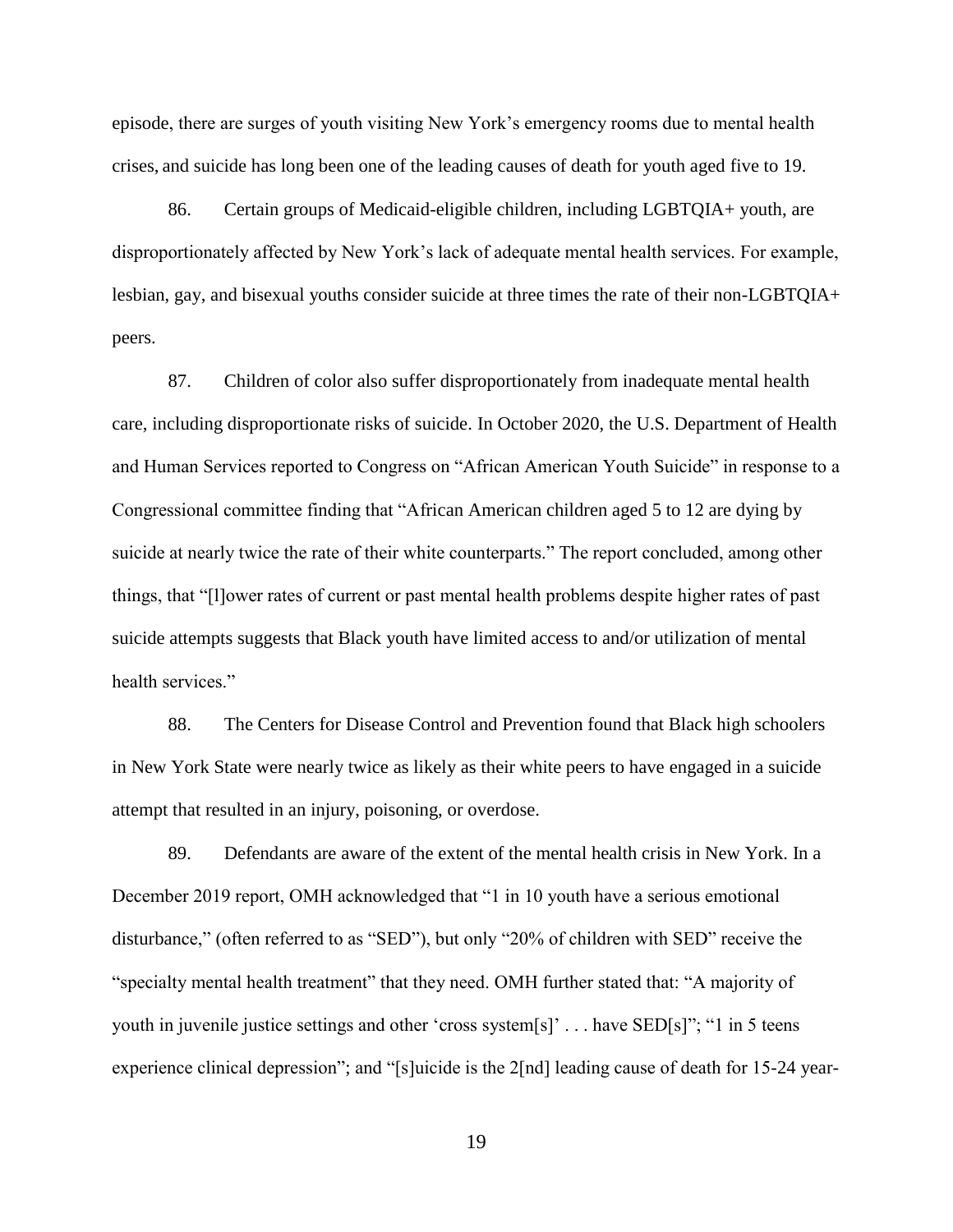olds." Mental illness also leads to failure in school. In fact, OMH reported that "[a]pproximately 50% of students with a mental illness age 14 and older drop out of high school." What's more, "[h]alf of all lifetime cases of mental disorders begin by age 14."

90. In the same report, OMH also acknowledged the substantial need for "[m]ore [mental health] services available to children from birth to age 21 (including children under 5 and for young adults 18 to 21)." The report likewise acknowledged New York's obligation to treat Medicaid-eligible children with mental illness in the least restrictive setting.

91. Defendants have known for at least a decade that New York's Medicaid system fails to meet the mental and behavioral health needs of the State's Medicaid-eligible children.

92. As early as 2011, a Behavioral Health Reform Work Group appointed pursuant to then-Governor Andrew Cuomo's executive order documented numerous deficiencies in the delivery of behavioral health services to Medicaid-eligible children: "Despite the significant spending on behavioral health care, the system offers little comprehensive care coordination even to the highest-need individuals, and there is little accountability for the provision of quality care and for improved outcomes for patients/consumers." The Work Group also found that the "average time between onset and treatment of mental illness in children . . . is approximately nine years."

93. The Children's Subgroup of the Behavioral Health Reform Work Group found, among other things, that "current systems are 'siloed'" and the "current behavioral healthcare system for children and their families is underfunded." The Children's Subgroup emphasized that "harmful and costly developmental trajectories continue to be formed early in life."

94. These longstanding and ongoing deficiencies were also confirmed by a 2015 report, titled "Redesigning Children's Behavioral Health Services in New York's Medicaid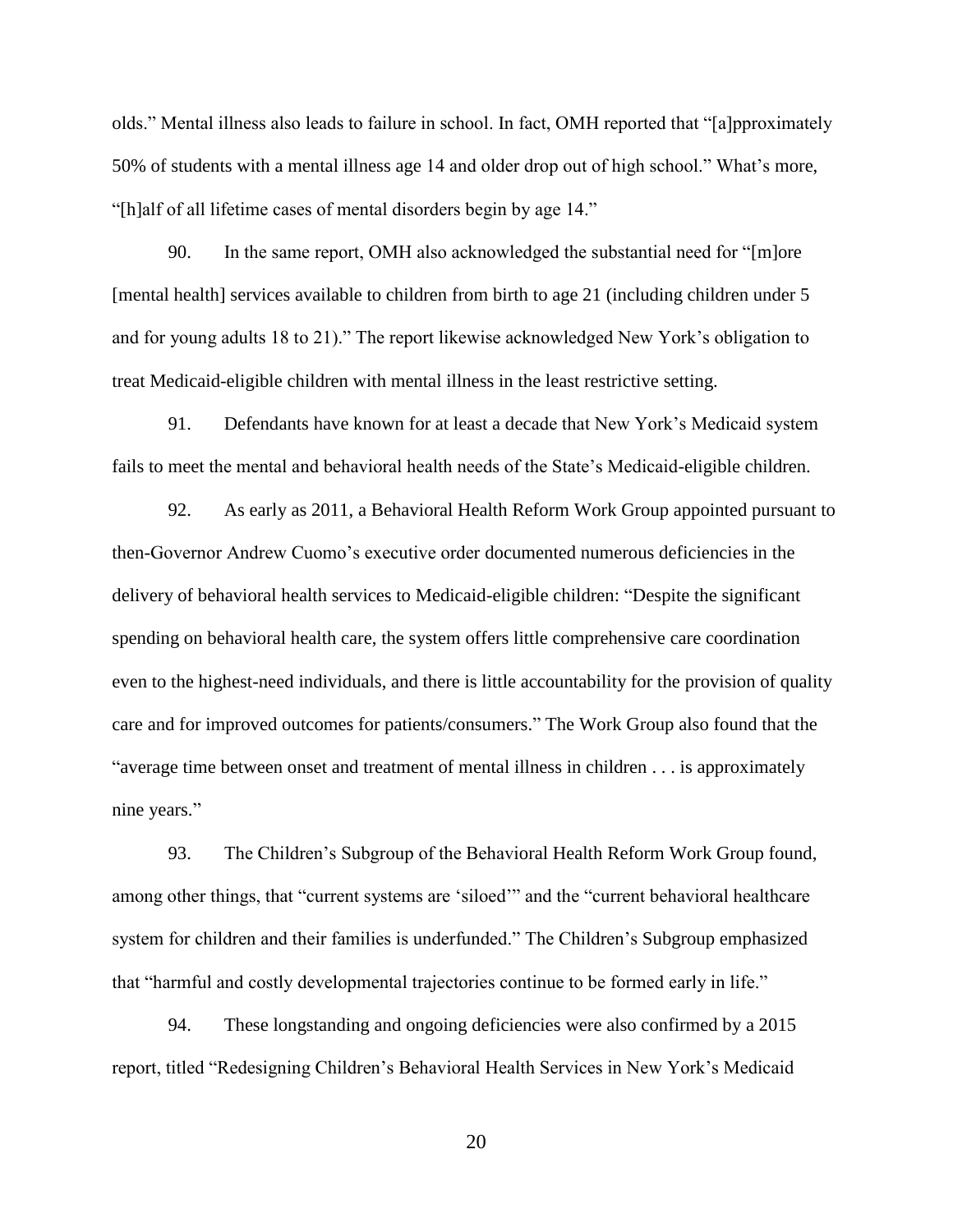Program," issued by the Medicaid Institute, which is part of the United Hospital Fund. That

## report noted that:

- The delivery of behavioral health services is "piecemeal and fragmented."
- "Families are often served by a disjointed, overlapping, non-comprehensive and costly series of services. Medicaid redesign must better align systems to yield continuity of care, access, and cost-efficiency, and promote greater integration of primary care and behavioral health."
- New York's Medicaid system for children's behavioral health results in "uncoordinated and fragmented care, as well as unmet needs for those wait-listed or ineligible for waiver services . . . ."
- "[The] design and its resulting fragmented services array is insufficiently flexible to meet many children's constantly changing [behavioral health] needs, complicating the goal of connecting kids to the right services in the right amount at the right time."
- "Significant systems gaps" include "waiting too long to treat children, giving them treatment because it is available rather than appropriate, and using a 'siloed' approach to care that does not, by its very nature, take into account the entire child and his or her context within a family unit."
- 95. The Medicaid Institute report concluded that "a full array of services is required"

to meet the needs of Medicaid-eligible children in light of "the wide variety of [behavioral health] diagnoses," but that the numbers of Medicaid behavioral health providers are not sufficient "to meet the expected demand." "Currently, in New York, children have long waits to see a child psychiatrist." "[T]here is a shortage of specially trained [behavioral health] practitioners who can prescribe medications." "[T]here is a dearth of practitioners schooled in the latest therapeutic models." "Turnover rates are high." And, while there is "broad agreement" about the need to develop the array of behavioral health services for children, "there is no momentum, dedicated resource or formal effort to make this a reality."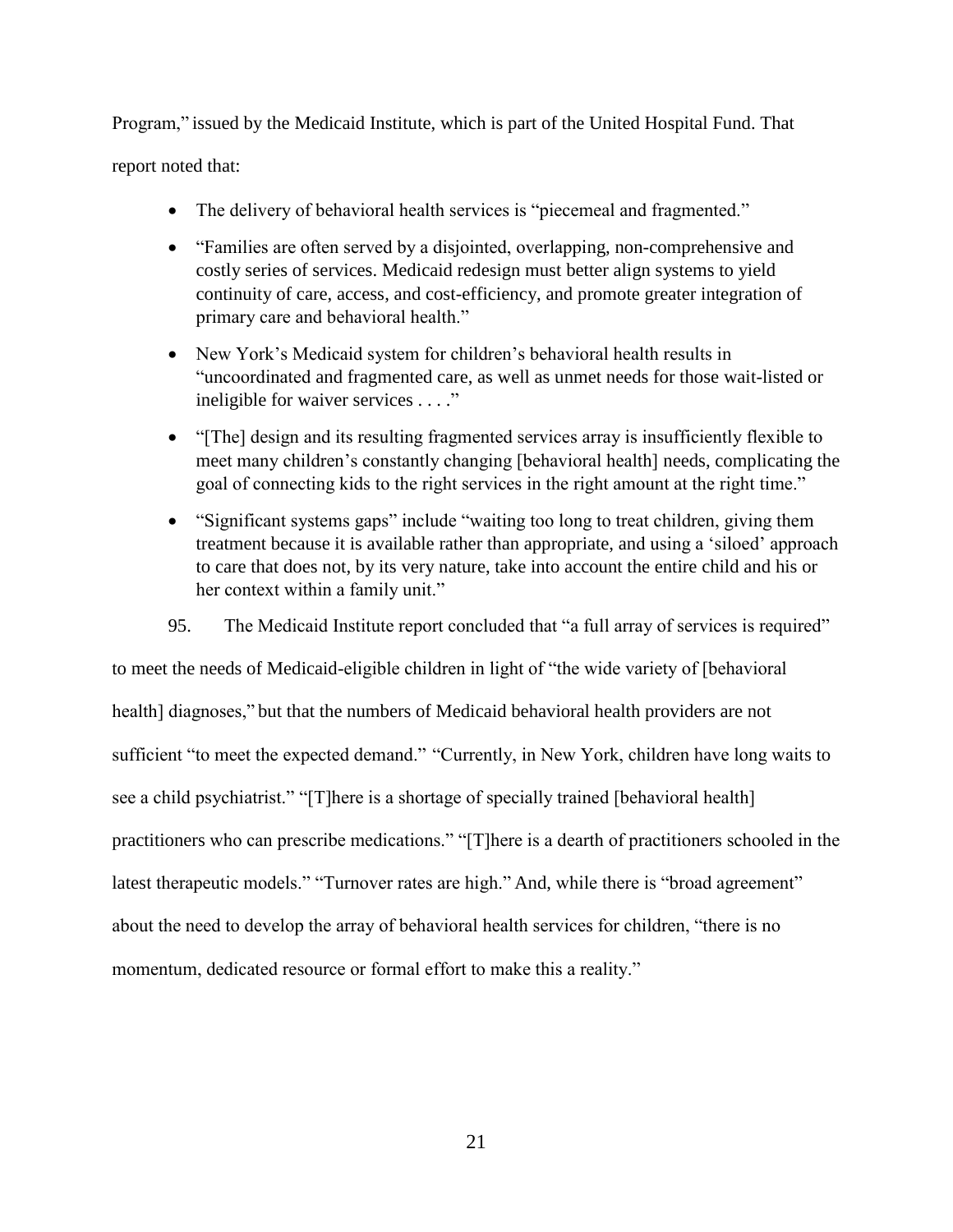<span id="page-24-0"></span>**B. The Limited Home and Community-Based Mental Health Services Supposedly Available in New York Do Not Include Critically Important Required Services** 

96. Recognizing the need for substantial improvements, New York amended its Medicaid plan starting in 2019 to include some additional EPSDT services that children in New York are supposed to receive in their homes and communities. New York also obtained federal approval for HCBS Waiver Services to reach Medicaid-eligible children who would be at risk of unnecessary institutionalization in the absence of the waiver services. However, the services referenced in the state plan do not include all the required IHCB-EPSDT Services. As a result, Defendants deprive Medicaid-eligible children of access to the services they need and are legally entitled to receive.

97. In the remainder of this section, the Complaint first describes how the services included in the State's Medicaid plan or provided by the State fall short of the IHCB-EPSDT requirements (¶¶ 100 to 120), after which the limited HCBS Waiver Services are described (¶¶ 121 to 125). Section III then describes how Defendants have failed to provide or arrange for even these limited services to be sufficiently available to meet the needs of Medicaid-eligible children.

98. Plaintiffs' claims under the Medicaid Act (set forth at  $\P$  181 to 186), on behalf of themselves and the EPSDT Class members, are based on Defendants' failures to arrange for or provide IHCB-EPSDT Services.

99. Plaintiffs' claims under the ADA and Section 504 (set forth at  $\P$  187 to 206), on behalf of themselves and the ADA Class members, are based on Defendants' failures to arrange for or provide both IHCB-EPSDT Services and HCBS Waiver Services.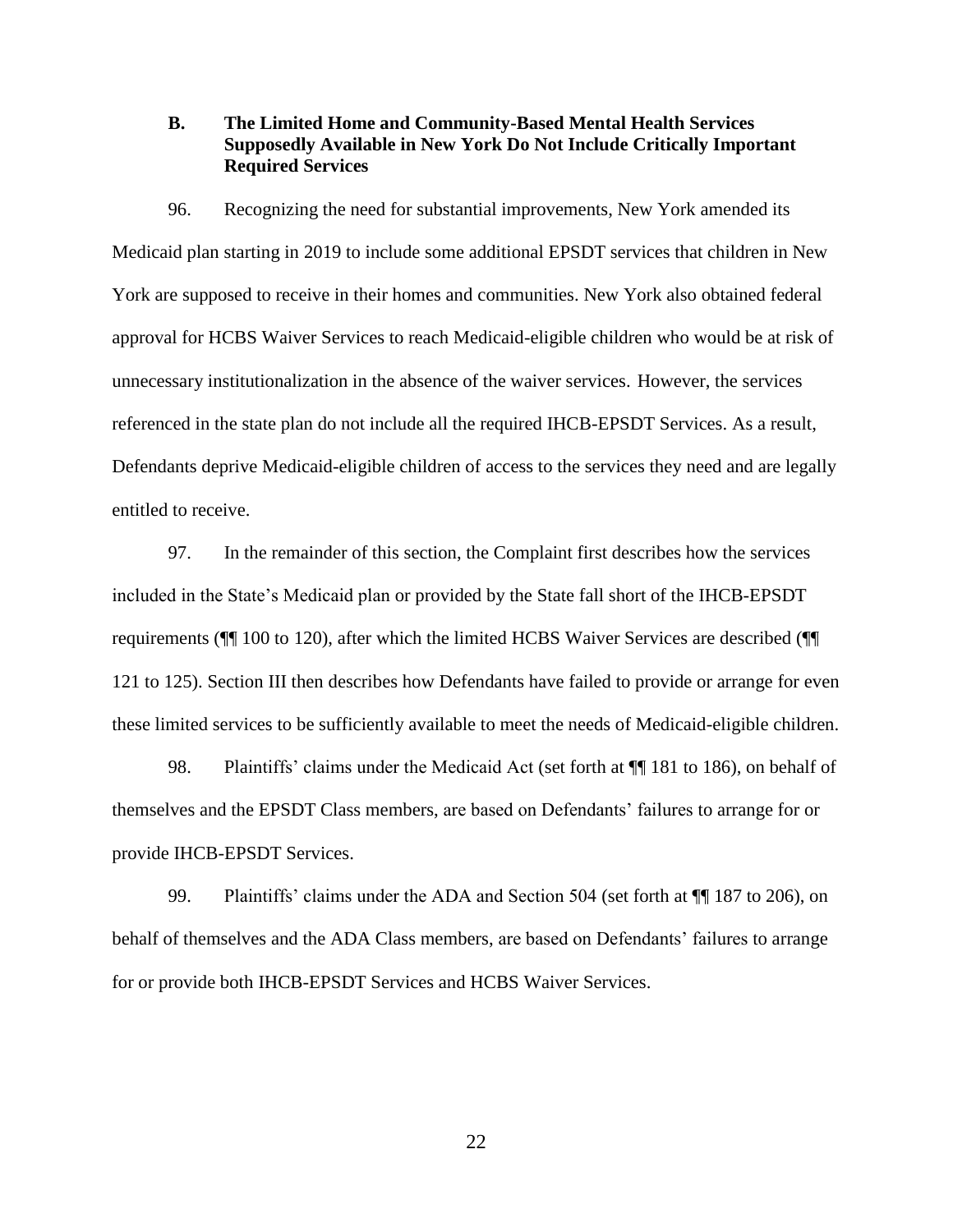#### <span id="page-25-0"></span>**1. IHCB-EPSDT Services**

#### **a. Intensive Care Coordination Services**

<span id="page-25-1"></span>100. Intensive care coordination is a critical component of IHCB-EPSDT Services. Intensive care coordination is a robust form of case management that includes: an assessment and service planning process conducted through a child and family team, which includes the child and family, and their formal and informal support network; assistance accessing and arranging for services; coordinating multiple services, including crisis services; advocating for the child and family; monitoring and follow-up activities; and transition planning.

101. Children with severe or complex mental health issues need intensive care coordination to ensure they receive the mental and behavioral health treatment and other medically necessary services they need while living in their homes and communities. CMS, the federal agency under the U.S. Department of Health and Human Services ("HHS") that oversees Medicaid, and SAMHSA, the agency within HHS that leads public health efforts to advance the behavioral health of the nation, recognize that intensive care coordination is vitally important. In their guidance to states, they acknowledge that intensive care coordination should include: "assessment and service planning," "accessing and arranging for services," "coordinating multiple services," "access to crisis services," "advocating for the child and family," and "monitoring progress."

102. Intensive care coordination is a covered service under Medicaid as a case management service and rehabilitative service. *See* 42 U.S.C. §§ 1396d(a)(13), 1396d(a)(19), 1396n(g)(2); 42 C.F.R. §§ 440.130(d), 440.169, 441.18.

103. In New York State, some limited form of care coordination for Medicaid-eligible children is ostensibly arranged by care managers employed by provider groups known as "Health Homes." But the care coordination provided by Health Homes is not at all intensive.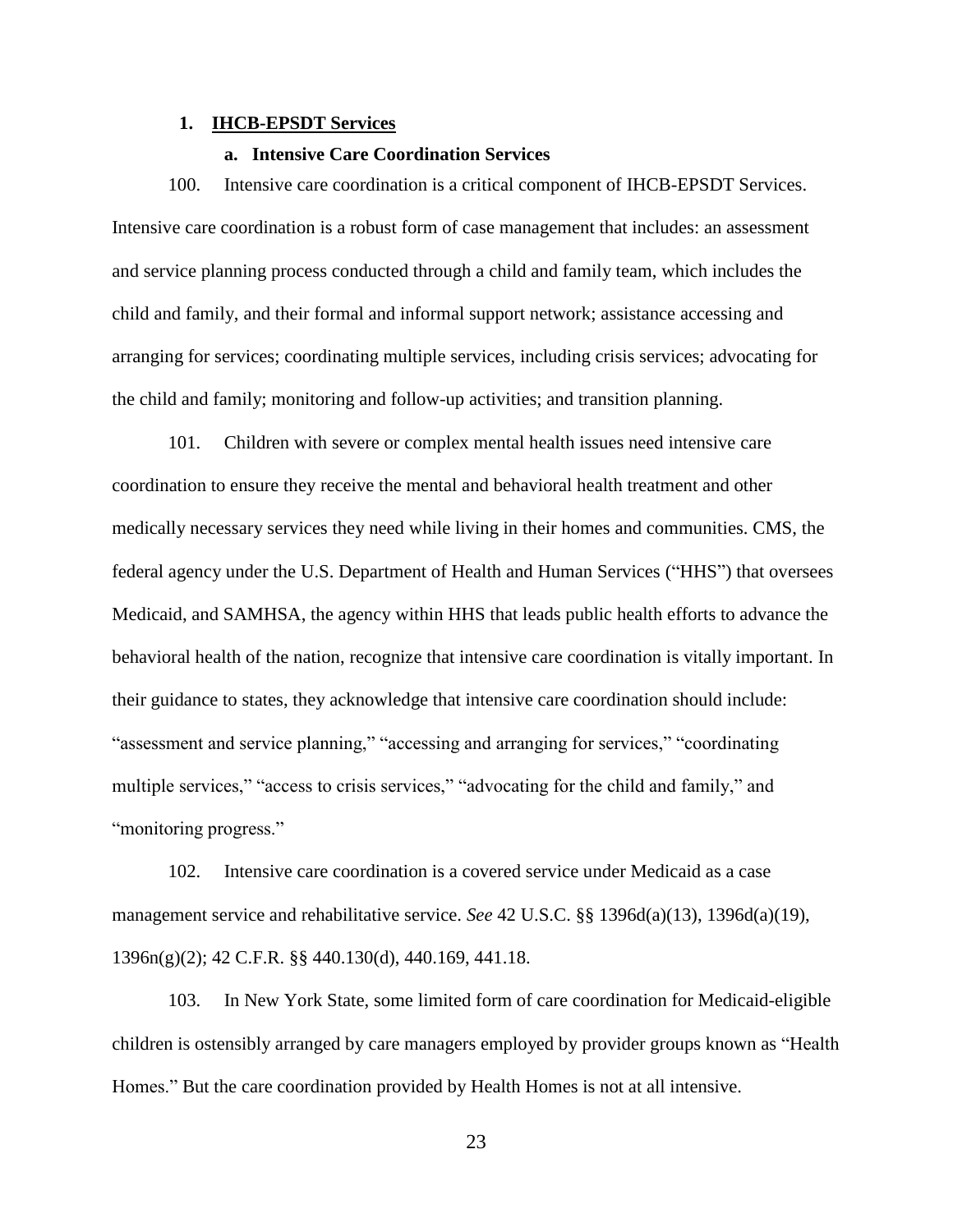104. New York's Health Homes do not provide the intensive care coordination services that children with severe or complex mental health conditions need and that EPSDT requires Defendants to provide. They do not provide planning and treatment through a child and family team, and do not provide intensive care coordination including care management and skill-based rehabilitation in the home and community where children and their families and caregivers need such services.

105. Multiple counties have explained that the State simply does not provide intensive care coordination. For example,

- Westchester County noted in its 2021 local service plan that "Children's Mental" Health services [have] been impacted by Health Home . . . implementation. Specifically those children and families who had been served under Intensive Case Management and were reduced to Health Home Care Management level of care. These are children with serious mental health issues whose needs were met by intensity of [Intensive Case Management] visits and services. We have experienced many Health Home/Care Management programs not being able to meet their level of service need and respond in a timely and efficient way."
- In 2020, Montgomery County noted that "Care management via [Health] Homes and the loss of traditional ICM/SCM services has been terribly executed. Patients are not able to get the level of care they need to keep them from the hospital due to caseload sizes and the additional responsibilities of unqualified care managers who may not have any experience in the MH/SUD systems. This is further complicated now that the Children's Health Homes has been [enacted]. Patients and families contin[ue] to struggle with understanding the services and as providers there is a lot of confusion as to how a care manager can help families."
- Schoharie County similarly reported that New York's "Care Coordination model is focused on referral and service linkage, without the previous Case Management focus on engagement and skill building. The loss of the targeted case management program and transition into the Medicaid Health Home Care Management has resulted in adults and children receiving less adequate services for their needs."

106. Rather than providing intensive care coordination, Health Homes act merely as a

referral system, often simply informing families that services are unavailable or subject to

waitlists. *See* ¶¶ 136-138, 163 below.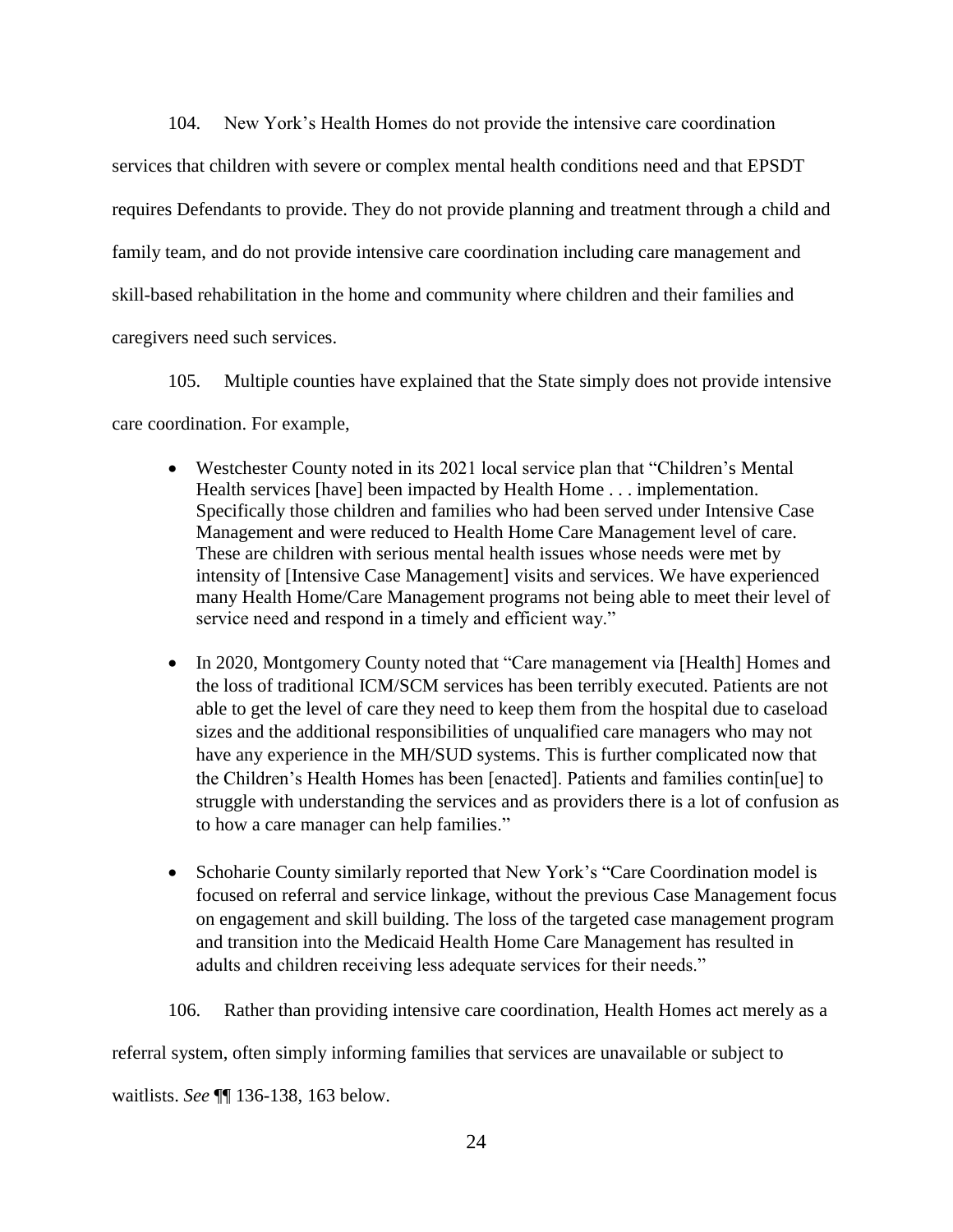107. Thus, New York's Medicaid-eligible children do not receive the intensive care coordination that they need and are legally entitled to receive.

#### **b. Intensive, Home-Based Behavioral Services**

<span id="page-27-0"></span>108. IHCB-EPSDT Services also include home and community-based individualized intensive behavioral services and supports coverable as rehabilitation services, including therapeutic interventions, provided on a frequent and consistent basis, that are designed to improve behaviors associated with a child's mental health conditions.

109. Intensive home-based behavioral services are provided to children and families in their homes or any settings where the children are naturally located. Intensive home-based behavioral services, like other IHCB-EPSDT Services, are medically necessary for children with severe or complex mental health conditions.

110. New York's Medicaid plan purports to provide for certain intensive behavioral services as part of a package of mental health services referred to as Children and Family Treatment and Support Services ("CFTSS").

111. CFTSS services were incorporated in the State's Medicaid Plan starting in January 2019 as part of the State's multi-year Medicaid "redesign," supposedly to address the substantial deficiencies in New York's mental health system for children. The intensive behavioral services ostensibly offered in the package of CFTSS services include the following:

- (a) Community psychiatric supports and treatment, a multi-component service that consists of intensive interventions and rehabilitative supports;
- (b) Psychosocial rehabilitation, *i.e.*, services that build a child's social and interpersonal skills, daily living skills, and ability to achieve community integration;
- (c) Family peer support services, *i.e.*, services provided to parents and families by people with similar-lived experiences that include support, self-advocacy skills, and parent skill development; and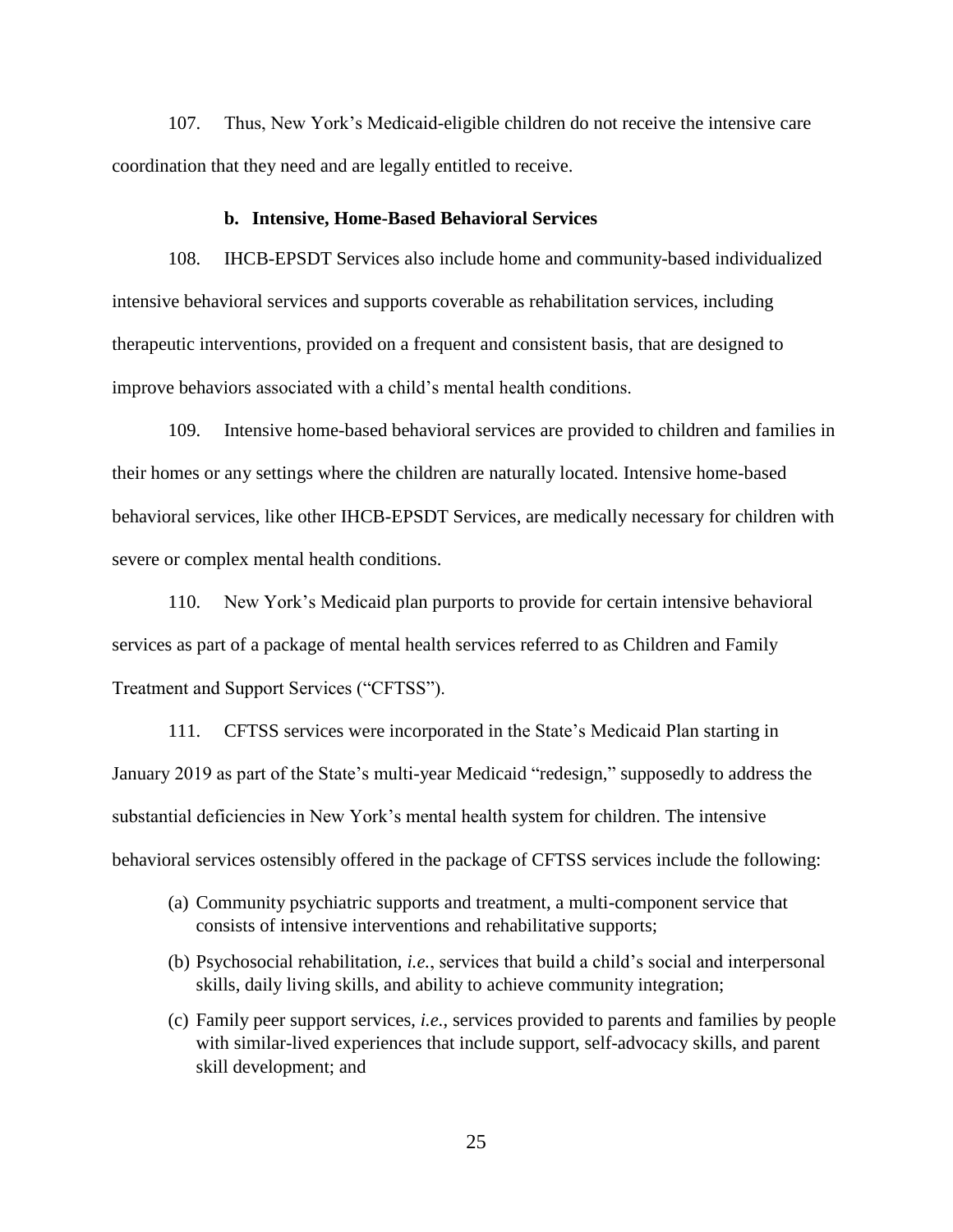(d) Youth peer support services, *i.e.*, services provided to children by people with similar lived experiences to set goals, build skills, and become successful participants in their treatment regimes.

112. To facilitate the child's ability to receive services in the home or where the child otherwise is naturally located, CFTSS ostensibly provides for an array of mental health services, including assessments, to be provided by licensed mental health practitioners other than medical doctors, such as psychotherapists, clinical social workers, therapists, and counselors.

113. To receive any one of the CFTSS services, children must either be referred directly to a CFTSS provider or first be assessed by a licensed practitioner of the healing arts, and then referred to the appropriate CFTSS service. Under the State's Medicaid Plan, anyone can refer a child for this initial assessment, including a parent, pediatrician, or county worker.

114. For a child to be eligible for a CFTSS service, the CFTSS provider or licensed practitioner of the healing arts must determine that the service is medically necessary for the child. Upon that determination, New York's Medicaid program is required to provide that service to the child as part of the child's EPSDT benefit.

115. Despite these requirements, Defendants have failed to provide or arrange for these services for the members of the EPSDT Class and the ADA Class. As alleged more fully in Section III of this Complaint, these required CFTSS services either do not exist at all, do not exist in sufficient quantity, frequency, or duration, or are not timely made available to the children for whom they have been deemed medically necessary.

116. Moreover, in the absence of the requisite intensive care coordination discussed above, providing individual, isolated CFTSS services to a child will be insufficient to meet that child's needs. Without intensive care coordination, no person or entity is responsible for coordinating the various, multiple aspects of the child's mental health care as is medically necessary and required under the Medicaid Act.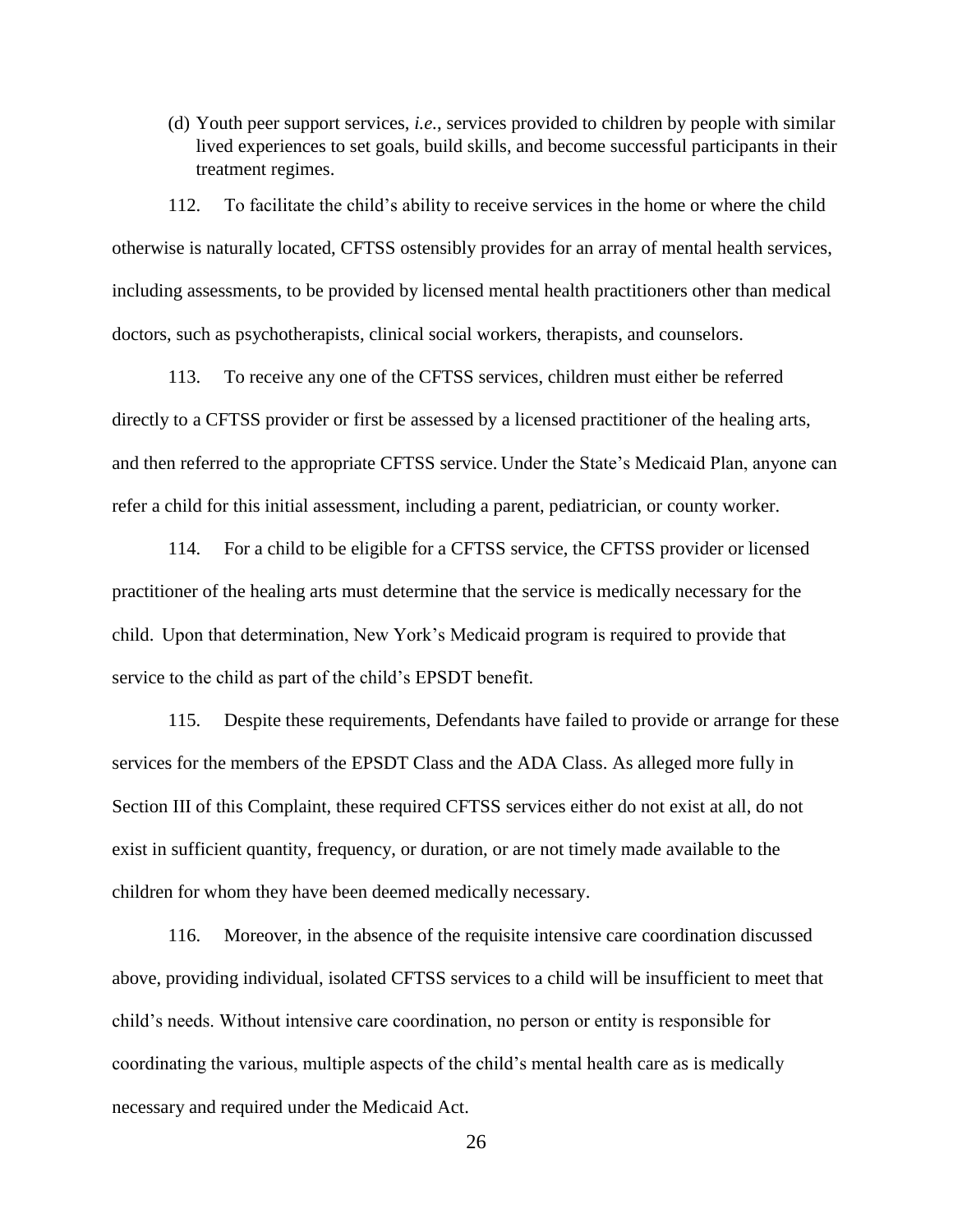#### **c. Mobile Crisis Services**

<span id="page-29-0"></span>117. Mobile mental health crisis services are another critical component of IHCB-EPSDT Services.

118. For children experiencing a mental health crisis, a mobile, onsite, in-person response should be available at times or places necessary to meet the needs of the child for the purpose of identifying, assessing, and stabilizing the situation and reducing any immediate risk of harm.

119. The mobile crisis response should be delivered wherever the crisis occurs, including in the child's home, school, or community.

120. Here again, New York State's Medicaid Plan provides for mobile crisis intervention services as one of the services theoretically available under CFTSS, but Defendants have failed to implement mobile crisis intervention services in any meaningful way, and such services are largely unavailable to the children who need and are legally entitled to them.

#### <span id="page-29-1"></span>**2. HCBS Waiver Services**

121. In addition to the IHCB-EPSDT Services described above, New York purports to provide critical mental health services as part of its package of HCBS Waiver Services.

122. HCBS Waiver Services are services authorized through a waiver under Section 1915(c) of the Social Security Act allowing New York to spend federal Medicaid dollars on these services notwithstanding the existing Medicaid rules prohibiting the use of federal funds for these purposes.

123. HCBS Waiver Services are designed to provide support for children with mental health needs "at risk of admission to institutional levels of care." As such, to be eligible for these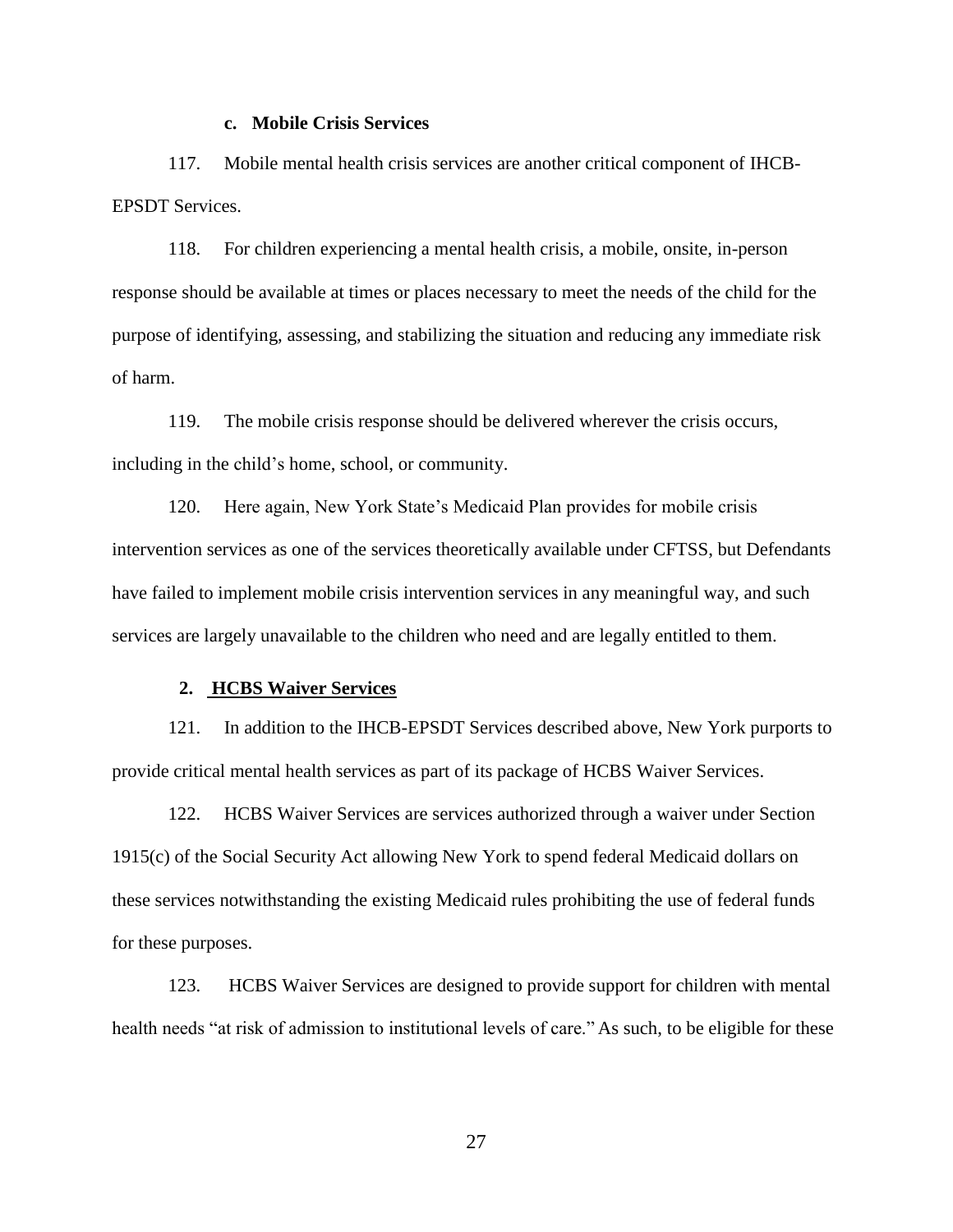services, children must be capable of receiving services in the community but at risk of being admitted to more restrictive settings to receive mental health treatment.

124. By stated policy, HCBS Waiver Services include the following:

a. Planned and Crisis Respite Care, *i.e.*, short-term relief for caregivers of children suffering with mental health issues, including in crisis situations, without which the child would need a higher level of care due to caregiver burnout and/or the temporary inability of the caregiver to provide the required assistance to the child; and

b. Caregiver/Family Supports and Services, *i.e.*, providing caregivers training and education to better meet the mental health needs of children.

125. As with the IHCB-EPSDT Services described above, Defendants also fail to provide HCBS Waiver Services to meet the needs of the ADA Class. HCBS Waiver Services either do not exist at all, do not exist in sufficient quantity, or are not timely made available to the children and their caregivers who need them. Children deprived of any HCBS Waiver Services for which they are eligible, by definition, are children with severe or complex mental and behavioral health issues who either have been institutionalized or who are at serious risk of institutionalization.

## <span id="page-30-0"></span>**III. NEW YORK'S ONGOING FAILURE TO PROVIDE IHCB-EPSDT SERVICES AND HCBS WAIVER SERVICES NECESSARY TO MEET THE NEEDS OF MEDICAID-ELIGIBLE CHILDREN**

126. Despite the compelling need for IHCB-EPSDT Services and HCBS Waiver Services, Defendants fail to provide these services in sufficient quantity, frequency, and duration to meet the needs of the State's Medicaid-eligible children.

127. Defendants likewise have failed to implement policies and practices statewide to ensure that the services are provided to meet the mental health care needs of the EPSDT and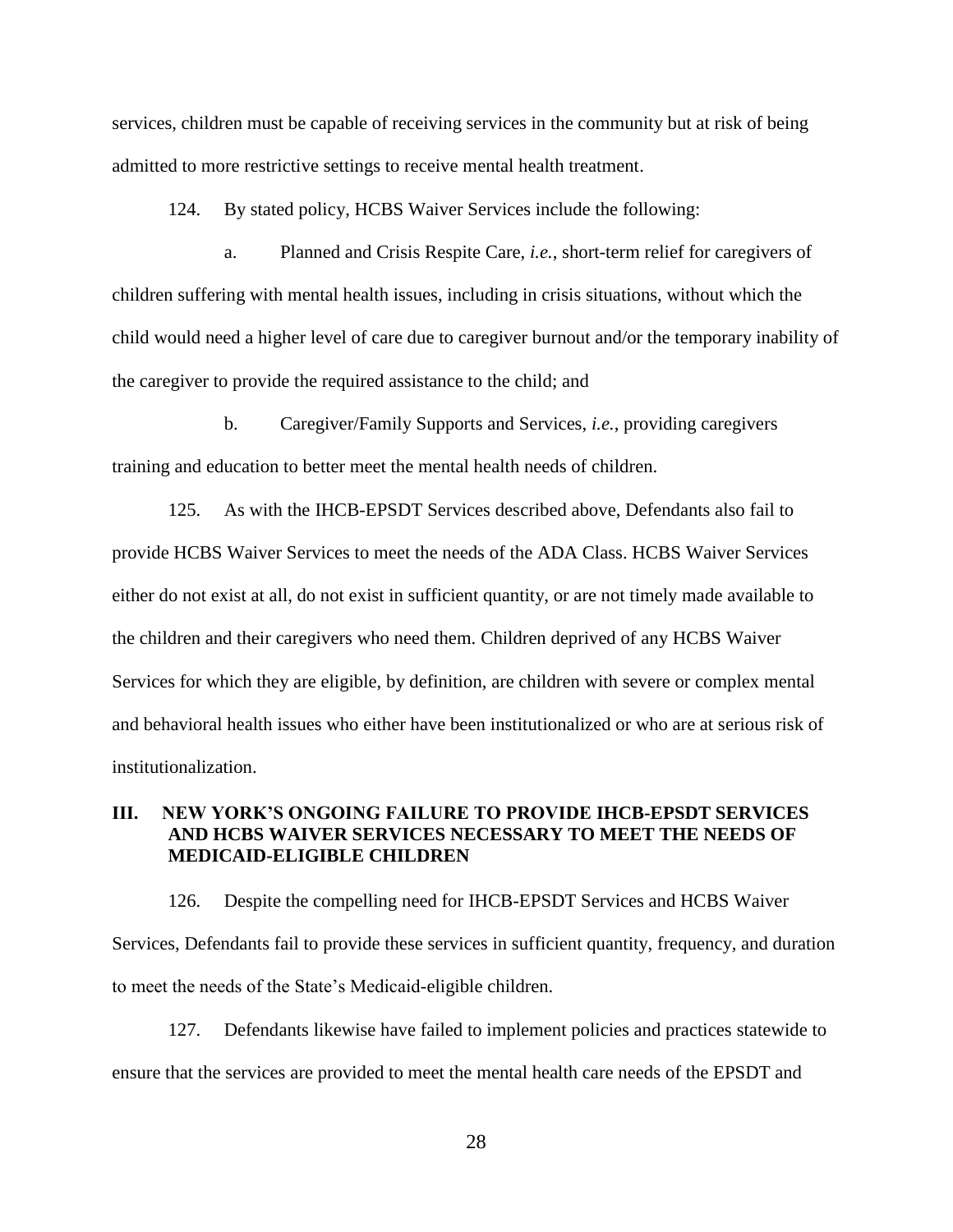ADA Class members. As a result, there remains a lack of IHCB-EPSDT Services and HCBS Waiver Services, and these services are frequently unavailable, inaccessible, inadequate, and subject to lengthy waiting lists. Medicaid-eligible children thus remain without the services they need and to which they are entitled as a matter of law.

128. The extensive, statewide, and ongoing failure to provide mental health services to Medicaid-eligible children has been well-documented by multiple sources, including counties, mental health providers, advocates, independent studies, and Defendants' own data, admissions, and records.

## <span id="page-31-0"></span>**A. Defendants Fail to Provide Class Members with the IHCB-EPSDT Services and HCBS Waiver Services They Need**

129. It is widely recognized throughout the state that Defendants fail to provide adequate intensive home and community-based mental health services to Medicaid-eligible children. Critical mental health services, to the extent they are even available, are fragmented and uncoordinated, leaving desperate families on their own to attempt to coordinate their children's care and to cobble together any mental health services they can. In sum, IHCB-EPSDT Services and HCBS Waiver Services remain illusory in the state.

130. This shortage of services afflicts communities across the state. In October 2020, for example, New York's Regional Planning Consortium ("RPC"), a statewide network of community stakeholders and managed care organizations, found that, in multiple regions, there were no "active providers for CFTSS and HCBS [Waiver Services]"; that children were "waiting many months for services"; and that providers were "only serving within their agencies and [were] not accepting community referrals."

131. At an August 2020 meeting, stakeholders identified access and capacity issues as a "top area" needing focus, noting that "services that [the State] said families would have access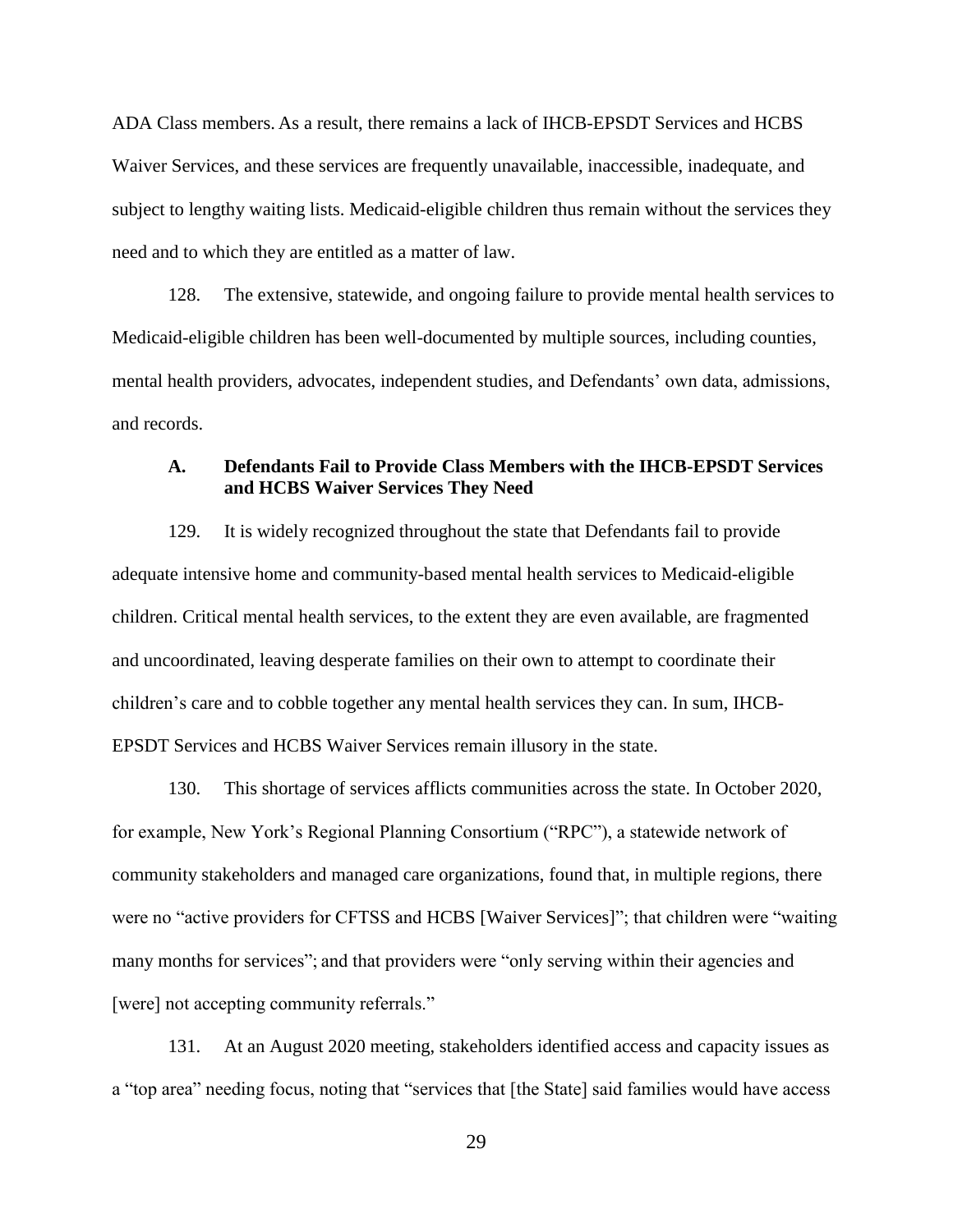to are not being provided," for example, crisis intervention through CFTSS. In a November 2020 letter to Defendant Sullivan, the RPC's parent organization, the New York State Conference of Local Mental Hygiene Directors, emphasized the need to support "increasing capacity needs and the struggling workforce."

132. Recent reports from New York's individual regions include similarly grim assessments. For example, the Southern Tier reported that multiple providers identified the lack of available staffing as a predominant barrier to providing services. Central New York complained about "providers with increased job vacancies leading to increased burnout and turnover from existing care managers due to high caseloads." The Mohawk Valley region stated that there "is difficulty in connecting clients" to CFTSS and HCBS Waiver Services "due to limited providers of these services in this region and long wait-lists for agencies who do provide services." The Finger Lakes region further highlighted problems resulting from "the inadequacy of response to people experiencing urgent behavioral health problems, with the default responders inappropriately being solely law enforcement."

133. Data from the past few years confirm that New York is failing to meet the needs of Medicaid-eligible children for IHCB-EPSDT Services for in-home behavioral support services, despite the existence of New York's CFTSS program.

134. OMH projected that approximately 200,000 children would be eligible for CFTSS services. As of October 2020, however, only 8% of the anticipated number of children had received any CFTSS services.

135. In New York City in 2020, fewer than 6,000 children received any type of CFTSS service, including only 2,394 children who received community psychiatric supports and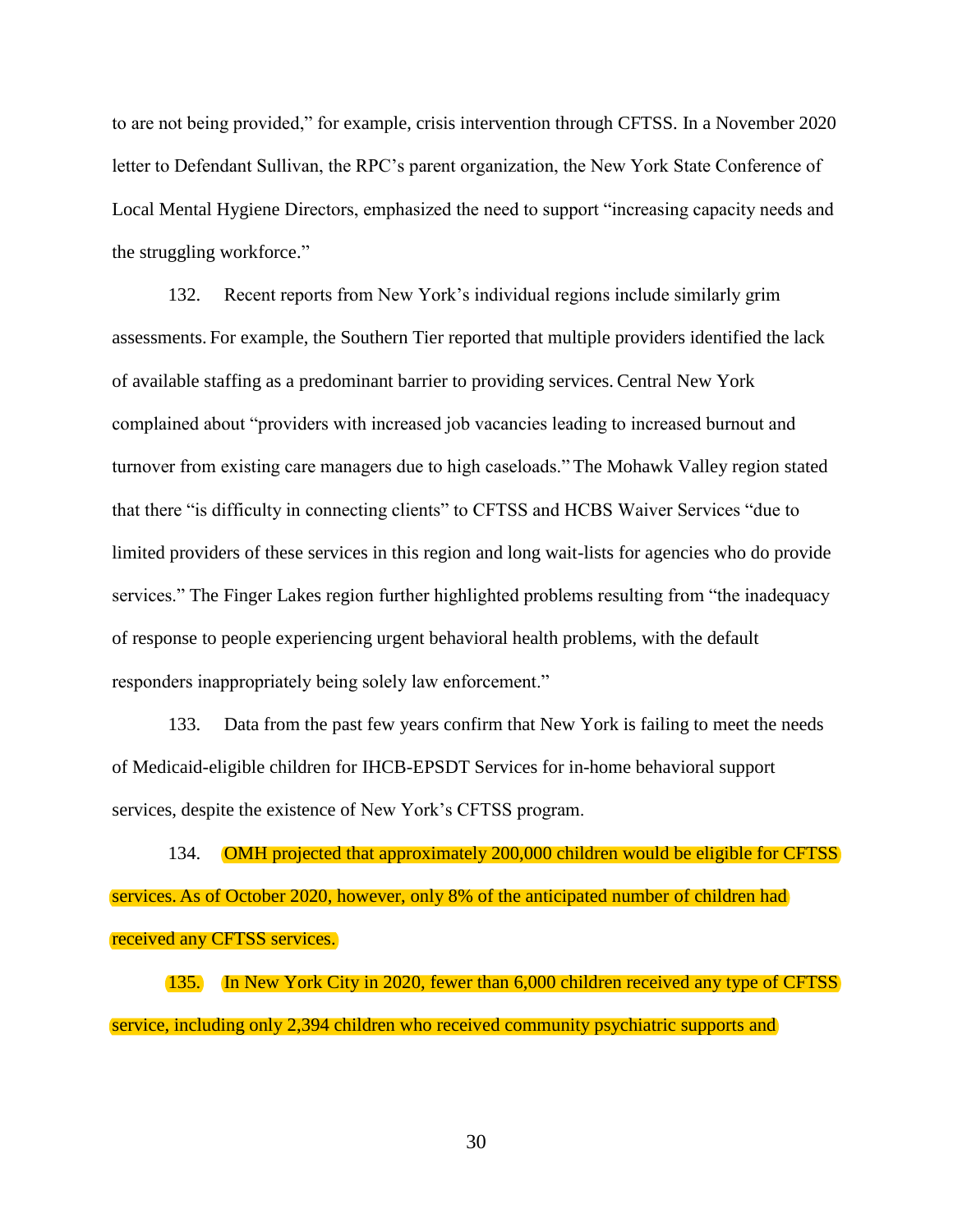treatment services and only 1,898 children who received psychosocial rehabilitation services, out of approximately 1.2 million children on Medicaid in the five boroughs.

136. Data also confirm that New York State is failing to provide children with intensive care coordination services required under Medicaid's EPSDT provisions. Instead, New York provides community-based care management that is woefully inadequate to address children's complex mental and behavioral health conditions, and further underscores the State's failure. *See* ¶¶ 103 to 107.

137. New York Health Homes' community-based care management services do not provide the intensive care coordination services required by the Medicaid Act. They are not adequate or appropriate to meet the needs of class members.

138. The little care management that Health Homes do provide remains inaccessible for the overwhelming majority of Medicaid-eligible children. In 2015, New York estimated that about 174,000 children would be eligible to receive community-based care management to be provided by Health Homes, including more than 100,000 children with mental health and substance abuse issues. OMH data from 2019, the most recent available, show that only 11% of the anticipated number of eligible children were enrolled in Health Homes. By February 2021, the New York State Coalition for Children's Behavioral Health reported that fewer than one in five of the children the State estimated to be eligible were in fact enrolled.

139. Critical mobile crisis intervention services, ¶¶ 6, 117-120, are also not provided to Medicaid-eligible children who experience mental health crises or emergencies. Counties across the State report a lack of mobile crisis services for youth in their communities.

140. For example, in 2021 Monroe County reported that "[i]n the children's service system, alternatives to emergency room use, including respite and crisis services for youth, are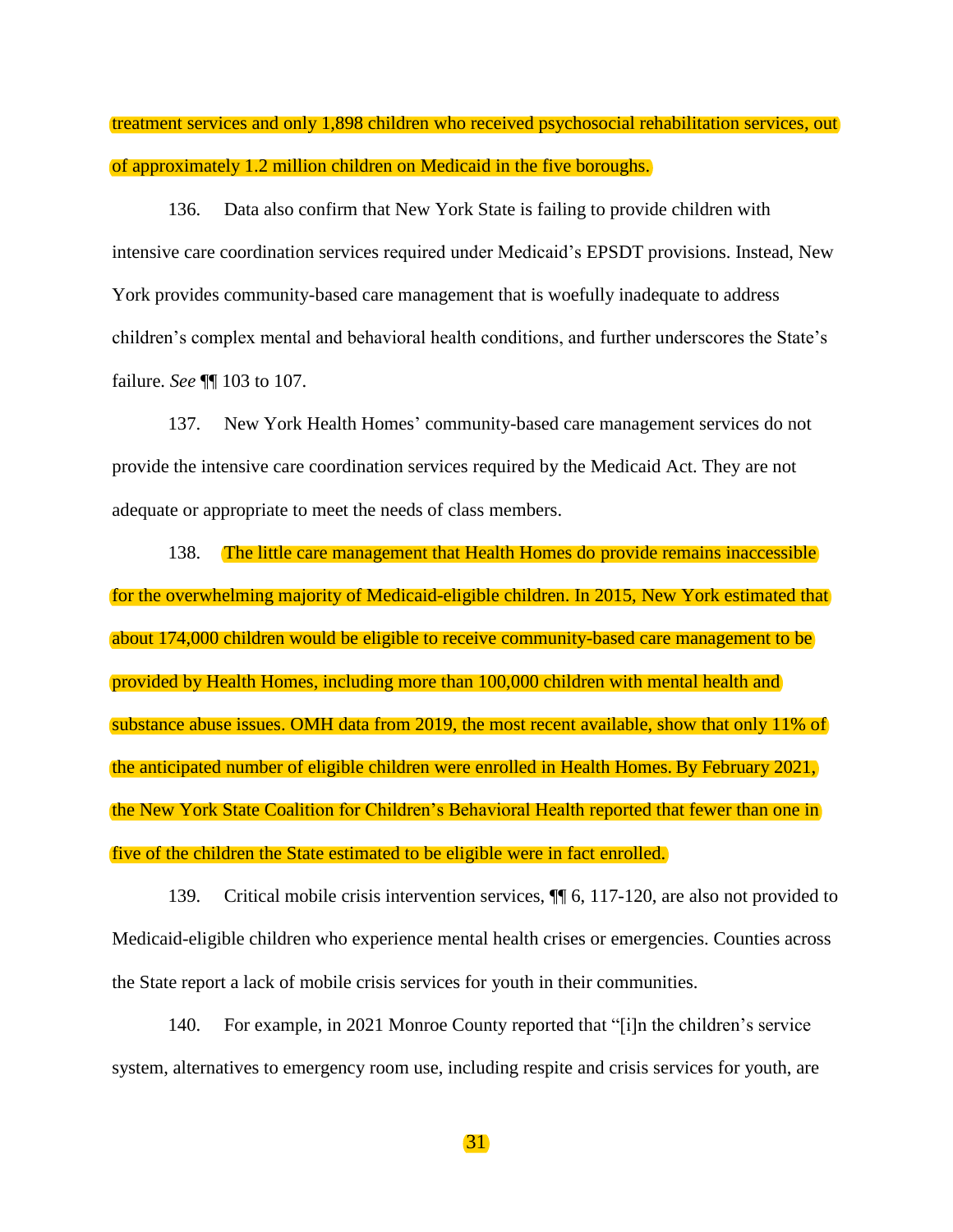scarce.... [C] risis service through CFTSS became available in January 2020, but there are no local providers who have been designated [to provide the service]." One New York region even reported the existence of *waitlists* for crisis intervention services for youth in Albany, Saratoga, and Schenectady Counties – an illegal and dangerous oxymoron.

141. Without the mobile crisis services required under the IHCB-EPSDT Services array, children having mental health crises are placed at further risk when law enforcement personnel are the only available emergency responders to the mental health crisis. Police officers are not trained or qualified to provide mental health treatment, and are not a substitute for mental health professionals providing the onsite mental health assistance that is needed. A law enforcement response to a mental health crisis is also a situation fraught with danger, particularly for youth of color.

142. Defendants also do not provide HCBS Waiver Services to all the children who need them or are eligible to receive them.

143. OMH also projected that approximately 65,000 children would be eligible for HCBS Waiver Services. As of July 2020, however, only approximately 10% of that number were even enrolled in HCBS Waiver Services.

144. Each year, all 57 counties and New York City are required to submit local services plans for mental hygiene services detailing the mental health needs of their population and reporting goals, objectives, and strategies to meet those needs. As further evidence of the State's failure, in their 2020 and 2021 local services plans, several counties decried the unmet needs of children, starkly describing that access to community-based mental health services for children had worsened over the past year, rising to "*near-crisis levels in our community*."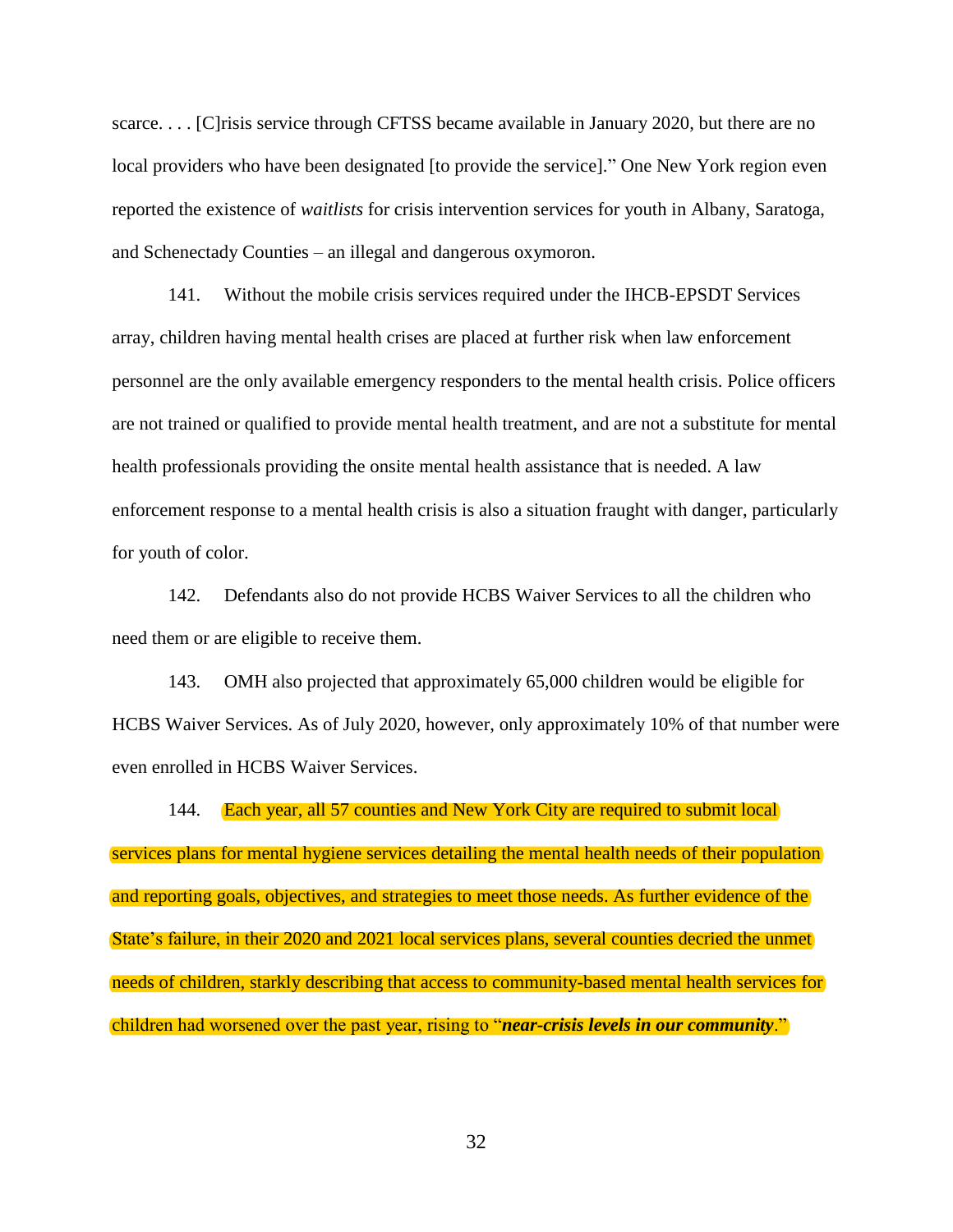### <span id="page-35-0"></span>**B. Defendants Also Fail to Provide Class Members with These Necessary Services in a Timely Manner**

145. The State also fails to provide Medicaid-eligible children in New York with IHCB-EPSDT Services and HCBS Waiver Services in a timely manner.

146. New York's local officials and stakeholders confirm that IHCB-EPSDT Services and HCBS Waiver Services are not provided timely and that there are long delays to obtain these mental health services. In 2020 and 2021, counties reported not only an increased need for mental health services for children and youth, but also that services were not sufficiently available to meet those needs.

147. Across the state, counties report growing waitlists for IHCB-EPSDT Services and HCBS Waiver Services. Schenectady County, for example, reported "lengthy waitlists" for both CFTSS and HCBS Waiver Services.

148. Other children eligible for IHCB-EPSDT Services or HCBS Waiver Services are told that providers are "closed" and cannot take referrals.

149. Counties reported that the CFTSS and HCBS waiver programs are a "real challenge" and are a "main area of concern," and that while such services "began to roll out in January 2019, [they] have not been readily accessible." One county noted "[t]here are major concerns regarding [HCBS Waiver Services]. While [there is] a need for higher level of care, very few youth are actually receiving the services. The referral rate is low and staffing difficulties impact a youth being able to obtain the services and supports they need."

150. In addition, there are significant delays in accessing the assessment programs that determine whether a child or youth qualifies for HCBS Waiver Services. There "continues to be difficulty getting . . . connected to HCBS [Waiver Services] in a timely manner." For example, in the third quarter of 2020, the RPC featured the story of a child who "has not been able to get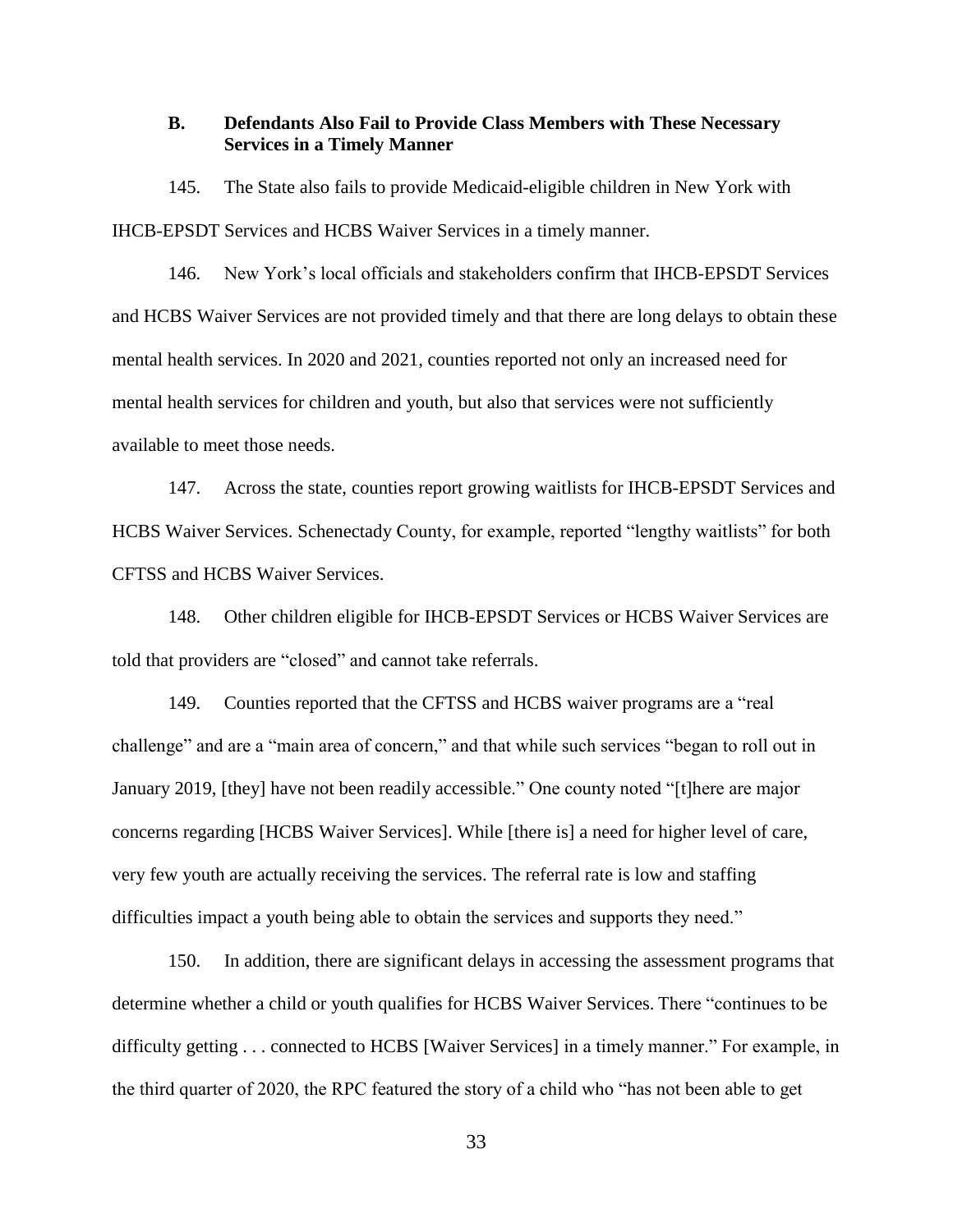connected to HCBS [Waiver Services] for a year since transitioning home from a Residential Treatment Center."

151. In November 2020, a Long Island provider said that "wait lists are often worse than what is reported. Since [her agency] de-designated 11 months ago, they have children still not receiving HCBS [Waiver] Services due to waiting. There are 9 (out of 18) youth that have not been re-established with a respite provider in 11 months."

152. Defendants' failures further affect children and youth in New York's rural regions who already face challenges of accessing mental health care in geographically-isolated communities.

153. RPC reporting in 2020 noted that "[t]imely access to behavioral health care has been a challenge in rural regions." For example, Mohawk Valley's Children and Families Subcommittee pinpointed the following recurring issues: "Waitlists, availability, and agencies not prepared to provide[] services remain a constant issue . . . . In Fulton & Montgomery Counties there are no services available[; m]inimal luck connecting children with services[; and d]ifficulty in recruiting staff. Otsego County sees a similar problem. The relative rural area our region is made up of proves difficult in connecting services and the capability to provide services via telehealth."

154. Across the State, in rural and urban areas, in towns, villages, and cities, IHCB-EPSDT Services and HCBS Waiver Services are not timely available for the Medicaid-eligible children who need them.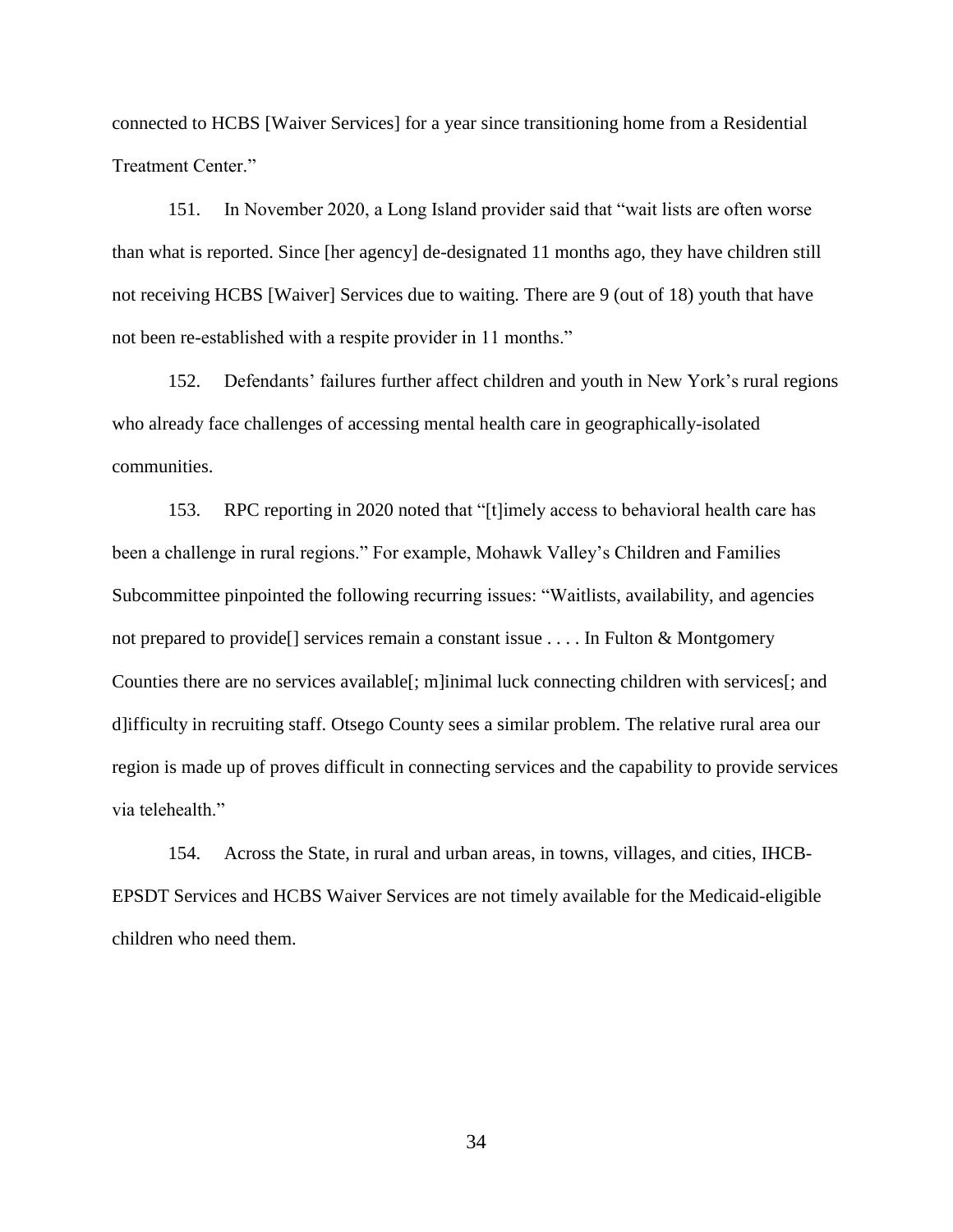## <span id="page-37-0"></span>**IV. DEFENDANTS' CONDUCT RESULTS IN SEGREGATION, INSTITUTIONALIZATION, AND SERIOUS RISK OF INSTITUTIONALIZATION FOR CLASS MEMBERS**

155. Deprived of mental health services in their homes and communities, New York's children in need of IHCB-EPSDT Services and HCBS Waiver Services deteriorate to the point of becoming segregated or placed at serious risk of institutionalization. They cycle in and out of emergency rooms, psychiatric hospitals, residential treatment centers, residential treatment facilities, CPEPs, and other segregated placements even though they are eligible to receive mental health services at home and in their communities.

156. Children who do not get the IHCB-EPSDT Services and HCBS Waiver Services they need and for which they are eligible decompensate to the point of requiring placement in unnecessarily segregated and out-of-home placements.

157. One Long Island provider reported "seeing a trend of hospitalizations and out-ofhome placements for kids who are on waiting lists." In such situations, the "child has been connected and could be receiving [home and community-based] services, but they are on waiting lists," thus making home discharge ineffective for the continued treatment of the child's mental health issues and potentially dangerous for the child and the family, with the likely need for readmittance to a hospital or other psychiatric institution.

158. In 2020 and 2021, thousands of Medicaid-eligible children who should have been receiving intensive home and community-based services were at increased risk of segregation and institutionalization. For example,

• The RPC reported that the centralized referral systems for children's mental health services "have seen an increase in out-of-home placement referrals and have found that many of these children never received CFTSS and are unknown to their system. . . . There is no longer a system in place to keep track of the status of all the children requiring services, especially those waiting for CFTSS and HCBS."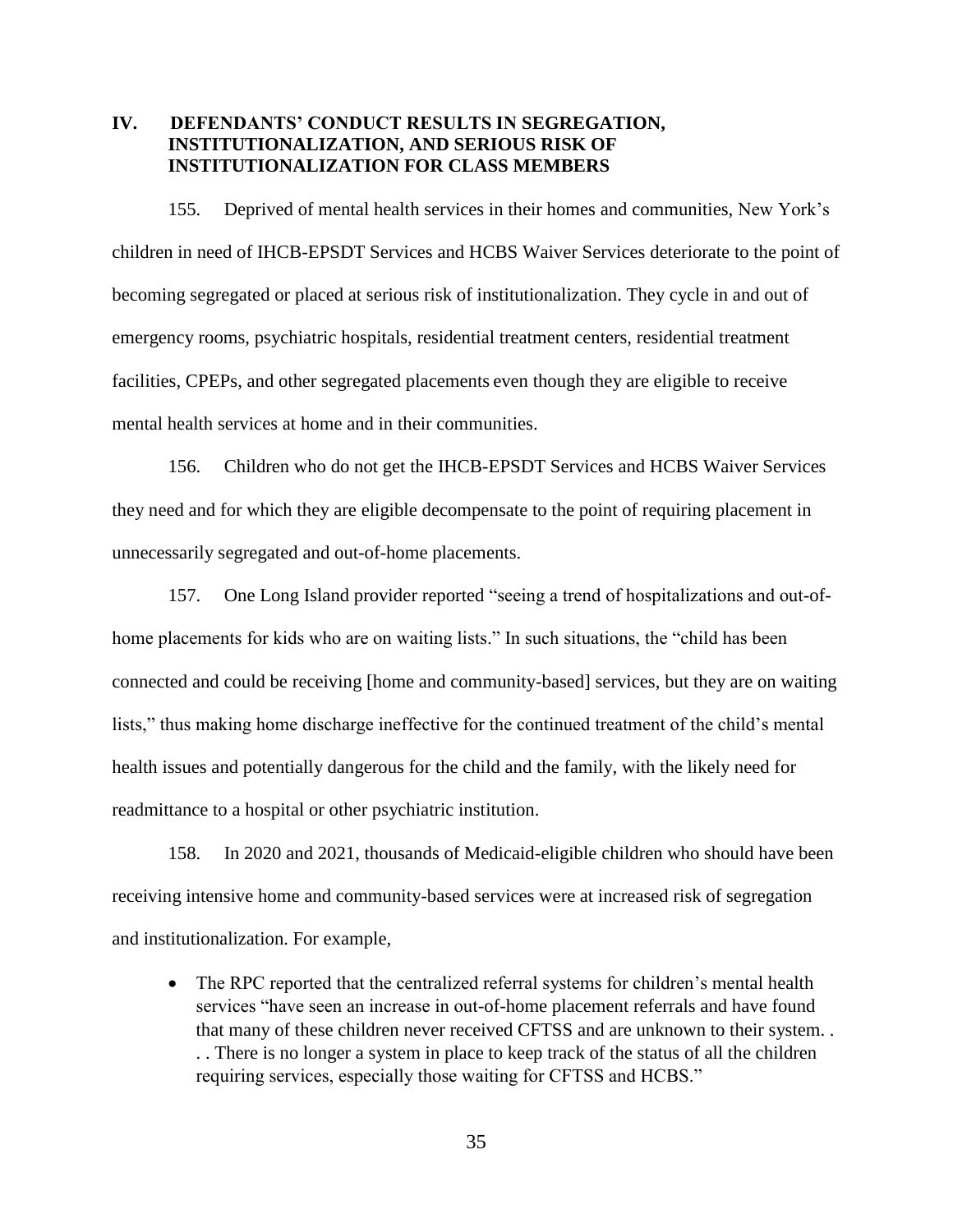- Numerous counties similarly expressed concerns about children spending hours or even days in the emergency room, "only to be sent home due to no bed space in NYS . . . ."
- In Monroe County, "alternatives to emergency room use, including respite and crisis services for youth, are scarce," leaving youth whose needs could be met with a lower level of care with few options.
- Clinton County explained: "Community trends do show that there may be an increase in emergency room utilization given the lack of recruitment and retention of community staff that may assist with averting crisis."

159. OMH's own data reflect the degree to which children rely on emergency rooms for mental health reasons, with the State seeing tens of thousands of such visits each year. OMH data also show that in 2019, within 90 days after discharge from psychiatric inpatient hospitals, 10-25% of children were readmitted and 21-34% visited emergency rooms. Statewide, the percentage of children who visited an emergency room within 90 days of discharge from a psychiatric inpatient hospital increased from 23% in 2013 to 30% in 2019.

160. All too often, there appear to be only two outcomes for class members in crisis and their families, even after prolonged periods spent waiting in the emergency room: go home with no services in place or be hospitalized for inpatient psychiatric treatment that could be located many miles away across the state, making family visitation very difficult, timeconsuming, and prohibitively expensive for low-income families.

161. Several counties report that in some cases, when immediate crisis symptoms subside, children are simply discharged from emergency rooms with no services provided whatsoever. One county reported that "[t]here have been instances where a youth has spent months on the emergency room floor" without mental health services. "Children are often sent home without appropriate care or are maintained in ER for days." One county referred to a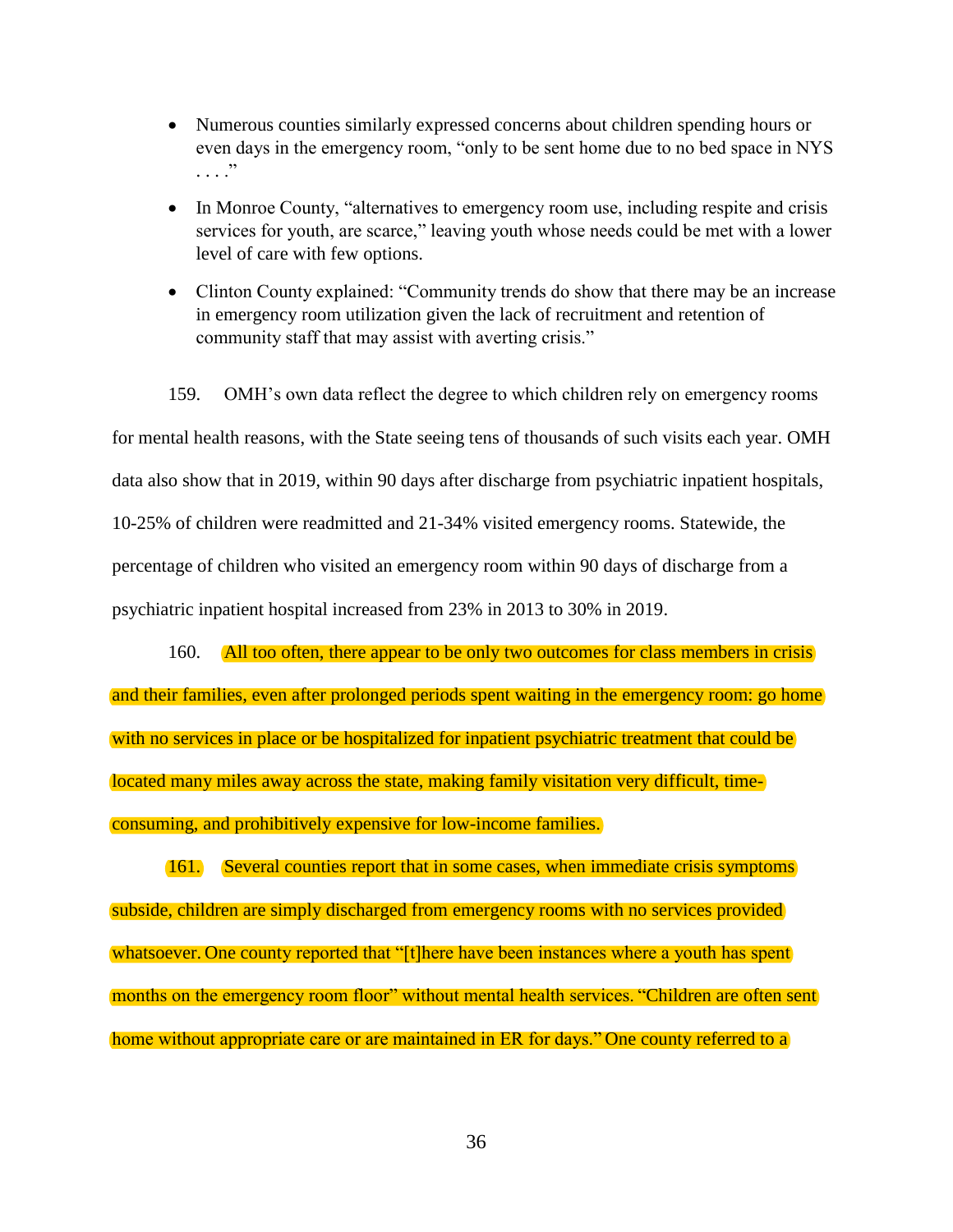"revolving door" of children being discharged from the emergency room without proper services in place only to have their next crisis land them in the emergency room once again.

162. The cost and harm of these wholly ineffective emergency room visits vastly

outweigh the cost and benefit of providing home and community-based services *before* a child's

mental health issues rise to crisis-levels necessitating admittance to hospitals or other

## institutional settings.

163. In January 2021, Saratoga County summarized in stark terms how *"*CFTSS and

HCBS services were designed to reduce risk of hospitalization and out-of-home placement, but

those services have not been available," resulting in increased segregation and risk of

institutionalization:

"CFTSS and HCBS services need to be available before we can determine if they are sufficient to meet the needs of the children and adolescents in Saratoga County. The SPOA [Single Point of Access] process was efficient in managing the available services prior [to] the Medicaid Redesign, Health Homes and unbundling of [the] HCBS Waiver. The most at risk youth were prioritized for available services and lower level services were offered to fill the gap until the appropriate level of service became available. At this time, we are able to offer Care Management to an increased number of youth but *the critical support services the [Care Managers] refer to are not available. CFTSS and HCBS services were designed to reduce risk of hospitalization and out-of-home placement, but those services have not been available. Subsequently, youth and families are utilizing Mobile Crisis, Police Departments, Emergency Departments, inpatient hospitalization and request for out-of-home placement to manage on-going cris[e]s*."

164. The increased segregation of children in mental health institutions and other segregated settings has serious ramifications for both the EPSDT Class and the ADA Class. Without a sufficient array of IHCB-EPSDT Service providers, children in the EPSDT Class are at risk that they will not able to obtain the IHCB-EPSDT Services they need, and that, as a result, they will be unable to remain in their homes and communities and will be unnecessarily placed in psychiatric hospitals and similar facilities.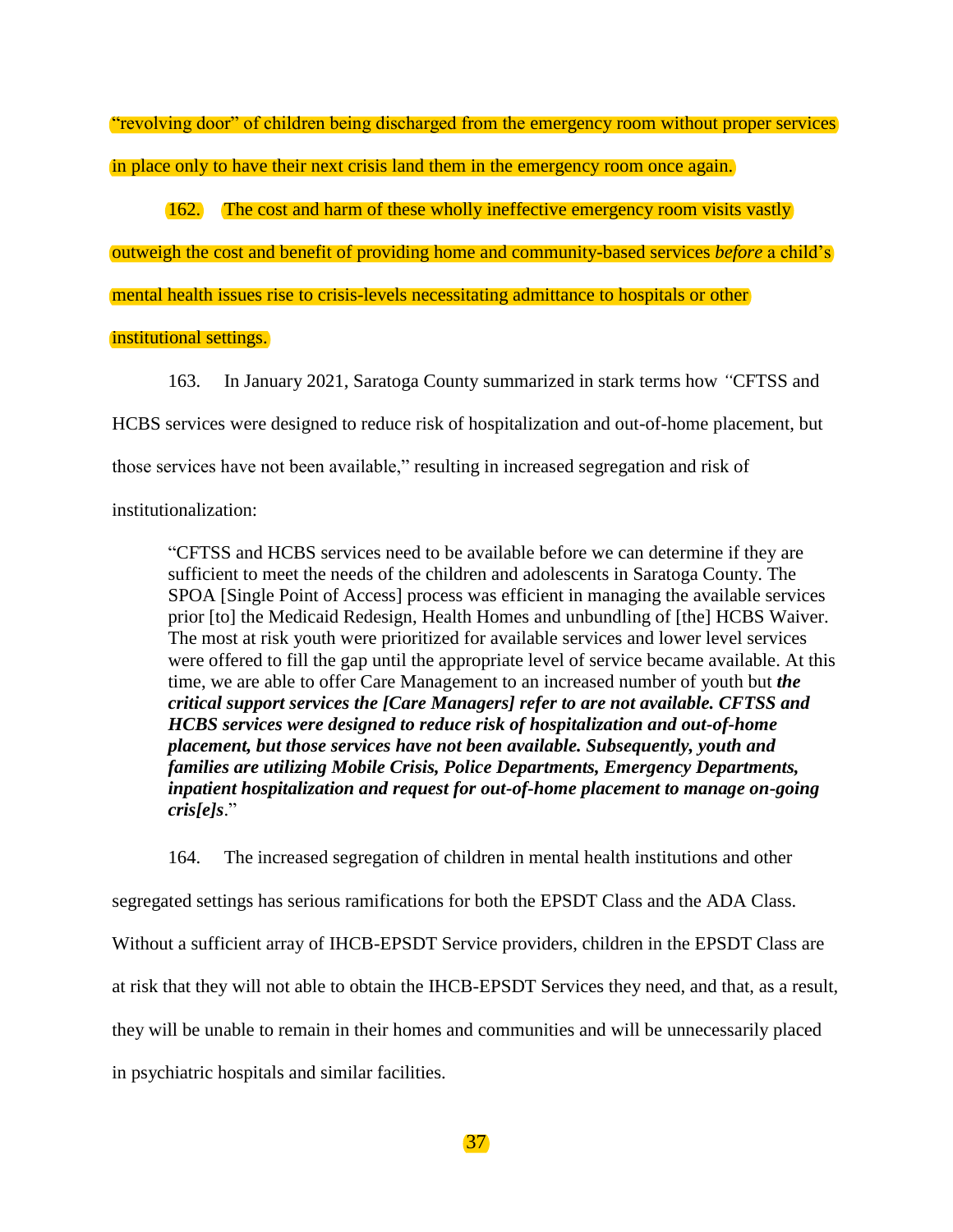165. For children in the EPSDT Class, IHCB-EPSDT Services are a medical necessity; mental health services provided in an institution or other segregated setting are not a substitute for the IHCB-EPSDT Services that children in the EPSDT Class are entitled to receive under the Medicaid Act, and which they need to thrive. Children in the EPSDT Class are often stuck in a vicious cycle of repeated institutionalizations, followed by inadequate mental health care in the community when discharged, without ever receiving the IHCB-EPSDT Services they actually need for their conditions to improve.

166. Without IHCB-EPSDT and HCBS Waiver Services, children in the ADA Class are also subject to unnecessary institutionalization and segregation when they could be better treated in their homes and communities. Defendants thus fail to provide Medicaid services to these children in the "most integrated" setting as required by the ADA and Section 504, even though they have long sought such services. Children in the ADA Class, like children in the EPSDT Class, are subject to the vicious cycle of repeated, ineffective, and unnecessary institutionalization and segregation.

#### **CLASS ALLEGATIONS**

<span id="page-40-0"></span>167. The Named Plaintiffs properly maintain this action as a class action pursuant to Rules 23(a) and 23(b)(2) of the Federal Rules of Civil Procedure.

168. As noted above, the EPSDT Class is defined as all current or future Medicaideligible children in New York State under the age of 21 (a) who have been diagnosed with a mental health or behavioral condition, not attributable to an intellectual or developmental disability, and (b) for whom a licensed practitioner of the healing arts has recommended IHCB-EPSDT Services to correct or ameliorate their conditions.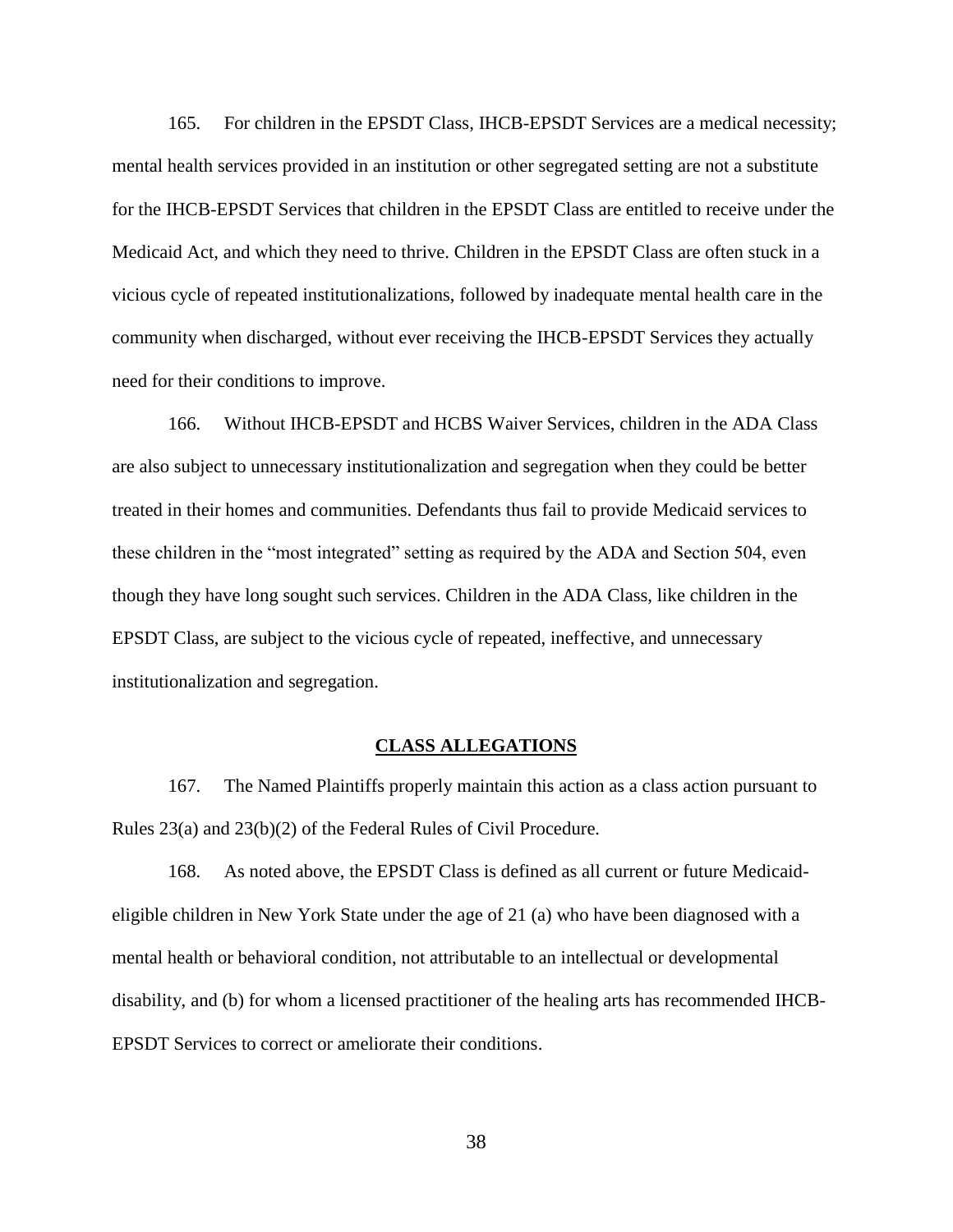169. Also as noted above, the ADA Class is defined as all current or future Medicaideligible children in New York State under the age of 21 (a) who have been diagnosed with a mental health or behavioral condition, not attributable to an intellectual or developmental disability, that substantially limits one or more major life activities, (b) for whom a licensed practitioner of the healing arts has recommended IHCB-EPSDT Services to correct or ameliorate their conditions or who have been determined eligible for HCBS Waiver Services, and (c) who are segregated, institutionalized, or at serious risk of becoming institutionalized.

170. The deficiencies in mental health care described above, and the resulting risks to the children in the EPSDT and ADA Classes, arise from Defendants' statewide policies and practices, including the following:

a. Defendants' failure to maintain a sufficient array of IHCB-EPSDT Services and HCBS Waiver Services throughout the state to meet the needs of the children in the EPSDT and ADA Classes, and their failure to implement adequate practices to reasonably ensure a sufficient array of IHCB-EPSDT Services and HCBS Waiver Services throughout the state;

b. Defendants' failure to implement adequate practices to reasonably ensure that the children in the EPSDT Class are able to obtain the IHCB-EPSDT Services to which they are entitled, and with reasonable promptness, including processes for monitoring the extent to which class members are unable to obtain such services and identifying the need for corrective action.

c. Defendants' failure to implement adequate practices to reasonably ensure that the children in the ADA Class are able to obtain IHCB-EPSDT Services and HCBS Waiver Services in the least restrictive environment and most integrated setting appropriate to their needs, and are not unnecessarily segregated and placed at serious risk of institutionalization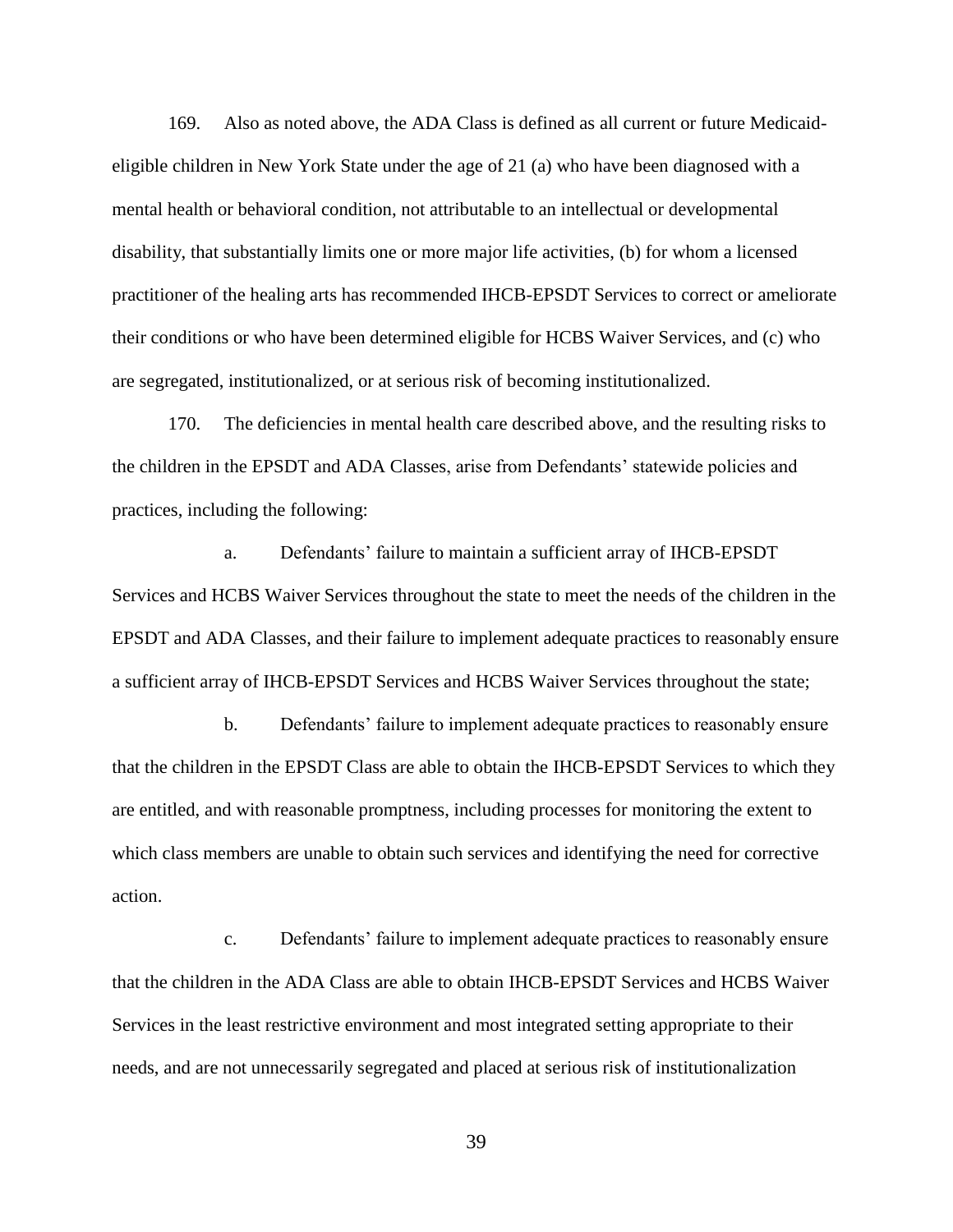because IHCB-EPSDT Services and HCBS Waiver Services are unavailable, including processes for monitoring the extent to which children in the ADA Class are unable to obtain IHCB-EPSDT Services and HCBS Waiver Services and are unnecessarily institutionalized, and identifying the need for corrective action.

d. Defendants' failure to ensure that mental health service providers serving Medicaid-eligible children are sufficiently available to provide IHCB-EPSDT Services and HCBS Waiver Services to meet the needs of the children in the EPSDT and ADA Classes, and their failure to implement adequate practices to reasonably ensure that mental health service providers are sufficiently available to meet the needs of the EPSDT and ADA Classes.

171. These policies and practices arise from the action and inaction taken by Defendants. The policies and practices, and their consequences, have been so widespread and consistent that Defendants should be deemed to have acquiesced to them.

172. As a result of the policies and practices described above, the children in the EPSDT Class are subject to serious harm and risk, including the following: (a) they are being denied the IHCB-EPSDT Services to which they are entitled under the Medicaid Act; (b) they are being denied IHCB-EPSDT Services with reasonable promptness as required by the Medicaid Act; and (c) they are exposed to significant risk of imminent future violations of the EPSDT and Reasonable Promptness provisions of the Medicaid Act.

173. The children in the ADA Class are further subject to the following harm and risks: (a) they are unable to obtain Medicaid Services in the least restrictive environment and the most integrated setting appropriate to their needs; (b) they are unnecessarily segregated; (c) they are placed at serious risk of institutionalization; and (d) they are exposed to significant risk of imminent future violations of the ADA and Section 504.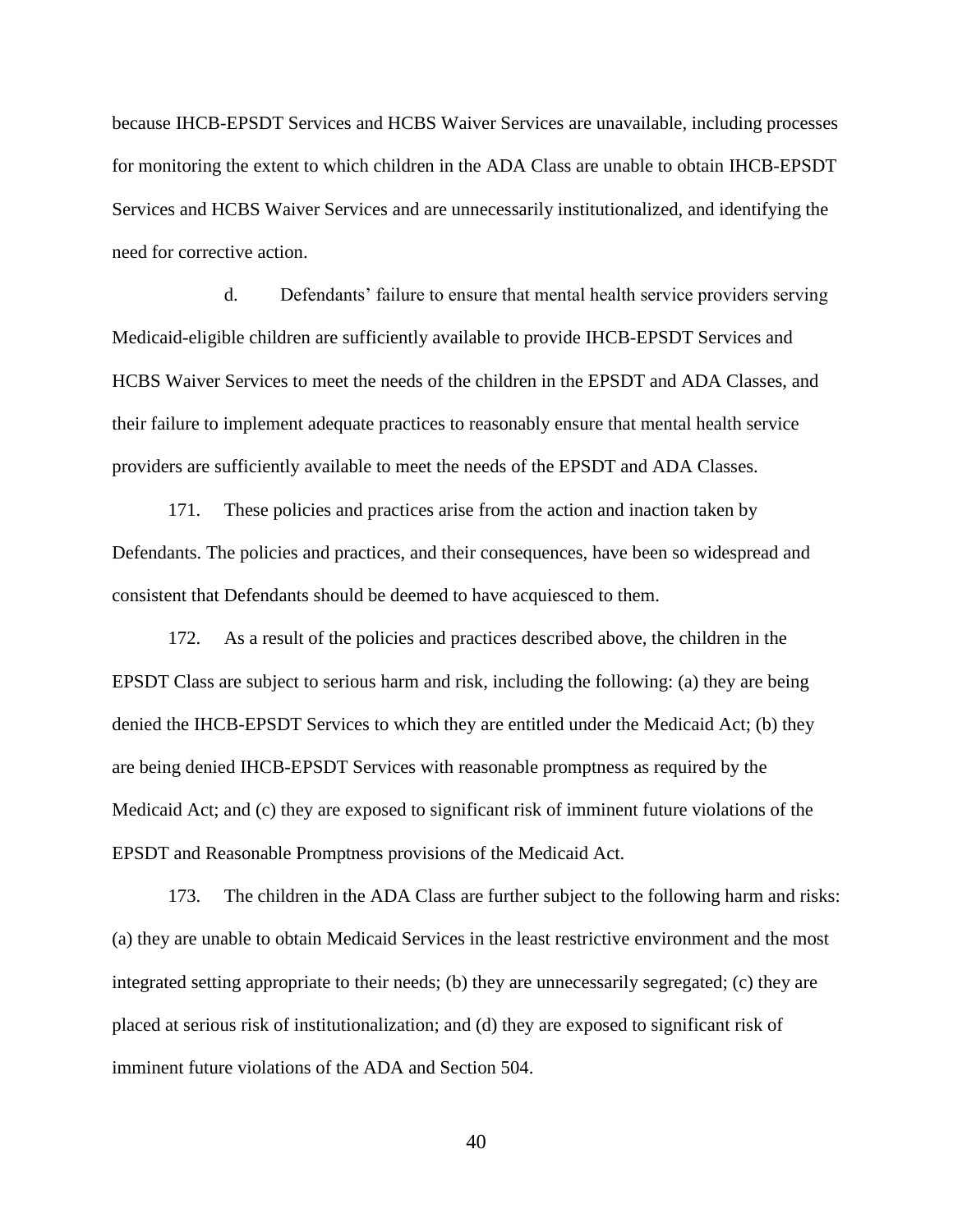174. The EPSDT Class and the ADA Class are each sufficiently numerous to make joinder impracticable. There are approximately 2,200,000 children on Medicaid in New York State, tens of thousands of whom are entitled to receive IHCB-EPSDT Services and/or HCBS Waiver Services. For example, as noted above, Defendants estimated that 200,000 youth would be eligible for IHCB-EPSDT Services through CFTSS, but only a fraction have received even one CFTSS service. Defendants estimated that 65,000 youth would be eligible for HCBS Waiver Services, but only a fraction are even enrolled in HCBS. Other factors that make joinder impracticable include the fluid nature of each class, the geographically diverse class members, the limited financial resources of class members, the unknown identity of future class members, and Defendants' discretion with respect to service provision.

175. There are questions of fact and law common to the claims of all EPSDT Class members, including the following:

a. Whether Defendants' failure to provide necessary IHCB-EPSDT Services throughout the state and implement adequate practices to reasonably ensure sufficient IHCB-EPSDT Services are available, and the resulting risk that EPSDT Class members will be unable to obtain the necessary IHCB-EPSDT services, or to obtain such services with reasonable promptness, violates the Medicaid Act.

b. Whether Defendants' failure to implement adequate coordination, policies, and other practices to reasonably ensure that the EPSDT Class members are able to obtain the IHCB-EPSDT Services to which they are entitled, and with reasonable promptness, and the resulting risk that EPSDT Class members will be unable to obtain those services, or to obtain them with reasonable promptness, violates the Medicaid Act.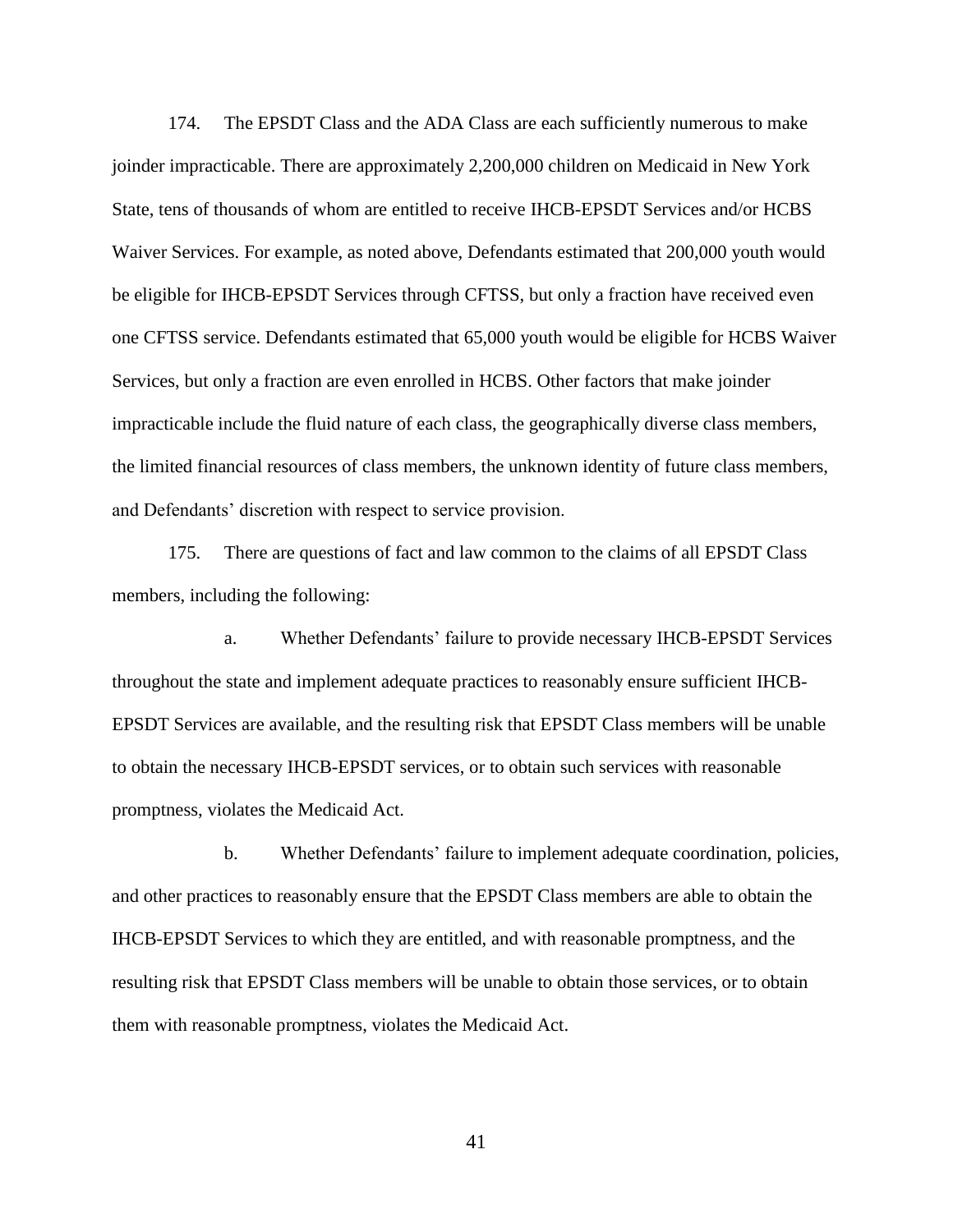c. Whether Defendants' failure to ensure that sufficient qualified providers of IHCB-EPSDT Services are available to meet the needs of Medicaid-eligible children and which services they are legally entitled to, with reasonable promptness, violates the Medicaid Act.

d. Whether the Named Plaintiffs and EPSDT Class members are entitled to declaratory and injunctive relief to vindicate their statutory rights.

176. There are questions of fact and law common to the claims of all ADA Class members, including the following:

a. Whether Defendants' failure to make available Medicaid services to members of the ADA Class in the most integrated setting appropriate to their needs, thereby segregating members of the ADA Class or placing them at serious risk of institutionalization, violates the ADA and Section 504.

b. Whether Defendants' failure to administer and provide IHCB-EPSDT Services and HCBS Waiver Services that meet the needs of the ADA Class to receive mental health services in the most integrated setting appropriate to their needs violates the ADA and Section 504.

c. Whether Defendants' failure to provide a sufficient array of IHCB-EPSDT Services and HCBS Waiver Services throughout the State and to implement adequate practices to reasonably ensure a sufficient array of these services, such that members of the ADA Class are able to obtain mental health services in the most integrated setting appropriate to their needs and instead are segregated or placed at serious risk of institutionalization, violates the ADA and Section 504.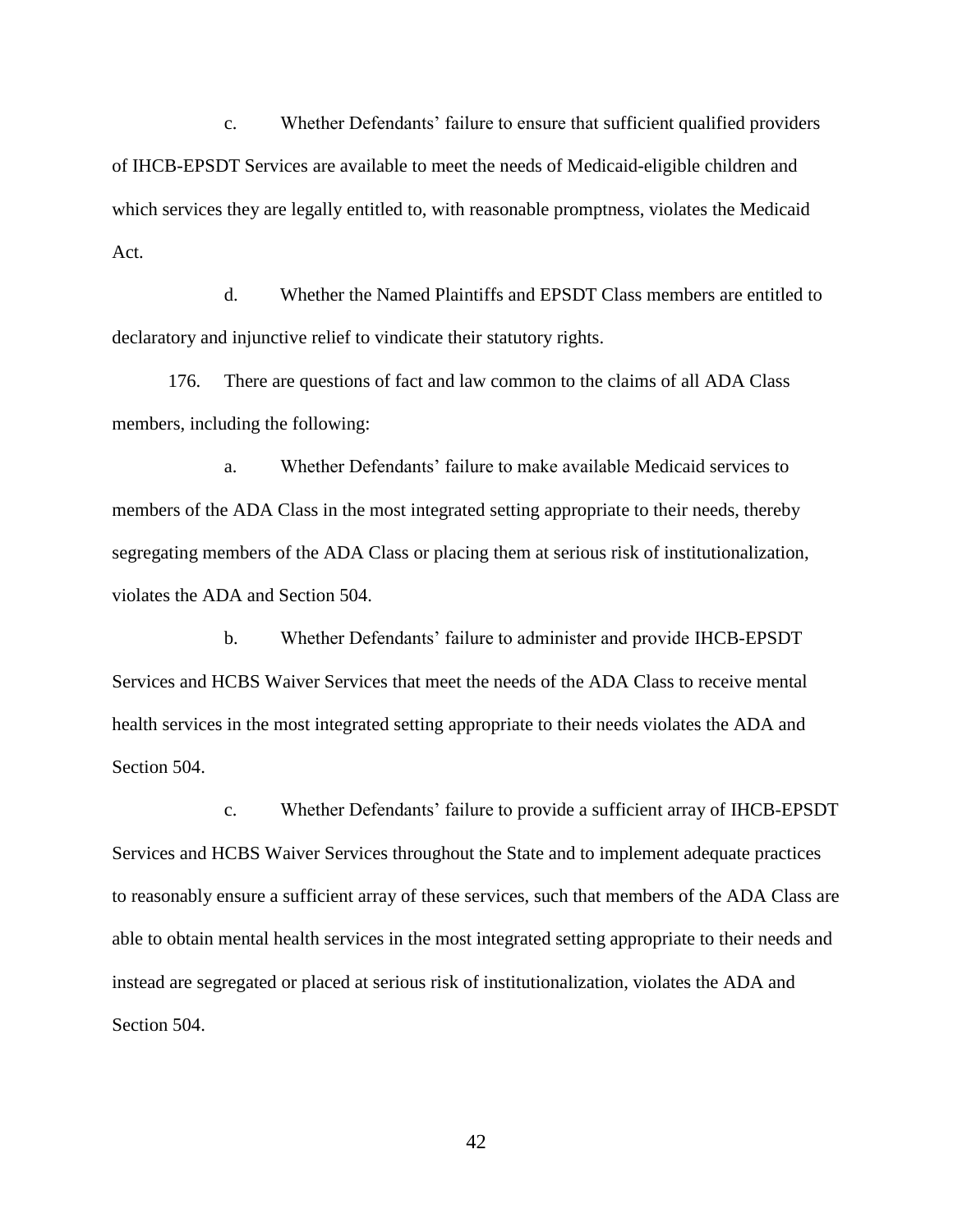d. Whether Defendants' failure to implement adequate coordination and other practices to reasonably ensure that ADA Class members are able to obtain Medicaid services in the least restrictive environment and most integrated setting appropriate to their needs, violates the ADA and Section 504.

e. Whether the Named Plaintiffs and the ADA Class members are entitled to declaratory and injunctive relief to vindicate their statutory rights.

177. Each Named Plaintiff is a member of both the EPSDT and ADA Classes. The claims that the Named Plaintiffs raise are typical of those of the EPSDT and ADA Classes, as each EPSDT and ADA Class member's claim would arise from the same course of events, and each class member would make similar legal arguments to prove Defendants' liability. The remedies sought by the Named Plaintiffs are the same remedies that would benefit the EPSDT and ADA Classes: an injunction requiring Defendants to take affirmative acts to cure their violations of law and provide or arrange for the provision of sufficient IHCB-EPSDT Services and HCBS Waiver Services, for the Named Plaintiffs and the EPSDT and ADA Classes.

178. The Named Plaintiffs will fairly and adequately represent the interests of the EPSDT and ADA Classes. There are no conflicts among the Named Plaintiffs and any members of the EPSDT or ADA Classes. The "Next Friends" are dedicated to representing the best interests of the Named Plaintiffs.

179. The undersigned counsel have extensive experience in litigating civil rights and class action lawsuits, including those involving the rights of children, youth, and adults with mental health conditions.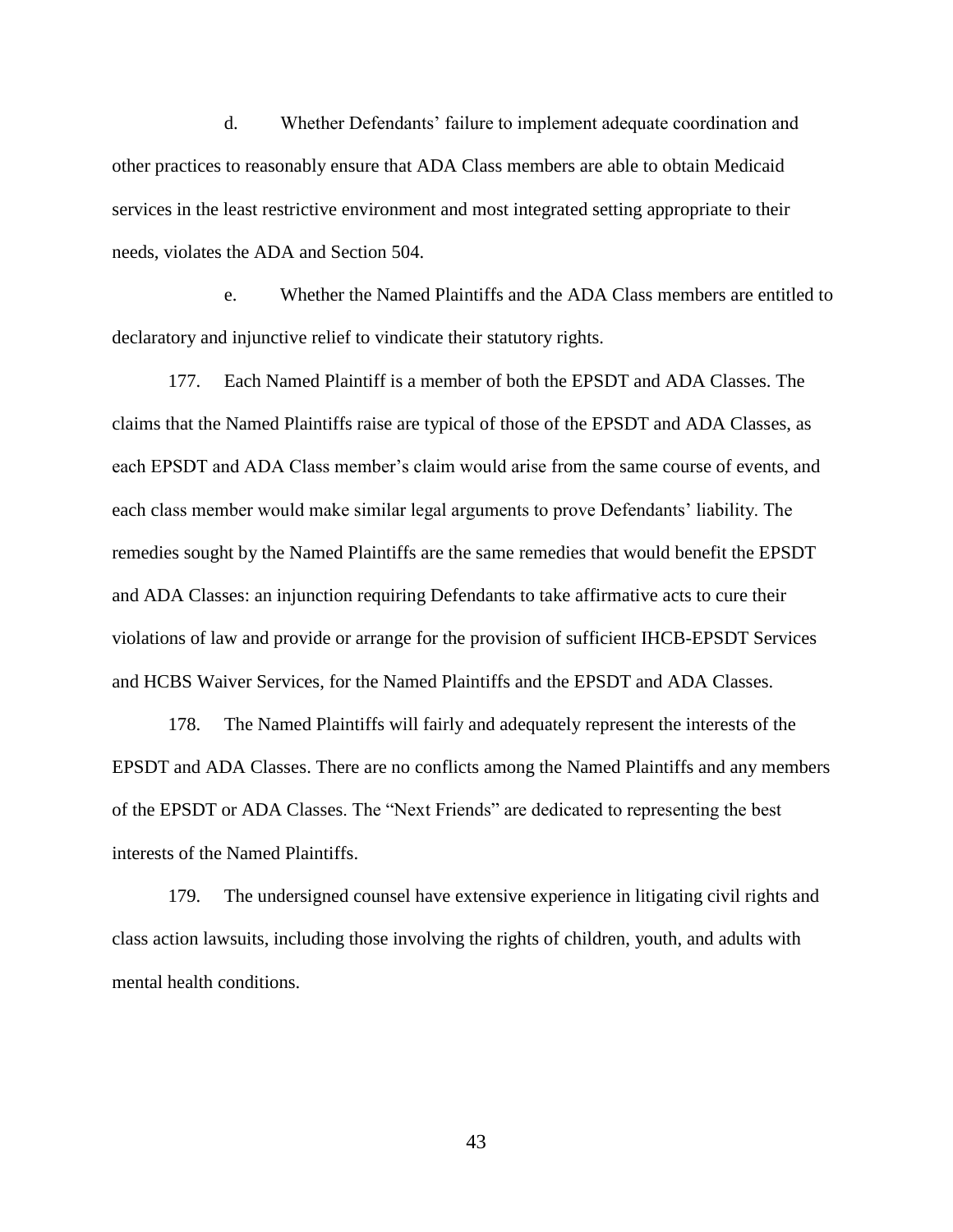<span id="page-46-0"></span>180. Defendants have acted or refused to act on grounds that are generally applicable to the EPSDT and ADA Classes, and injunctive and declaratory relief is appropriate respecting the EPSDT and ADA Classes each as a whole.

#### **CLAIMS FOR RELIEF**

## **FIRST CAUSE OF ACTION (Violations of the EPSDT Provisions of the Medicaid Act, by Plaintiffs C.K., C.W., and the EPSDT Class)**

<span id="page-46-2"></span><span id="page-46-1"></span>181. The Named Plaintiffs incorporate each and every allegation of the Complaint as if fully set forth below.

182. Defendants, while acting under color of state law, violate the EPSDT provisions

of the Medicaid Act by failing to provide or arrange for the Named Plaintiffs and the EPSDT

Class members to receive IHCB-EPSDT Services that are medically necessary to correct or

ameliorate their mental health conditions. 42 U.S.C. §§ 1396a(a)(10)(A), 1396a(a)(43),

 $1396d(a)(4)(B)$ ,  $1396d(r)$ .

183. Defendants' acts and omissions described above violate 42 U.S.C. § 1983 by depriving the Named Plaintiffs and members of the EPSDT Class of their statutory rights.

## <span id="page-46-3"></span>**SECOND CAUSE OF ACTION (Violations of the Reasonable Promptness Provision of the Medicaid Act, by Plaintiffs C.K., C.W., and the EPSDT Class)**

<span id="page-46-4"></span>184. The Named Plaintiffs incorporate each and every allegation of the Complaint as if fully set forth below.

185. Defendants, while acting under color of state law, violate the Reasonable Promptness provision of the Medicaid Act by failing to provide or arrange for the Named Plaintiffs and the EPSDT Class members to receive IHCB-EPSDT Services with "reasonable promptness" in violation of 42 U.S.C.  $\S$  1396a(a)(8).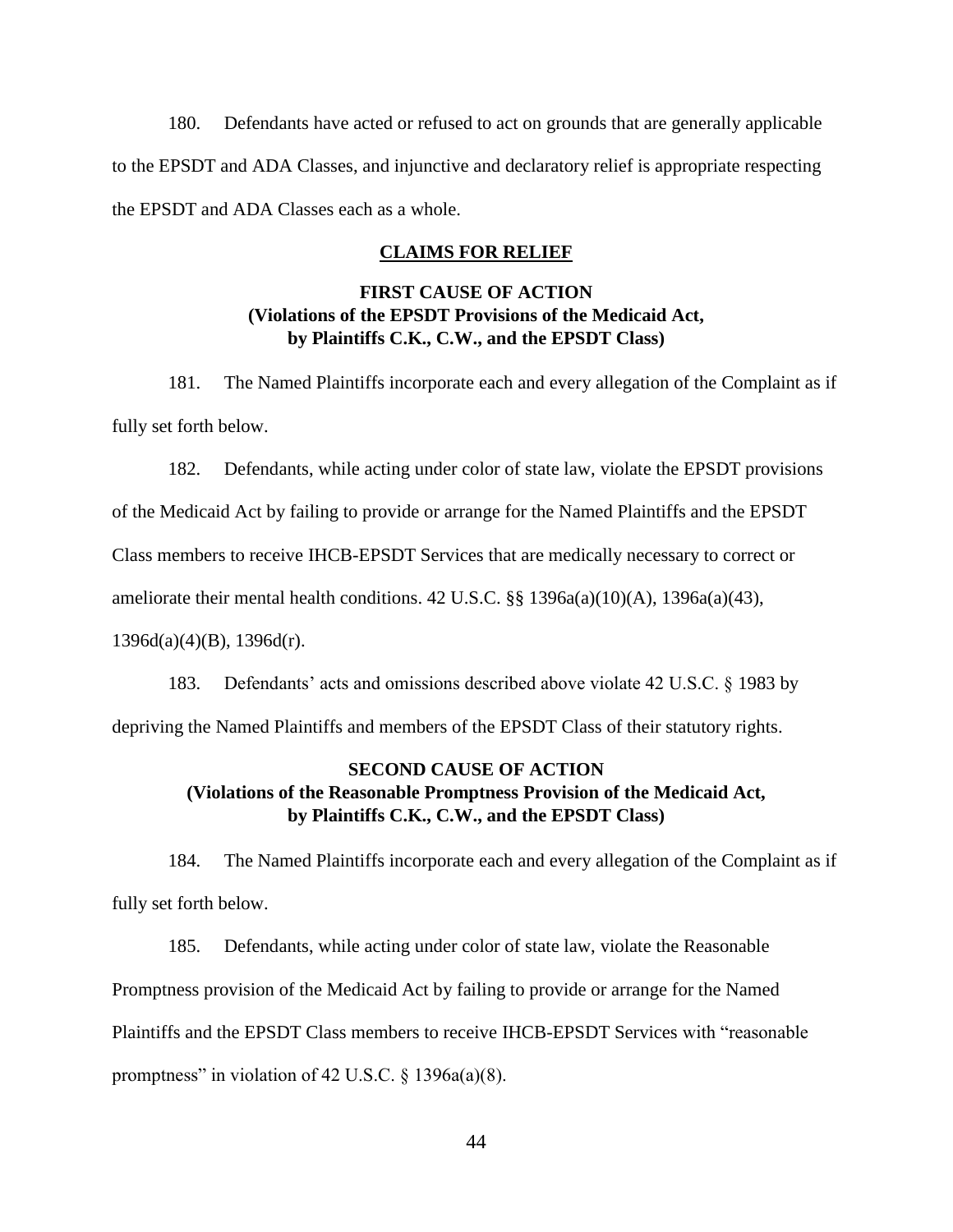186. Defendants' acts and omissions described above violate 42 U.S.C. § 1983 by depriving the Named Plaintiffs and the members of the EPSDT Class of their statutory rights.

## **THIRD CAUSE OF ACTION (Violations of the ADA, by Plaintiffs C.K., C.W., and the ADA Class)**

<span id="page-47-0"></span>187. The Named Plaintiffs incorporate each and every allegation of the Complaint as if fully set forth below.

188. Title II of the ADA provides that "no qualified individual with a disability shall, by reason of such disability, be excluded from participation in or be denied the benefits of the services, programs, or activities of a public entity, or be subjected to discrimination by any such entity." 42 U.S.C. § 12132.

189. Title II of the ADA also requires that "[a] public entity shall administer services, programs, and activities in the most integrated setting appropriate to the needs of qualified individuals with disabilities." 28 C.F.R. § 35.130(d).

190. The Named Plaintiffs and members of the ADA Class have mental impairments that substantially limit one or more major life activities, or have a record of such impairments, and therefore have a disability as defined by the ADA, 42 U.S.C. § 12102, and its implementing regulations, 28 C.F.R. § 35.108.

191. The Named Plaintiffs and members of the ADA Class are "qualified individuals with disabilities" as defined by the ADA, 42 U.S.C. § 12131(2), and its implementing regulations, 28 C.F.R. § 35.104.

192. The Named Plaintiffs and members of the ADA Class are qualified to receive services in the most integrated community-based settings that meet their mental health needs.

193. Defendants, named in their official capacities, are each a public entity as defined by the ADA, 42 U.S.C. § 12131(1), and its implementing regulations, 28 C.F.R. § 35.104.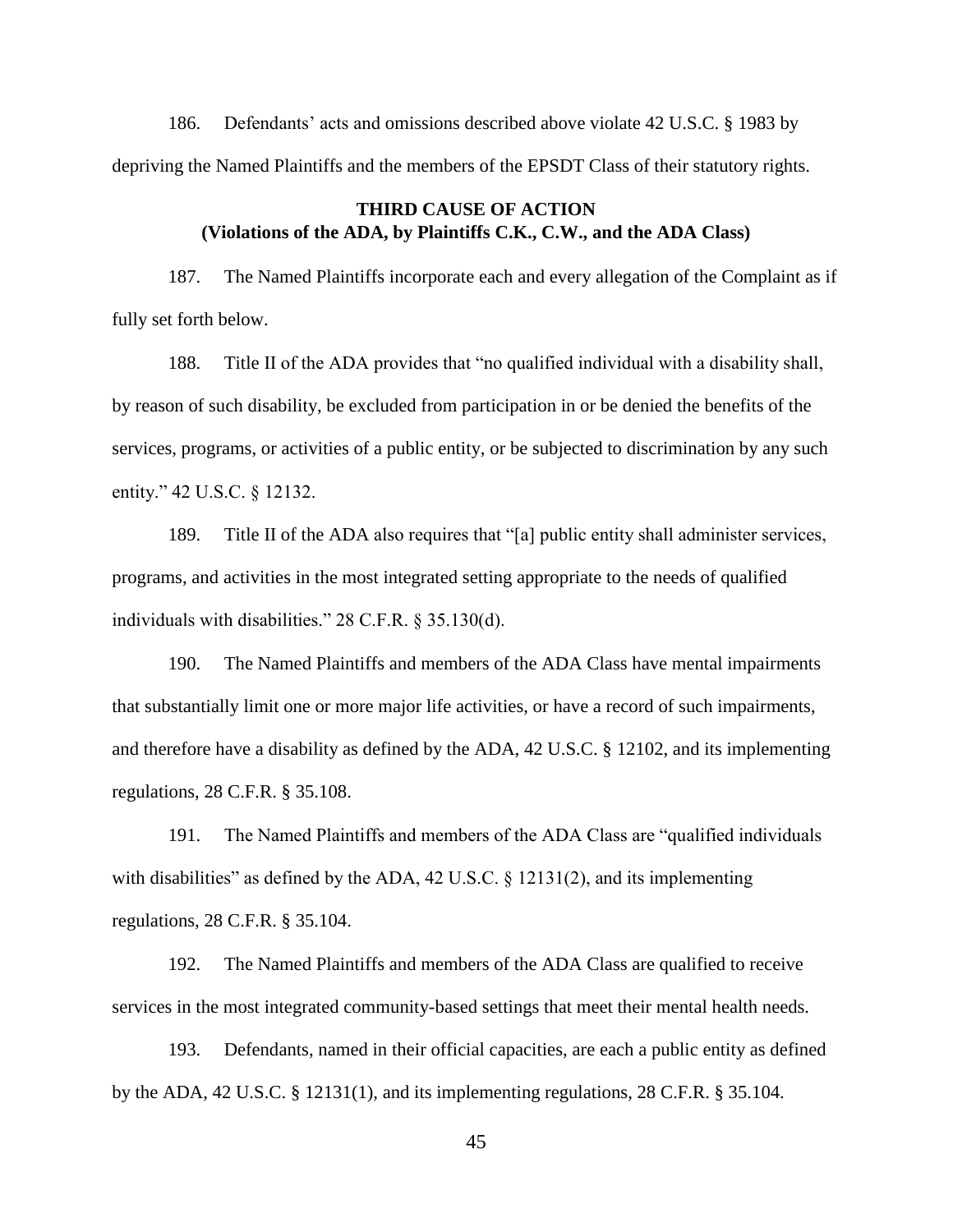194. By failing to provide IHCB-EPSDT Services and HCBS Waiver Services, and failing to adequately implement and administer the State's mental health service system, Defendants discriminate against the Named Plaintiffs and the ADA Class by denying them the opportunity to receive the Medicaid services they need in integrated settings, thus causing them to be unnecessarily segregated or placed at serious risk of institutionalization in violation of Title II of the ADA.

195. Defendants fail to make reasonable modifications to their policies, practices, and procedures that are necessary to avoid discrimination against the Named Plaintiffs and the ADA Class on the basis of their disabilities. 28 C.F.R. § 35.130(b)(7).

196. Serving the Named Plaintiffs and the ADA Class in the most integrated settings appropriate to their needs and making reasonable modifications, can be reasonably accommodated and would not fundamentally alter the nature of the Defendants' services, programs, or activities.

197. Defendants fail to administer services, programs, and activities for the Named Plaintiffs and the ADA Class in the most integrated setting appropriate to their needs. 28 C.F.R. §§ 35.130(d), 35.152(b)(2).

198. Defendants violate the rights of the Named Plaintiffs and the ADA Class under Title II of the ADA, 42 U.S.C. § 12131, *et seq.*, and its implementing regulations*.*

## **FOURTH CAUSE OF ACTION (Violations of Section 504, by Plaintiffs C.K., C.W., and the ADA Class)**

<span id="page-48-0"></span>199. The Named Plaintiffs incorporate each and every allegation of the Complaint as if fully set forth below.

200. Section 504 provides that "[n]o otherwise qualified individual with a disability in the United States . . . shall, solely by reason of her or his disability, be excluded from the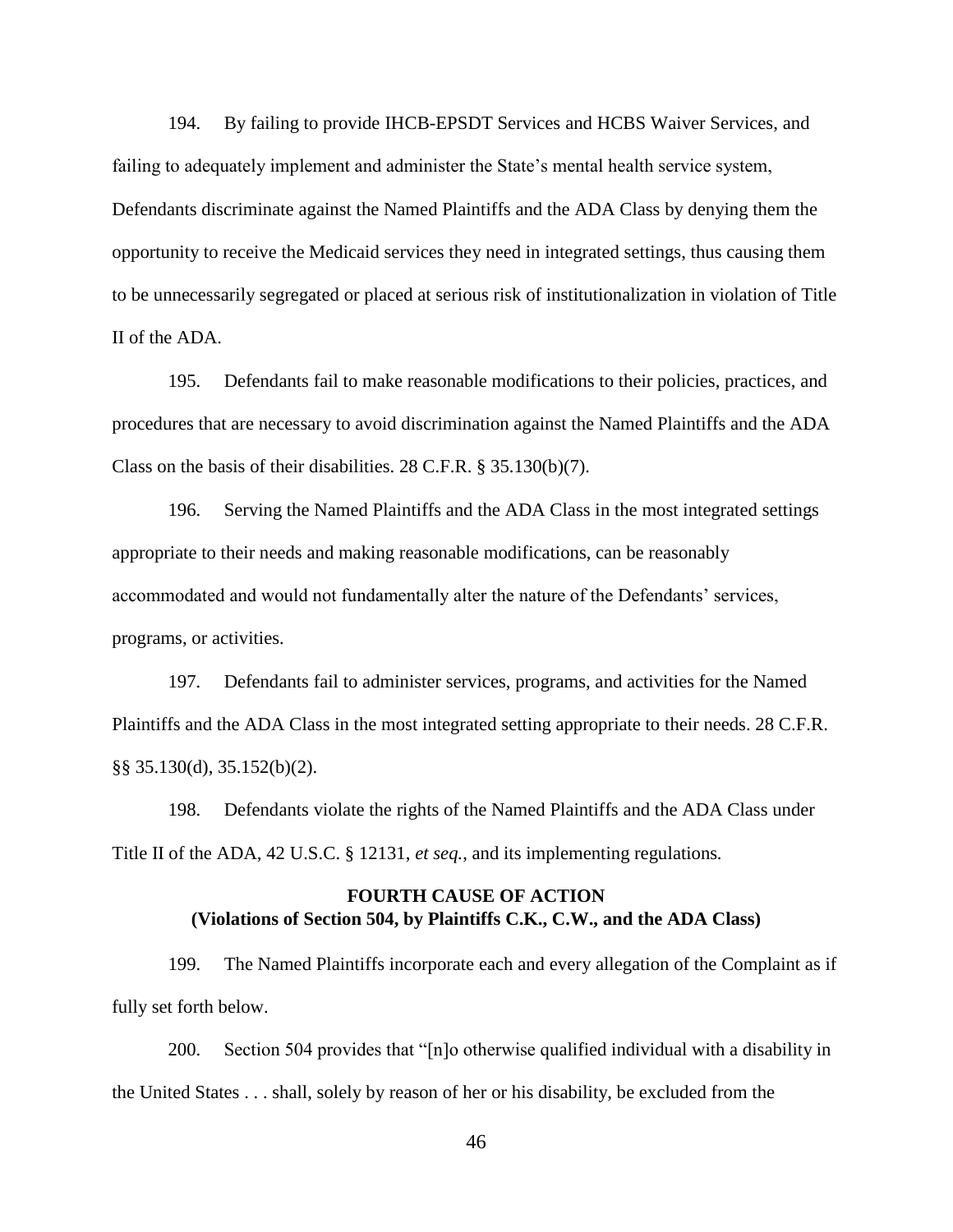participation in, be denied the benefits of, or be subjected to discrimination under any program or activity receiving Federal financial assistance." 29 U.S.C. § 794(a).

201. The Named Plaintiffs and members of the ADA Class have mental impairments that substantially limit one or more major life activities, or have a record of such impairments, and therefore have a disability for purposes of Section 504 and its implementing regulations, 45 C.F.R. § 84.3(j).

202. The Named Plaintiffs and members of the ADA Class are qualified individuals with disabilities for purposes of Section 504 and its implementing regulations, 45 C.F.R.  $§ 84.3(1)(4).$ 

203. The Named Plaintiffs and members of the ADA Class are qualified to receive services in the most integrated community-based settings that meet their mental health needs.

204. Defendants operate programs or activities that receive federal financial assistance for purposes of Section 504, 29 U.S.C. § 794(b), and its implementing regulations, 45 C.F.R.  $§ 84.3(k).$ 

205. By failing to provide IHCB-EPSDT Services and HCBS Waiver Services, and failing to adequately implement and administer the State's mental health service system, Defendants discriminate against the Named Plaintiffs and the ADA Class members by denying them the opportunity to receive the Medicaid services they need in integrated settings, thus causing them to be unnecessarily segregated or placed at serious risk of institutionalization in violation of Section 504.

206. Defendants violate the rights of the Named Plaintiffs and the ADA Class Members under Section 504, 29 U.S.C. § 794, and its implementing regulations.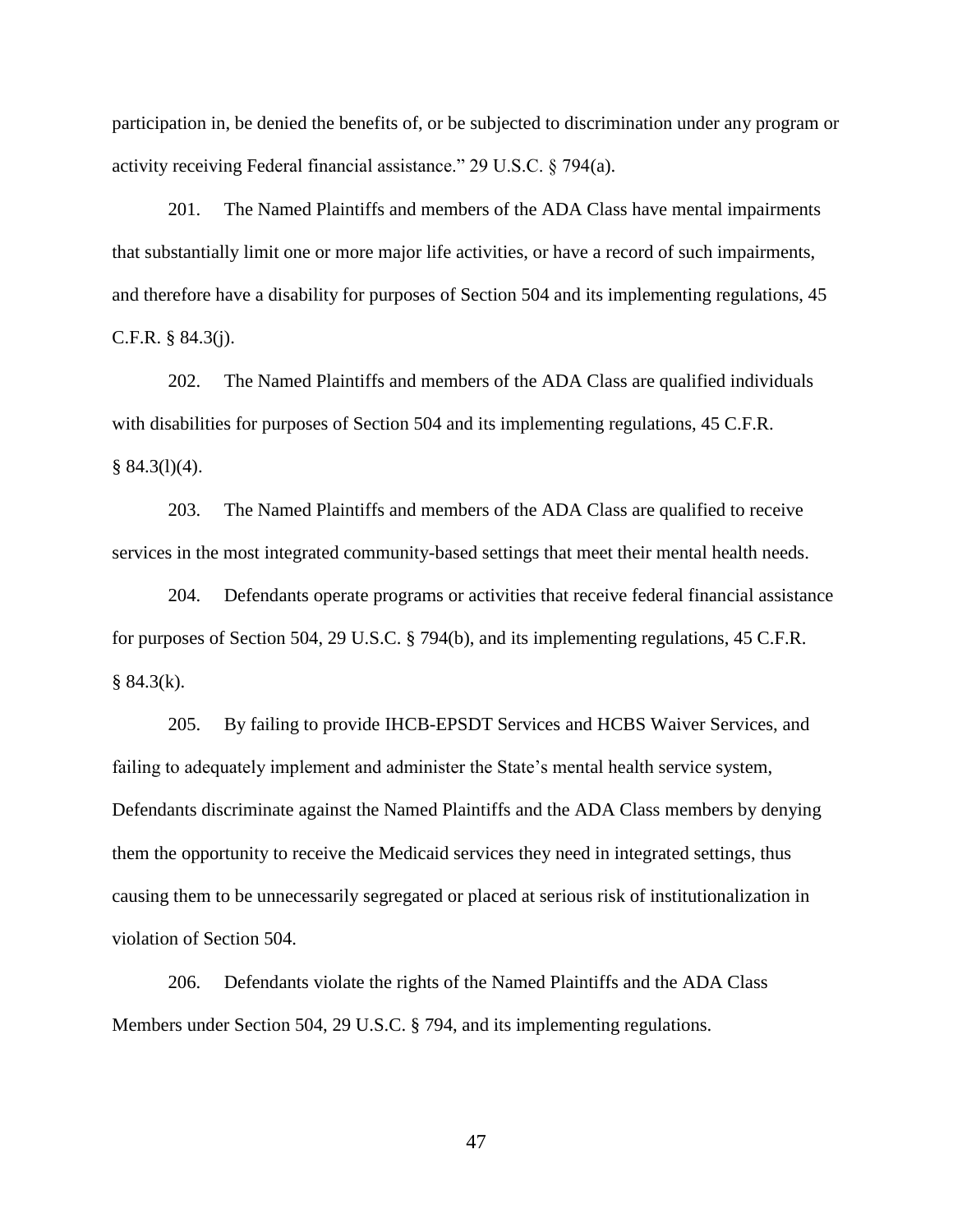#### **PRAYER FOR RELIEF**

<span id="page-50-0"></span>WHEREFORE, the Named Plaintiffs respectfully request that the Court:

a. Assert subject matter jurisdiction over this action;

b. Order that the Named Plaintiffs may maintain this action as a class action pursuant to Rule 23(a) and Rule 23(b)(2) of the Federal Rules of Civil Procedure and appoint the undersigned as class counsel pursuant to Rule 23(g) of the Federal Rules of Civil Procedure;

c. Declare unlawful, pursuant to Rule 57 of the Federal Rules of Civil Procedure, Defendants' conduct as alleged herein as a violation of the rights of the Named Plaintiffs, the EPSDT Class members, and the ADA Class members under: (i) the EPSDT and Reasonable Promptness Provisions of the Medicaid Act, 42 U.S.C. §§ 1396a(a)(10)(A), 1396a(a)(43), 1396d(a)(4)(B), 1396d(r), 1396a(a)(8); (ii) Title II of the ADA, 42 U.S.C. § 12101 *et seq.*; and (iii) Section 504, 29 U.S.C. § 794;

d. Grant permanent injunctive relief requiring Defendants to:

i. establish and implement policies and practices to ensure the timely provision of intensive home and community-based mental health services to the Named Plaintiffs, the EPSDT Class members, and the ADA Class members;

ii. promptly make available the IHCB-EPSDT Services and HCBS Waiver Services for which the Named Plaintiffs, the EPSDT Class members, and the ADA Class members are eligible; and

iii. establish and implement policies and practices to ensure that Defendants do not discriminate against the Named Plaintiffs and the ADA Class members, and that Defendants provide them the Medicaid services for which they are eligible in the most integrated setting appropriate to their needs;